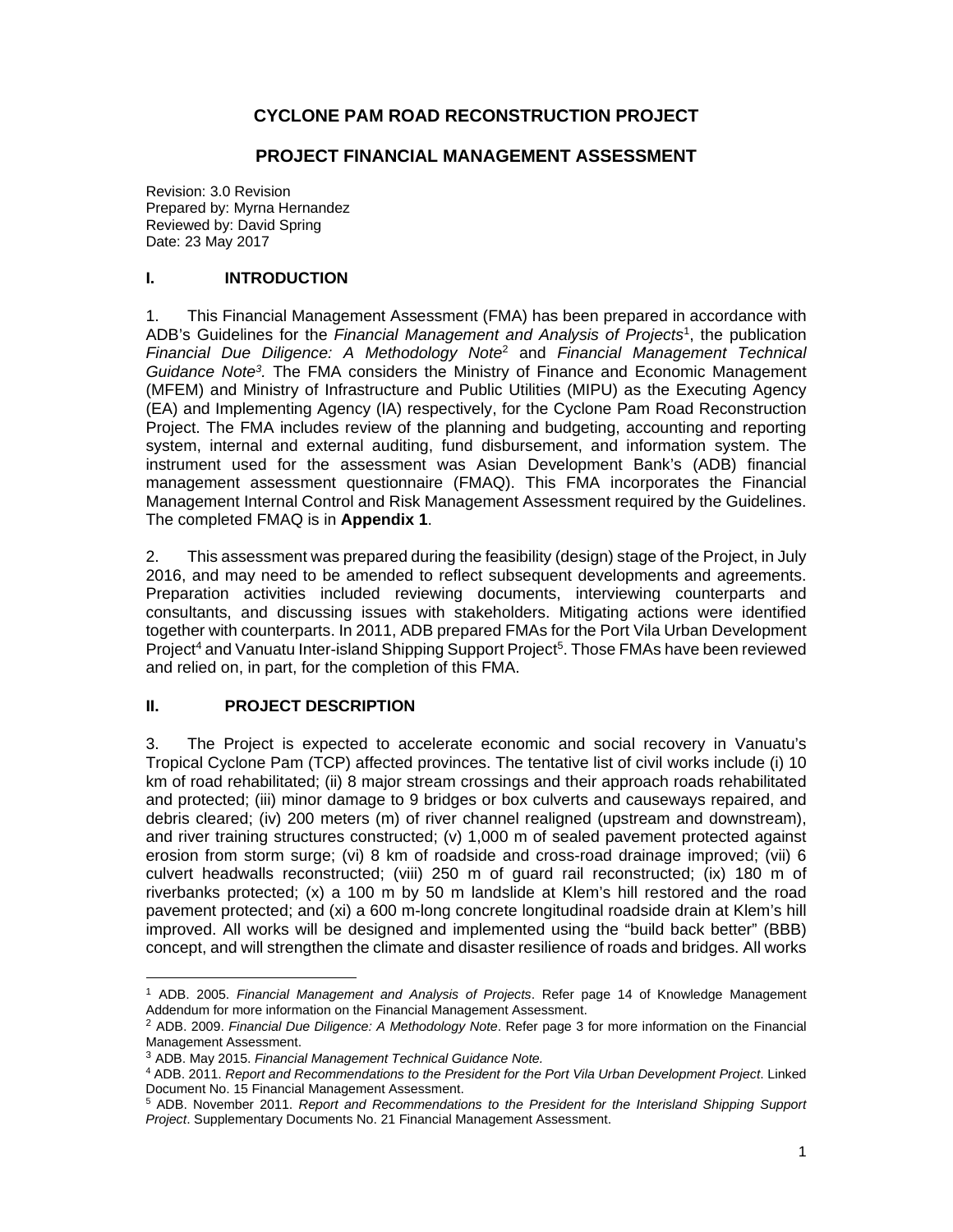will incorporate gender conscious designs, including construction of walkways and provision of laundry facilities in streams alongside the road. The scope of the Project will be finalised after the required due diligience has been carried out by the DSC team. The list of individual subprojects will be updated during the mid term review.

4. The project is estimated to cost USD 18.50 million<sup>6</sup>. The Project is funded by ADB through the Asian Development Fund (ADF) Special Fund resources grant and loan faciliites in an amount equivalent to USD 7.0 million and SDR 0.71 million, respectively. ADB's Disaster Relief Facility (DRF) also provides loan and grant funds equivalent to USD 2.80 million and SDR 1.99 million, respectively. The Global Environment Facility (GEF) provides a co-financing grant of USD 2.68 million. The Government of Vanuatu (GoV) provides counterpart fund in the amount of USD 1.91 in taxes and duties and USD 0.300 in-kind for staff salaries and office accommodation. Audit fees will be met by Government.

5. The Ministry of Finance and Economic Management (MFEM) is the executing agency while the Ministry of Infrastructure and Public Utilites (MIPU) is the implementing agency for the project. As implementing agency, MIPU will oversee the implementation of the Project. MIPU has contracted design and construction supervision consultants (DSC, Cardno Emerging Markets), established the project management unit (PMU) which will be responsible for the day to day implememtation of the project, including (i) preparation of an overall implementation plan and annual budget; (ii) overall interagency coordination; (iii) detailed assessment and feasibility studies; (iv) detailed engineering designs and cost estimates; (v) tendering and contract management; (vi) project supervision; (vii) project financial management; (viii) project safeguards document preparation and safeguards plans implementation; (ix) consolidation, review and submission of regular progress and financial reports to ADB, MFEM, and other development partners; and (x) monitoring and evaluation of project outputs and results.

6. The Program Recovery Committee (PRC)<sup>7</sup> provides overall coordination and administrative oversight of the Strengthening Ni-Vanuatu Resilience for the National Recovery and Economic Strengthening Program. An Infrastructure Working Group (IWG) will be established to provide oversight for project implementation. The IWG will comprise of the Director General of MIPU, Public Works Department Director, operations manager, provincial engineers and project engineers.

7. The Project will be implemented over two years. The dates of physical completion of works and loans/grants closing are 31 December 2017 and 30 June 2018, respectively. If there will be an extension in the physical completion and closing dates, it will be reviewed and mutually agreed between MIPU and ADB during the mid-term review.

# **III. COUNTRY AND SECTOR FINANCIAL MANAGEMENT ISSUES**

## **A. Public Financial Management**

8. The current legal framework for public financial management (PFM) in Vanuatu is the Constitution and Public Finance and Economic Management (PFEM) Act of 1999 (amended in 2000, 2009, 2011 and 2012). The 1980 Constitution amended in 1988 provides the basis for sound PFM in Vanuatu. Section 25 of the Constitution sets out the provisions in relation to public finance including the appointment and functions of the Auditor General.

<sup>6</sup> Total project cost reduced to USD 18.35 million (updated 13 December 2016) from USD 18.50 million at project approval. As of 13 December 2016 total loss of USD 0.149 million was recorded due to foreign exchange fluctuations.

 $7$  Members of the program recovery committee include director general of the ministry of finance and economic development, foreign affairs and trade, and infrastructure and public utilities.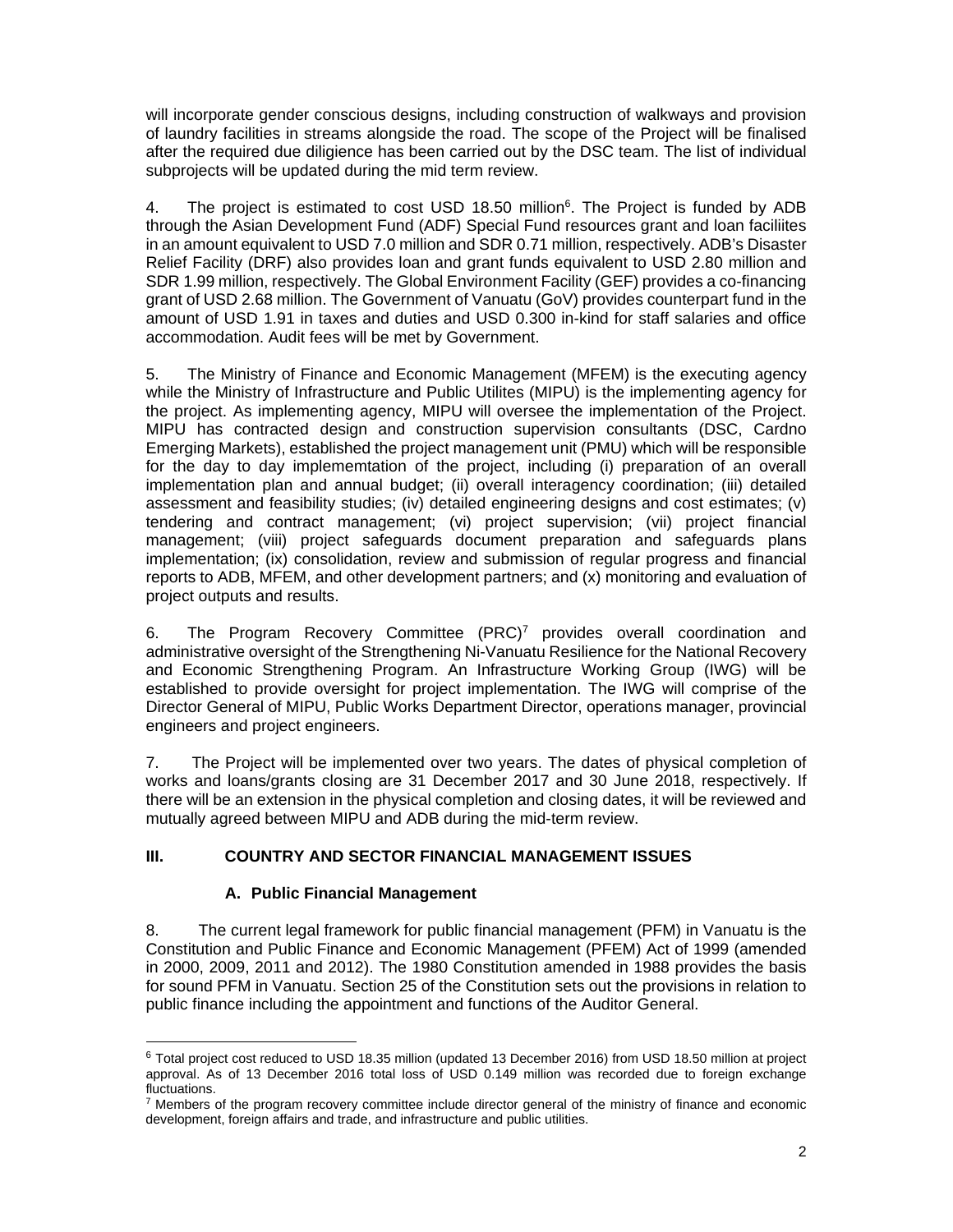9. The PFEM Act is designed to: (i) ensure effective economic, fiscal, and financial management and responsibility of Government; (ii) provide accountability arrangements; (iii) requires Government to produce a variety of financial and economic statements including a Budget Policy Statement, a Fiscal Strategy Report, Economic and Fiscal Statement and 6 months Economic and Fiscal Updates. Since 2009 there have been amendments to the Public Financial and Economic Management Act. The main changes in 2010 and 2011 include: (i) improved controls over deeds of release and (ii) improvement to the approval process of guaranteeing loans including an amendment to the PFEM Act in 2012 requiring the Minister to report to Parliament on loans.

10. The Expenditure Review and Audit (ERA) Act of 1998 required the establishment of a Committee to review public expenditure and it sets out the objectives, functions and powers of the Office of the Auditor General and the role of the Public Accounts Committee (PAC) in scrutinising publc finances. An amendement in 2008 changed the Auditor General's terms of employment from a permanent position to a 5-year contract. Revisions to the Expenditure Review and Audit Act are being proposed to improve the independence of the Auditor General through Parliament to directly approve the budget.

11. The Government Contracts and Tenders (GCT) Act (amended 2001) and its associated regulations, sets out the process of procurement. All contracts in excess of VT5 million must be considered by the Tender Board and be tendered by open and competitive bidding, unless the Board approves another process of procurement. The Tender Board reports to and is responsible to the Council of Ministers, who can accept or reject a tender boad approval. The Chairman of the Board is appointed from the private sector. A new procurement legislation is being developed.

12. Country PFM arrangements were assessed in 2012 using the Public Expenditure Financial Accountability (PEFA) Public Financial Management (PFM) Performance Measurement Framework<sup>8</sup>. The assessment identified overall PFM improvements between 2012 and 2009.<sup>9</sup> Vanuatu's fiscal aggregates have improved significantly since 2009 on the back of better performance, improve fiscal management, and strengthened PFM arrangements. Despite these improvements, longer term structural weaknessses remain, including the the limitations of the budget as a planning tool over the medium term, poor policy and machinery of Government processes, weak links between policies and plans, lack of internal audit across Government, weak compliance in procurement systems in the line ministries and difficulties to track and control expenditure at a disaggregated level. Since the last assessment, the Government of Vanuatu (GoV) has faced a number of economic and political challenges. Increased payroll costs and unbudgeted expenditure have raised expenditure levels. In 2009 and 2010, actual revenues were also significantly less than anticipated due to a combination of ambitious forecasts, changes in trade agreements and weak enforcement. Subsequent years are now on track. As in previous years, in terms of the three budgetary outcomes, aggregate fiscal discipline remains relatively good, although it has worsened in terms of GoV's own high standards of fiscal responsibility and the pursuit of a balanced budget. However, weaknesses and/or non-compliance with systems lead to less than optimal strategic resource allocations and inefficient service delivery.

 <sup>8</sup> Under the PEFA framework, performance is assessed in relation to seven dimensions of public financial management: credibility of the budget; comprehensiveness and transparency; degree to which the budget is prepared with due regard to government policy; predictability and control in budget execution; accounting, recording and reporting; external scrutiny and audit operations; appropriateness of development partner practices in country; and intergovernmental fiscal relationships.

<sup>9</sup> Carole Pretorius and Ashley Schofield. Vanuatu Public Financial Management Performance Measurement Final Report*.* August 2013.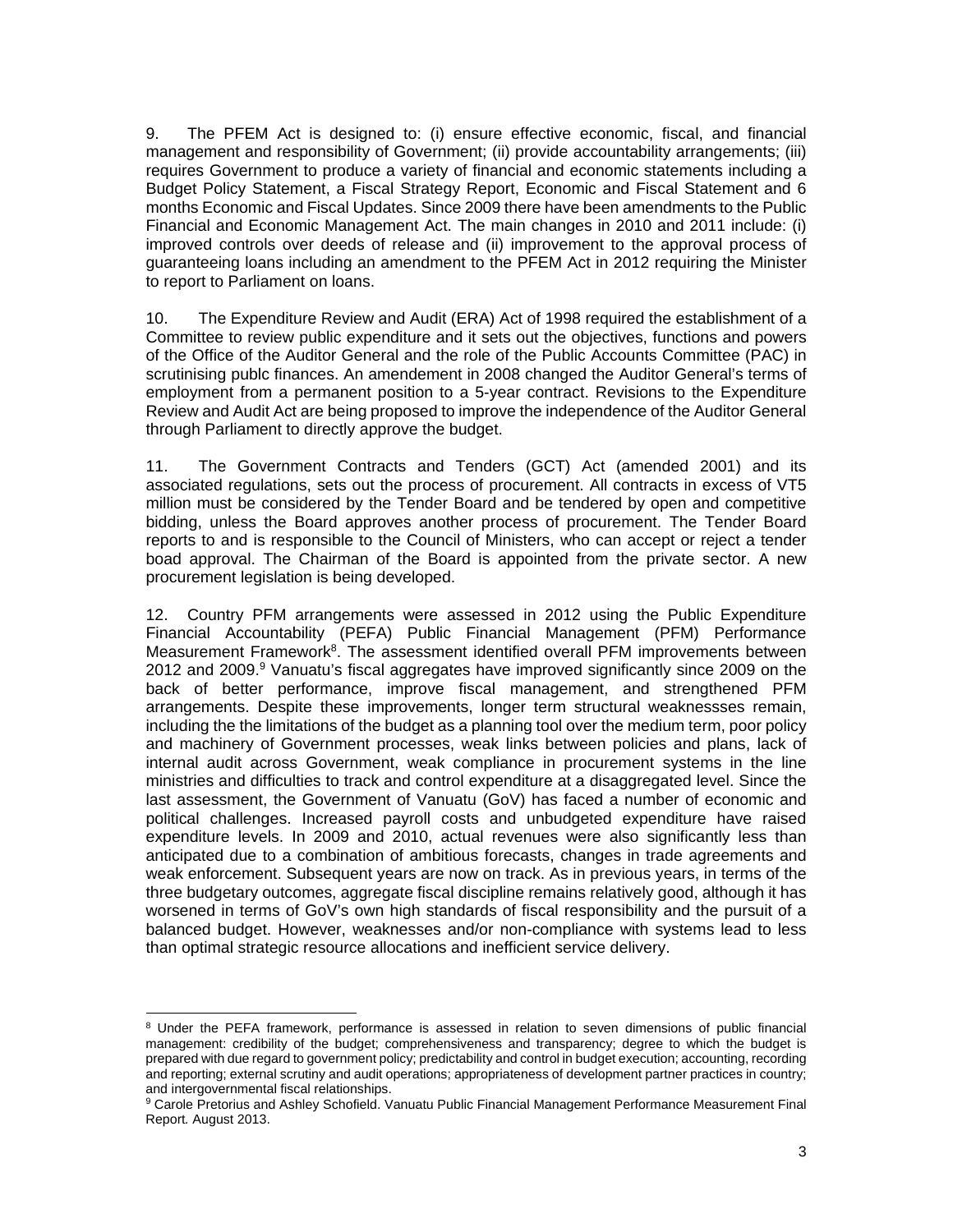13. There is also an improvement in the timeliness of the financial statements of several government business enterprises (GBEs) but this has not led to an improvement in public financial management (PFM) scores. Without enabling legislation, the Ministry of Finance and Economic Management's (MFEM) ability to monitor fiscal risk and its potential exposure remains limited. Although financially less significant, the government's ability to monitor the fiscal risk of sub-national entities is also weak, and would need strengthening if service delivery responsibilities were to be decentralised in accordance with the Decentralisation Act.

14. The MFEM has identified a number of additional reforms that are required and which will be stated in their Corporate Plan, still under design. The impact of the reform agenda and leadership shown by Vanuatu's Government is reflected in an acceptable fiscal and stable macro-economic position with the maintenance of low debt levels. In Vanuatu, PFM reforms have started in the MFEM and are now radiating out to line ministries, departments and to outlying islands. As the reforms progress, there will clearly be additional demands on the MFEM. The process of expanding the reforms across government is recognised to be complex and the co-ordination mechanisms necessary are being developed as part of the MFEM's new business plan.

15. With external support from Australia's Department of Foreign Affairs and Trade (DFAT), improvements in revenue administration are beginning to show positive results and a number of additional legislative and operational reforms are planned, which would further enhance tax revenue collection. The recruitment of a new Auditor General since the previous PEFA and the provision of technical support to his office have also improved the level of oversight, including the number and quality of audits now being undertaken by the office, although its potential impact is limited by manpower constraints, independence issues and negligible parliamentary scrutiny by the Public Account Committee (PAC).

16. Providing political stability and continuity is hampered by political instability. Policies address political stability through constitutional changes, political parties, legislation and other changes to support stability were provided in the Priorities and Action Agenda (PAA). Policies to ensure that political leaders and bureaucrats are held accountable for their decisions through strengthening of the Auditor-General and Ombusdsman's offices, and the Public Accounts Committee (PAC) have made some progress. Activities are on-going to strengthen the key institutions of the Office of the Ombudsman and the Office of the Auditor General (OAG). The draft amendments for the Ombudsman Act are currently going through the consultative process. There is a need to push ahead with the amendments, which were first suggested in a review of the act in 2001. The establishment of the Leadership Tribunal will be a key milestone. The government recognizes that the Office of the Auditor General (OAG) needs further strengthening. The OAG faces challenges with staffing capacity and capability as well as the efficacy of their audit methodologies and systems. These issues mean public accounts are often not audited to high standards in a timely manner.

17. Since 2009, there have been a few key amendments to the Public Finance and Economic Management Act. The main changes in 2011 and 2012 include:<sup>10</sup>

- (i) Improved controls over deeds of release; and
- (ii) Improvements to the approval process for guaranteeing loans including an amendment to the PFEM Act in 2012 requiring the Minister to report to Parliament on loans (section 54- 3A).

Other changes to legislation or proposed changes include:

 <sup>10</sup> Carole Pretorius and Ashley Schofield. Vanuatu Public Financial Management Performance Measurement Final Report*.* August 2013.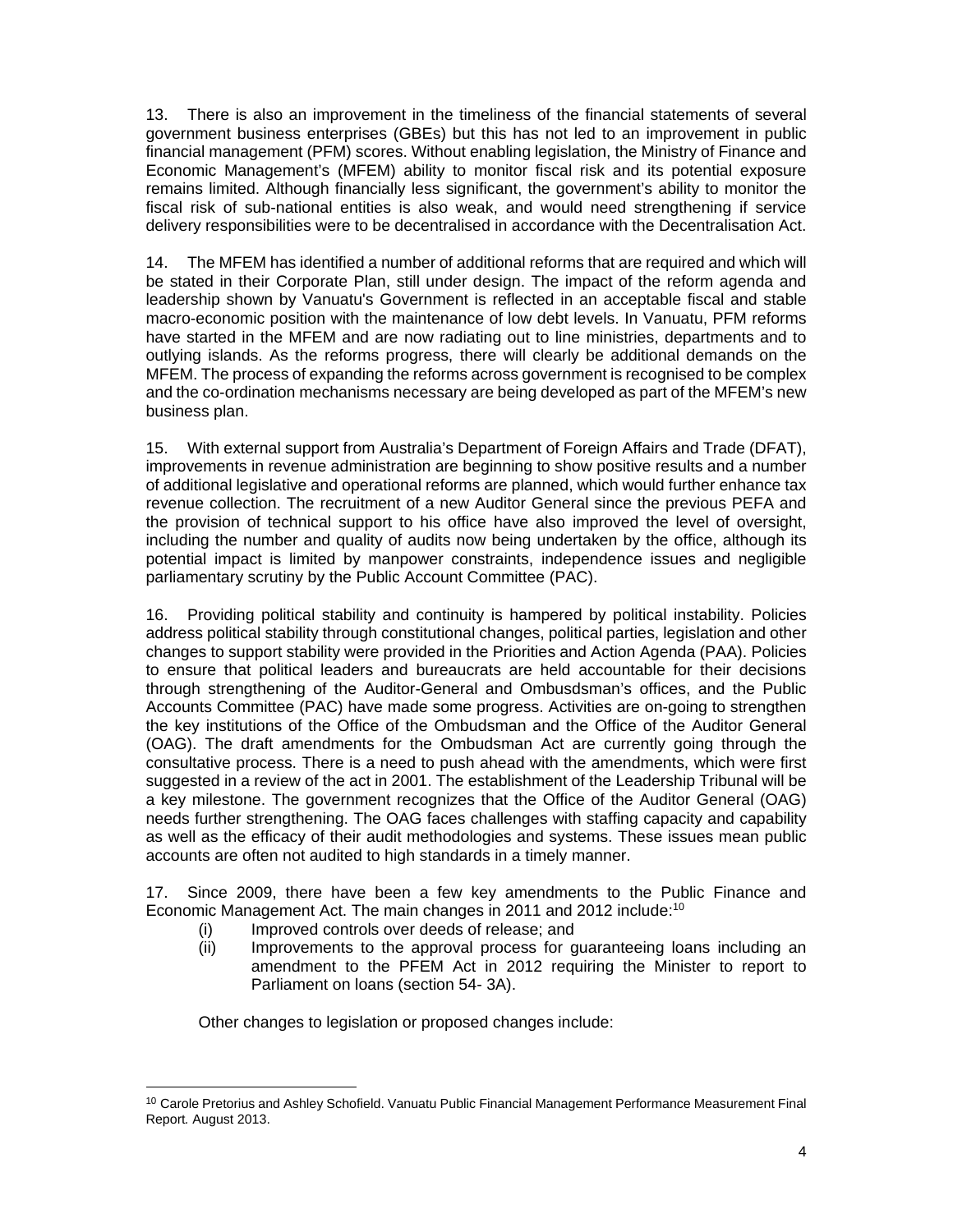- (i) Amendments made to the Import Duties Act (schedule III) with the introduction of an Exemptions Committee to oversee the granting of exemptions, thus reducing earlier concerns of significant discretionary powers.
- (ii) A revised Customs Bill has been drafted together with the draft regulations. Amongst a number of improvements, if passed the Bill and regulations would introduce more concrete timelines in the penalty process.
- (iii) New procurement legislation is also being developed and revisions to the Expenditure Review and Audit Act are being proposed to improve the independence of the Auditor General through Parliament to directly approve the budget.
- (iv) A Bill prepared some years ago with respect to Public Enterprises was never passed and it is now proposed that new legislation is drafted to cover the need for regular reporting alongside other proposals for more effective corporate governance.
- (v) The amendments of the Decentralization Act and Municipalities Act in 2011 brought key senior positions in local government under the Public Services Commission (PSC) regulations. The PSC has appointed the Secretary Generals in the Provinces and Town Clerks and Accountants in Port Vila and Luganville. Other posts are waiting for funding.

18. In terms of overall performance the picture is mixed. In comparison with the previous assessment some performance indicator scores show slight improvement e.g. non-reported operations. Orderliness in budget process remains good and accounting and reporting systems are comprehensive and have the potential to support sound decision-making, if actively used by key stakeholders. As in previous years, although many systems are in place, compliance is still a problem in several ministries and agreed sanctions are not being consistently applied. Since the last assessment, there also appears to have been instances where controls have just been bypassed, for example, in the recruitment of personnel without the required financial visa by health and education and the issuing and honoring of unofficial purchase orders. This non-adherence to controls by some ministries seriously undermines the Government's ability to deliver its mandated services and to achieve its stated goal of reaching the Millennium and Sustainable Development Goal targets.

19. Although there are on-going reforms including the systematic development of government policies and the establishment of an improved monitoring and evaluation function, the ability of most ministries to link their policies, plans and budgets remains weak. There are plans to introduce a more medium-term perspective in the near future including the development of sector medium-term expenditure frameworks (MTEF). However, these are unlikely to be successful unless they are supported by training in basic budgeting principles for non-financial personnel, and clearly set within a medium-term fiscal framework. As the Government recognises, policy stability is also dependent on political stability.

20. Table 1 summarizes the overall results of the PFM assessment for 2012 and comparison with the 2009 PFM assessment. The indicators of the PFM Performance Measurement framework are scored A to D, with A indicating better performance.

| <b>PFM Performance Indicator</b>                                           | 2009<br>Rating | 2012<br>Rating |
|----------------------------------------------------------------------------|----------------|----------------|
| Credibility of the Budget<br>А.                                            |                |                |
| Aggregate expenditure out-turn compared with original approved budget      |                |                |
| Composition of expenditure out-turn compared with original approved budget |                |                |
| Aggregate revenue out-turn compared with original approved budget          |                |                |
| Stock and monitoring of expenditure payment arrears                        |                |                |
| <b>Comprehensiveness and Transparency</b><br>В.                            |                |                |

**Table 1: Summary of 2012 PFM Performance Measurement Framework**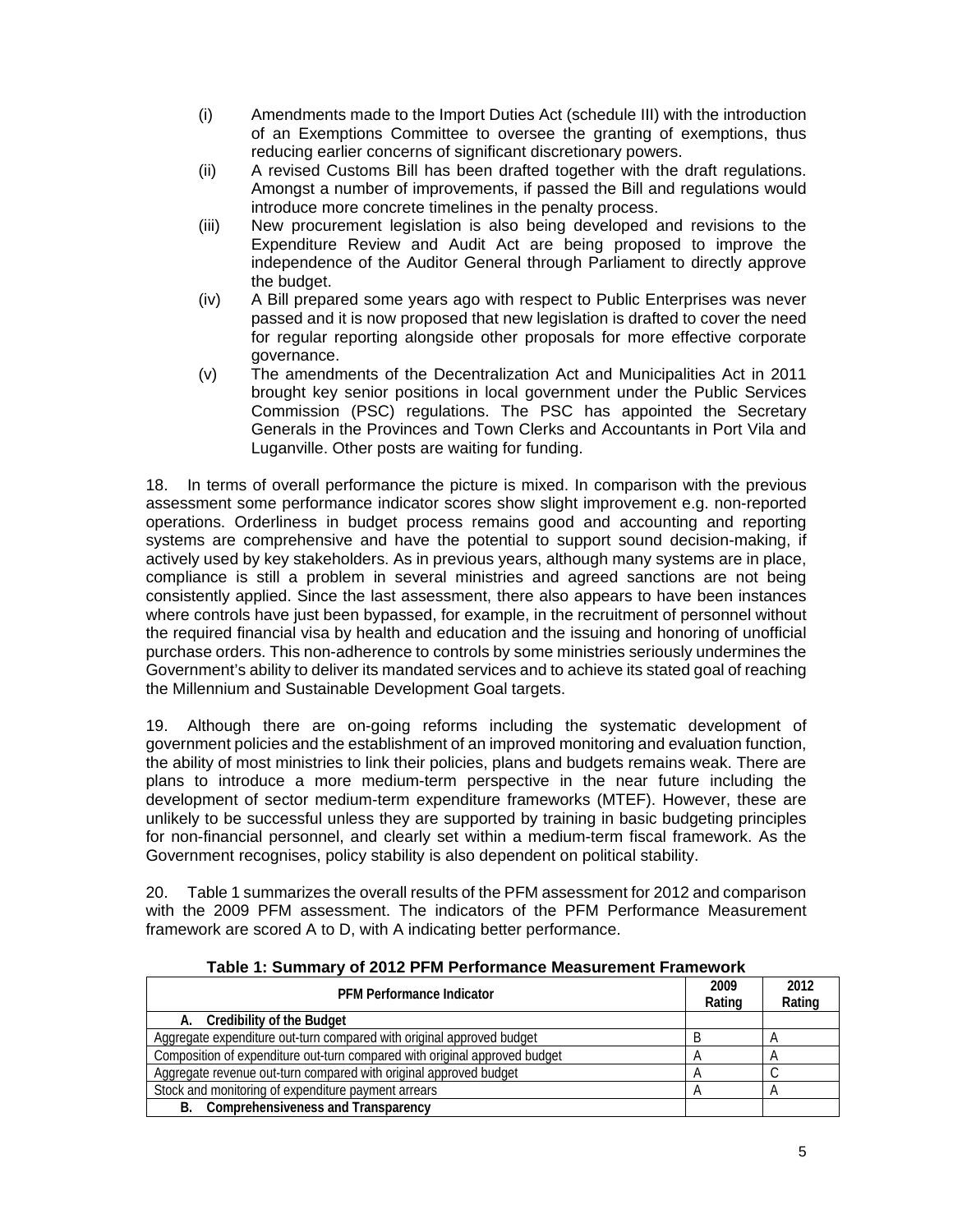| <b>PFM Performance Indicator</b>                                             | 2009<br>Rating     | 2012<br>Rating |
|------------------------------------------------------------------------------|--------------------|----------------|
| Classification of the budget                                                 | B                  | B              |
| Comprehensiveness of information included in budget documentation            | B                  | B              |
| Extent of unreported government operations                                   | $C +$              | $B+$           |
| Transparency of intergovernmental fiscal relations                           | B                  | B              |
| Oversight of aggregate fiscal risk from other public sector entities         | $\overline{D}$     | D              |
| Public access to key fiscal information                                      | $\overline{\rm C}$ | $\overline{C}$ |
| C. Policy-based Budgeting                                                    |                    |                |
| Orderliness and participation in the annual budget process                   | B                  | A              |
| Multiyear perspective in fiscal planning, expendiiture policy, and budgeting | $C+$               | $C+$           |
| D. Predictability and Control in Budget Execution                            |                    |                |
| Transparency of taxpayers obligations and liabilities                        | B                  | B              |
| Effectivenes of measures for taxpayer registration and tax assessment        | B                  | <sub>B</sub>   |
| Effectiveness in collection of tax payments                                  | D                  | $D+$           |
| Predictability on the availability of funds for commitment of expenditures   | $\overline{A}$     | $B+$           |
| Recording and management of cash balances debt and guarantees                | $C+$               | $C +$          |
| Effectiveness of payroll controls                                            | $\overline{C+}$    | $C +$          |
| Transparency, competition, and complaints mechanisms in procurement          | $D+$               | D              |
| Effectiveness of internal control for non-salary expenditure                 | $C +$              | $\mathcal{C}$  |
| Effectiveness of internal audit                                              | Ć                  | $D+$           |
| Accounting, Recording and Reporting<br>Е.                                    |                    |                |
| Timeliness and regularity of accounts reconciliation                         | B                  | B              |
| Availability of information on resources received by service delivery units  | Ć                  | D              |
| Quality and timeliness of in-year budget reports                             | $B+$               | $B+$           |
| Quality and timeliness of annual financial statements                        | A                  | $B+$           |
| <b>External Scrutiny and Audit</b><br>F.                                     |                    |                |
| Scope, nature and follow-up of external audit                                | D                  | D              |
| Legislative scrutiny of the annual budget law                                | $C+$               | $C+$           |
| Legislative scrutiny of the annual audit reports                             | $D+$               | $D+$           |

21. **Credibility of the budget<sup>11</sup>.** As noted above, at the aggregate level, actual primary expenditure has not deviated significantly from the original budget levels, although in the period under review, adherence to GoV's fiscal responsibility framework has deteriorated and certain ministries e.g. health and prime minister's office have exceeded their authorised spending limits. At a ministerial level, calculation of expenditure composition variances has shown limited deviation reflecting GoV's stance of not permitting reallocation between ministries. Notwithstanding this finding some ministries and constitutional bodies have required significant supplementary appropriations, e.g. health and education, while other ministries have under-spent their allocations. At the last assessment, GoV had recognised that reallocations within ministries were taking funds away from service delivery efforts and had modified its legislation to restrict these changes. Unfortunately, at the time of this assessment, several studies (both internal and external) have found that some ministries are still not focussing their expenditure on the achievement of their agreed plans. GoV's centralised payments system, funds control system and requirement for ministries to provide details of outstanding bills annually are all designed to minimise the occurrence of arrears. Since the last assessment however, MFEM's ability to contain arrears is being stretched as ministries including health and lands do not pay their regular bills e.g. utility and rents, the result of poor budgeting and unbudgeted expenditure.

22. Unlike the previous two assessments, actual revenue fell short of budgeted revenue in two of the three years. This has been due to a number of factors including changes in revenue forecasting techniques and the impact of delayed donor projects on the predicted levels of

<sup>11</sup> Carole Pretorius and Ashley Schofield. Vanuatu Public Financial Management Performance Measurement Final Report*.* August 2013.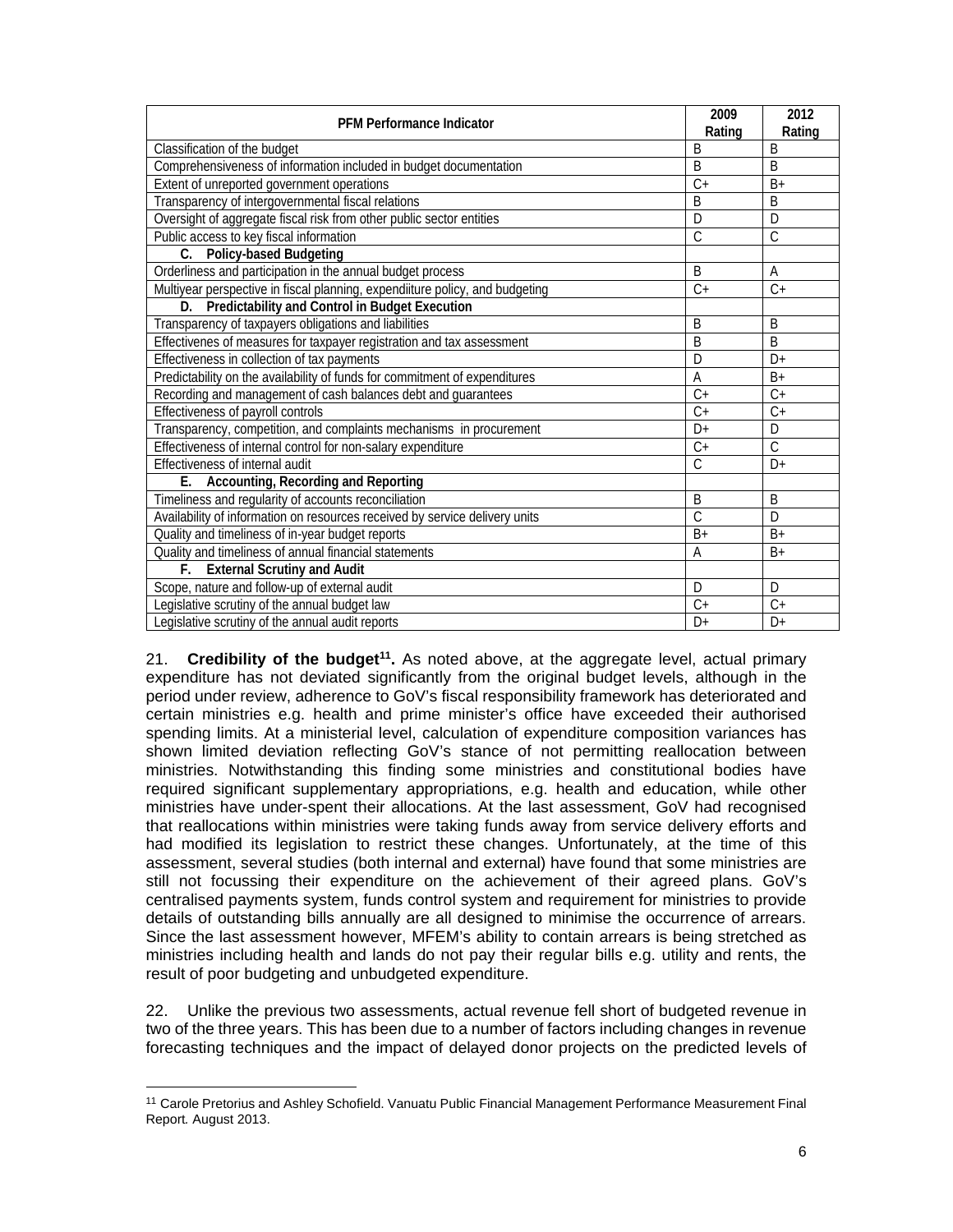economic activity<sup>12</sup>, trade agreements changes and poor tax enforcements measures. Since 2011, however, there has been a reversal in this trend and figures for 2012 are also showing positive gains.

23. **Comprehensiveness and transparency13.** As in earlier assessments, in terms of comprehensiveness and transparency, its ability to oversee fiscal risk remains a significant concern to the GoV, as it is unable to have a complete and up-to-date picture of its exposure to contingent liabilities. Since the last assessment, GoV has not reduced its holding of government business enterprises (GBE) any further, although some work is currently on-going with respect to the liquidation of three companies. However, timeliness of the financial statements of several other GBEs has improved significantly. According to the Auditor General, basic bookkeeping and accounting skills are insufficient in some of the other entities. Legislation to force GBEs to provide MFEM with relevant data is still outstanding, but support from the ADB is available to address the whole issue of non-productive and non-viable entities, provided widespread political support can be obtained. The government's ability to monitor the fiscal risk of sub-national entities is also weak, if service delivery responsibilities were to be decentralised as envisaged under the Decentralisation Act, there would be a greater potential fiscal risk. In the period under review, availability of information to the public remained poor, despite the launching of MFEM's new website many key documents are not available. Audit reports and audited financial statements need to be tabled with Parliament before access is available and despite the efforts of the Auditor General, timeliness of his reporting to Parliament is still an issue.

24. **Policy-based budgeting14.** As in the two previous assessments the GoV has a clear budget calendar and set of guidelines, which include the approved ministerial ceilings. These set out clearly what needs to be done by whom and when. Some delays are experienced in its implementation but in general the timetable is broadly followed. The Executive, through the Ministerial Budget Committee and the Council of Ministers are actively involved in the process and in the period under review the legislature has approved the budget prior to the start of the new fiscal year, providing predictability from the outset.

25. Since 2009, the Prime Minister's Office (PMO) and MFEM discuss policy priorities towards the beginning of the year and advise ministries if any changes are required to their budget narratives to meet policy direction changes. A medium-term fiscal framework is prepared and is updated annually however changes from previous forecasts are not explained in great detail. Discussions are on-going to develop medium-term expenditure frameworks at the sector level, but these may prove ineffectual even at the technical level, if not accompanied by greater consistency in medium-term fiscal frameworks and general improvements in basic budgeting skills by line ministries. Work is in progress to improve the links between national (e.g. trade) and sector policies (e.g. education), long and medium-term plans (such as the Priority Actions Agenda (PAA) and the Planning Long, Acting Short (PLAS), ministerial corporate and business plans, budget narratives and actual budget submissions. GoV is also developing its monitoring and evaluation function in both the National Statistics Office and the M&E Unit within the Prime Minister's Office.

26. Sector strategies are in place for education, health and water, but these are not fully costed with programmes and activities prioritised. Although technically the recurrent cost implications of capital expenditure should be assessed as part of the development of new policy proposals (NPP), in practice this is reported to be of variable quality. The lack of a

<sup>12</sup> Vanuatu PFM Performance Report April 2013

<sup>&</sup>lt;sup>13</sup> Carole Pretorius and Ashley Schofield. Vanuatu Public Financial Management Performance Measurement Final Report*.* August 2013.

 $14$  ibid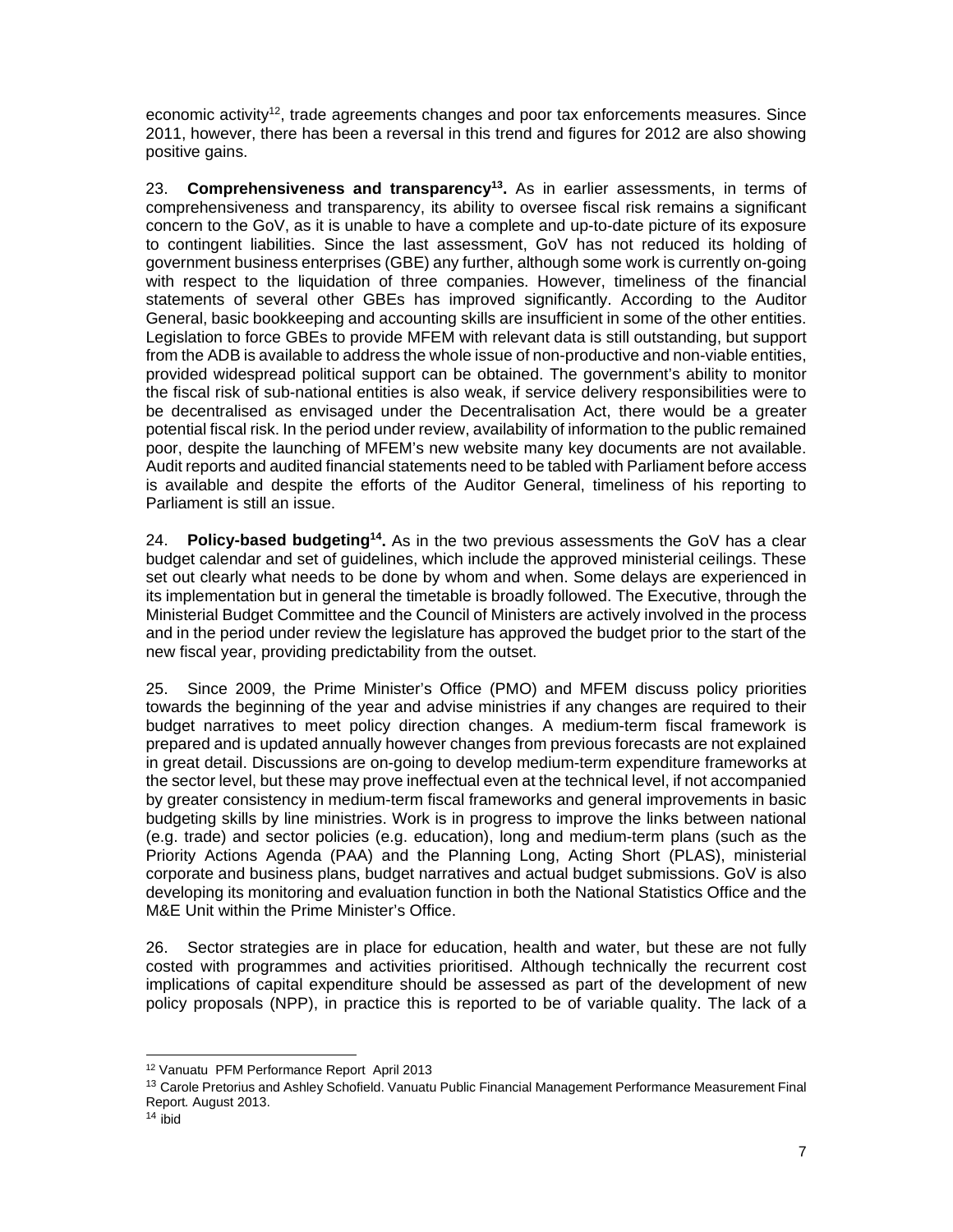medium-term perspective also limits<sup>15</sup> the extent to which the estimated recurrent cost implications can be systematically included in future budget submissions.

27. **Predictability and control in budget execution16.** Tax revenues account for more than 90% of GoV's overall domestic revenues. In order to improve taxpayers' access to information on their liabilities, the Customs and Inland Revenue Department (CIRD) has developed a comprehensive website and opened offices in all the main islands. Since 2009, GoV has also reviewed its exemption policies for import duties, and put in place an exemptions committee to review all requests in a more transparent way. Improvements in internal business processes for both customs and VAT are also proving to be beneficial with increased compliance and more consistent enforcement campaigns. Although not yet impacting on the indicator scores, work is also on-going to improve overall tax administration processes and to improve and update legal frameworks. There are also plans to take a more holistic review of current tax practices. Non-tax revenues represent approximately 10% of domestic revenue. As noted in the previous two assessments, outstanding accounts receivable remain a major problem, particularly for wharfage charges and land rents.

28. The GoV is determined to follow a prudent approach to financial management and consequently the MFEM operates a monthly or bi-monthly warrant system, based on the cash flow forecasts prepared by the ministries. This facilitates both cash management and expenditure checks. Frequent requests for advances are a symptom of poor cash planning and no procurement planning by ministries, but no ministry has been denied additional release for proper expenditure, which is within the total budget appropriated. Currently debt administration in Vanuatu is fairly straightforward with relatively few external loans and domestic debts, although both are now increasing, and GoV recognise that they need to improve their debt management capability, especially if this trend continues.

29. As in 2009, once data reaches the human resource management information system, the payroll accounting procedures and controls are reasonable, although non-approval by management of pay run listings is a concern. Some action has been taken, but delays are still reported at the Service Commissions (e.g. Public Service, Police and Teachers) in the processing of recruitments and particularly terminations. Since 2009, a worrying trend in Education and Health has emerged whereby controls over budgeted establishment figures are being ignored and significant overspends on payroll budgets are taking place.

30. **Accounting, recording and reporting17.** The GoV operates a centralised payments and payroll and personnel system using SmartStream financial software. Comprehensive and detailed in year budget execution reports can be extracted as required by all users, although a key weakness is that although access is available for finance staff in ministries, many line managers and senior management do not have direct access to, are unaware of or do not understand the information available to them. Bank account reconciliations have been automated/semi-automated for the key treasury managed bank accounts. School bank accounts are captured through an agreement with the National Bank of Vanuatu. Financial statements are produced on an accrual basis and have been produced for FYs 2009 -2011, within ten months of year-end. GoV adopted International Public Sector Accounting Standards voluntarily for some time, but this is now required by law. As the five year 'grace' period for full compliance is now over, difficulties experienced in other countries in full compliance apply in Vanuatu particularly with respect to asset valuation and depreciation. This has consequently led to a slight decline in the score, but this is quite understandable given the demands that IPSAS place on the most sophisticated reporting systems. A breakdown of parliamentary

<sup>15</sup> Vanuatu Draft PFM Performance Report April 2013

<sup>&</sup>lt;sup>16</sup> Carole Pretorius and Ashley Schofield. Vanuatu Public Financial Management Performance Measurement Final Report*.* August 2013.

 $17$  ibid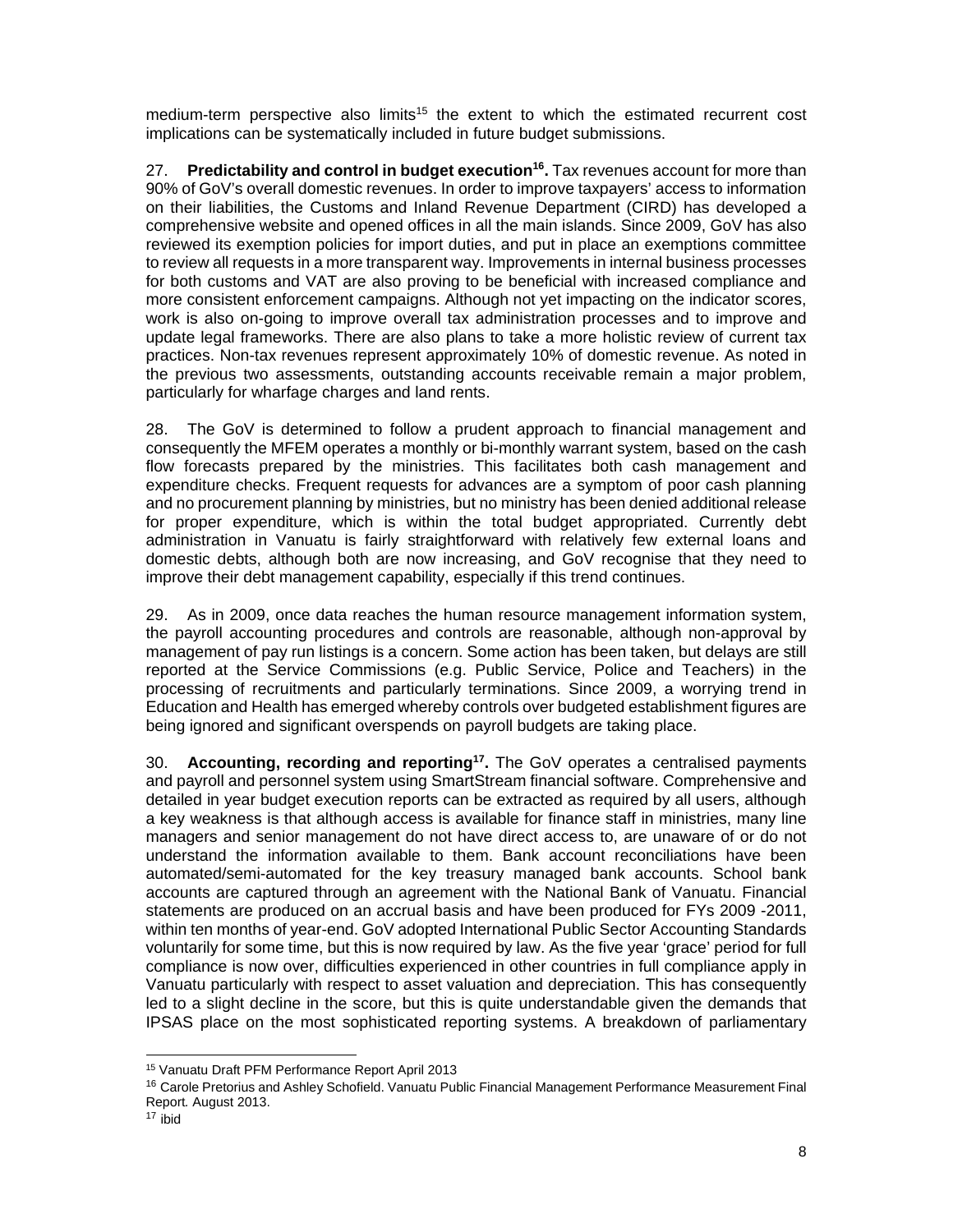appropriations (on a modified cash basis) to programme level is included in the financial statements to Parliament.

31. **Exernal security and audit<sup>18</sup>.** As noted in the previous assessment, the formal committee structure for the review of estimates has not been operational, but general procedures for the timely if not detailed review of the budget by Parliament have been followed. The basic legal framework for external scrutiny and audit is in place, although there are real concerns over the true independence of the external audit function. Since 2009, there has been a marked improvement in the external audit function, with the appointment of a new Auditor General and provision of technical assistance. A number of audits have been carried out, opinions issued and reports prepared. Despite the outsourcing of some audits, capacity constraints (both in terms of staffing and expertise) are currently limiting the scope and nature of the work. Impact is undermined by the fact that the PAC has not met on a regular basis.

#### **B. Procurement**

32. In relation to Procurement, the 2013 public expenditure and financial accountability assessment reviewed procurement policies and processes, and assigned procurement arrangements an overall D rating (comprising three D ratings).19 Since the last assessment, there is an improvement in the availability of information on procurement activities, and an increase in the contracts being monitored by the Central Tender Board (CTB). Despite these improvements, there remain many challenges in ensuring that the whole procurement process is conducted in an equitable, transparent and effective manner. Australia's DFAT have supported the Central Tender Board with the funds for advisory support to assist MFEM and CTB in their reform process. The indicator assessed and corresponding rating is in Table 2.

| Performance Indicator                                                     | 2013 Assessment                                                                                                                                                                                                                                                            | Rating |
|---------------------------------------------------------------------------|----------------------------------------------------------------------------------------------------------------------------------------------------------------------------------------------------------------------------------------------------------------------------|--------|
| Use of competitive procurement methods                                    | Based on interview less than 50% of<br>procurement went through CTB for 2009 to<br>2011. CTB granted exemptions to the<br>value of 17% of government expnditures<br>through the CTB in 2012. Overall there is<br>limited evidence to reasonably asssess<br>this indicator. |        |
| Public access to complete, reliable and timely procurement<br>information | Information on bidding opportunities are<br>advertised in paper and ocassionally<br>radio. No notice board in operation. The<br>procurement procees meets only one<br>element (bidding opportunites.                                                                       |        |
| Existence of an independent administrative complaints<br>system           | There is no independent complaints sytem<br>in operation except through the judicial<br>system.                                                                                                                                                                            | D      |

|  |  |  |  | Table 2: Transparency, Competition and Complaints Mechanisms in Procurement |
|--|--|--|--|-----------------------------------------------------------------------------|
|--|--|--|--|-----------------------------------------------------------------------------|

Source: Carole Pretorius and Ashley Schofield. Vanuatu Public Financial Management Performance Measurement Final Report*.* August 2013.

#### **C. Governance**

33. Table 3 presents the summary of 2014 governance indicators for Vanuatu<sup>20</sup>. The indicators are measured in the range of -2.5 to +2.5, with higher score indicating better

<sup>&</sup>lt;sup>18</sup> Carole Pretorius and Ashley Schofield. Vanuatu Public Financial Management Performance Measurement Final Report*.* August 2013.

 $19$  ibid

<sup>&</sup>lt;sup>20</sup> The Worldwide Governance Indicators (WGI) area research dataset summarizing the views on the quality of governance provided by a large number of enterprise, citizen and expert survey respondents in industrial and developing countries. These data are gathered from a number of survey institutes, think-tanks, non-government organizations, international organizations and private sector firms.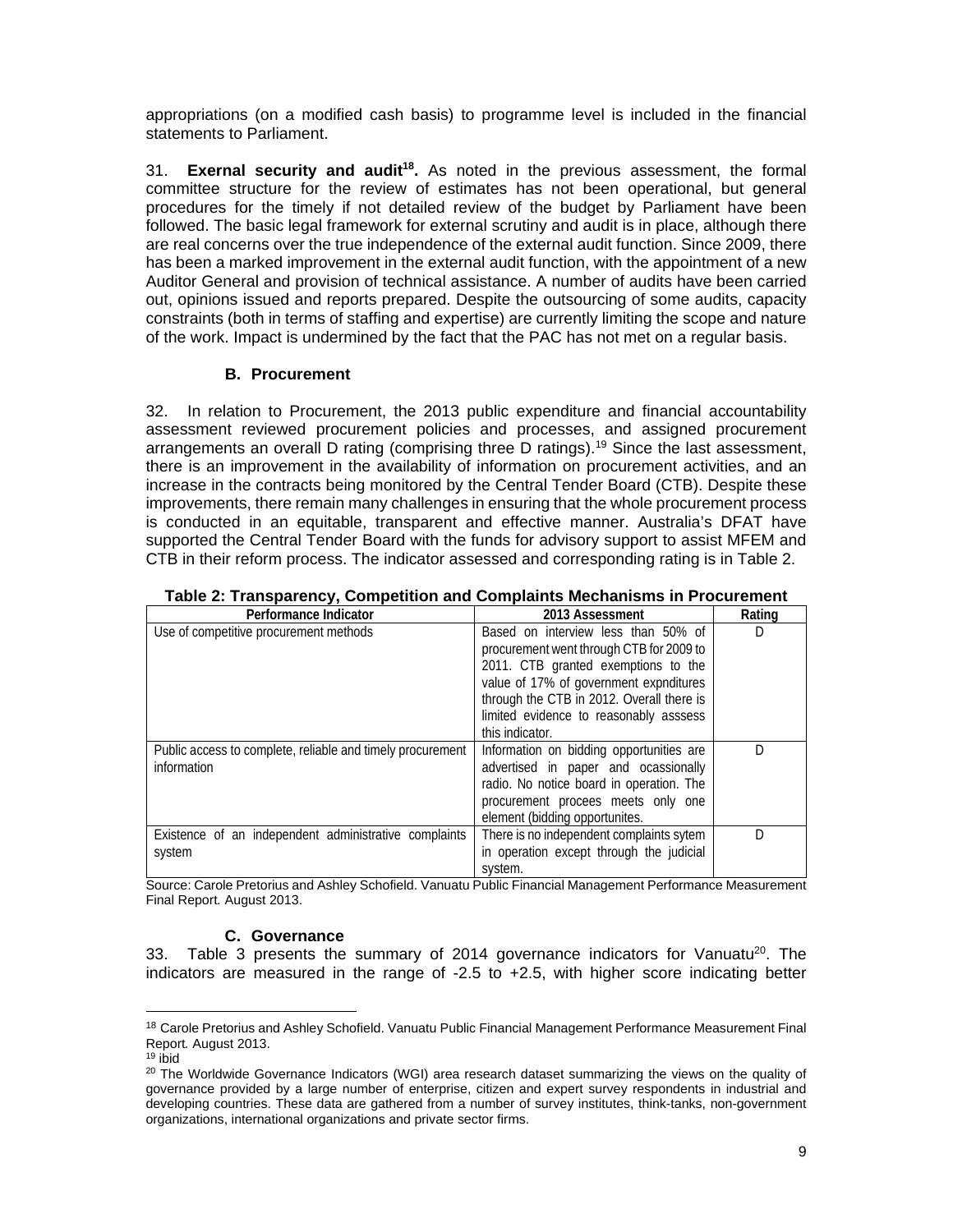governance. Posiitive trends are discernible particularly for voice and accountability, political stability and absence of violence, and rule of law.

| Governance Indicator                                  | Score   |  |  |  |  |
|-------------------------------------------------------|---------|--|--|--|--|
| Voice and accountability                              | 0.72    |  |  |  |  |
| Political stability and absence of violence/terrorism | 0.57    |  |  |  |  |
| Government effectiveness                              | $-0.79$ |  |  |  |  |
| Regulatory quality                                    | $-0.37$ |  |  |  |  |
| Rule of law                                           | 0.03    |  |  |  |  |
| Control of corruption                                 | $-0.18$ |  |  |  |  |

# **Table 3: Governance Indicators, 2015**

Source: www.govindicators.org, accessed 22 May 2017. Based on research by Kaufmann, D., Kraay, A., Mastruzzi, M., 2010, "The Worldwide Governance Indicators : A Summary of Methodology, Data and Analytical Issues". World Bank Policy Research Working Paper No. 5430. http://papers.ssrn.com/sol3/papers.cfm?abstract\_id=1682130

# **IV. PROJECT FINANCIAL MANAGEMENT SYSTEM**

34. Assessment of the project financial management system comprise: (i) financial management systems and capacity of the implementing agencies or executing agency including potential strengths and weaknessess of project-speciifc financial management arrangements; (ii) risk assessment and preparation of a risk management plan; (iii) funds flow; and (iv) accounting and auditing arrangements.

#### **A. Overview of the Executing and Implementing Agencies Financial Management System and Institutional Context**

35. MFEM is responsible for the formulation of sound and effective national economic policies and managing and coordinating the distribution of the Government financial reources. MFEM key reponsibilities include (i) budget planning; (ii) preparation and execution; (iii) financial management; (iv) monitoring of the performance of government business enterprises; and (v) delivery of important services such as payroll, payments and the provision of the government's financial management information system.

36. The financial management information system (FMIS) provided by MFEM uses the package software SmartStream. It includes modules for general ledger, accounts payable, accounts receivable, funds control, purchasing, payroll/human resources, and asset register. Since 2008, a Vanuatu Budget Management System (VBMS) is being used for inputting of budget data by line ministries. The VBMS is directly linked to the SmartStream system. Access to the system(s) by line ministries is provided by a wide area network (wan) that covers all ministry headquarters in Port Vila and a number of provincial offices located in Luganville on the Island of Santo. Increase in access is planned in both Port Vila and other islands. Financial reporting is done by MFEM using Vision and  $OLEF<sup>21</sup>$ . Bank reconciliation is automated/semiautomated through the SmartStream system. There are a significant number of reports available from, or which can be generated from GoV's accounting and budget systems, however, not all managers in the ministries have the training and/ or the inclination to access these reports.

37. The financial year for central and provincial government in Vanuatu is from January to December. The municipal councils in Luganville and Port Vila have a July to June financial year. Processing and recording of transactions is done centrally. Accounting and reporting is done on an accrual basis and consolidated financial statements are produced by MFEM. Budget preparation is centrally driven with MFEM providing ministries with baseline estimates, ministries are then required to request additional support. For ministries the budget process is

 <sup>21</sup> Off-the-shelf ledger reporting tools.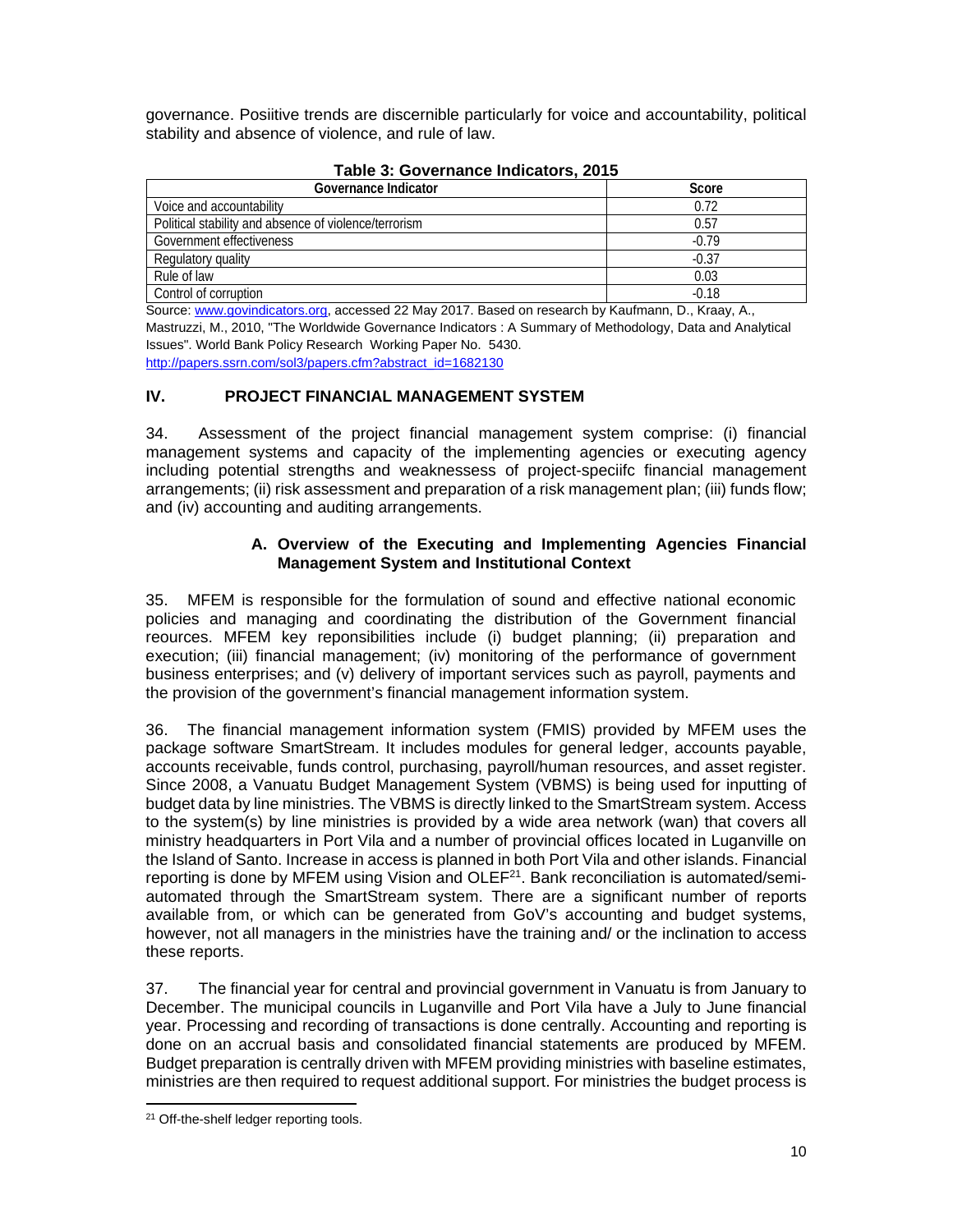as follows: appropriation (by Parliament), authorisation (by the Minister through the signing of a general warrant), commitment (by relevant accounting officer through the raising of a local purchase order) and payment (on receipt and validation of invoice by Treasury).

# **B. Strengths and Weaknesses**

38. Strengths and weaknesses in the financial management system will have a direct impact on the delivery of services. As noted by the assessment conducted by PEFA which includes lack of timely response to internal audit report recommendations and non-observance of competitive tendering practices can limit the efficiency of service delivery by increasing costs or lowering the quality of goods and services provided. Increased activity of the external audit function is a positive sign in terms of service delivery effectiveness. Improved access to the financial information available, particularly at the community level can assist in improved financial management and efficient service delivery, particularly in more remote areas, where centralised controls are inappropriate and counter-productive.

39. MIPU has been involved with a number of donor-funded projects $^{22}$  but, until this Project, has never undertaken the financial management responsibility for any of these projects. Financial management, monitoring and control, reporting and external audit has always been done with the support of consultants as the agreed implementation arrangements with the donors. Hence, there is no transfer of technology or skills from these projects to the finance staff in MIPU particularly in financial management.

## **C. Personnel**

40. The current accounting orgnisation in MIPU is headed by a Senor Finance Officer assisted by one Finance Officer and one Project Finance Officer. The accouning staff have formal accounting qualifications, however they have no experience in ADB disbursement guidelines and procedures. The current MIPU accounting staff capabilities and responsibilities will not match the needs and requirements of the Project hence staff will be trained on ADB disbursment procedures.

# **D. Accounting Policies and Procedures**

41. The GoV operates a centralized payment and payroll system using SmartStream financial software. The MFEM also established a Financial Management Information System (FMIS) that is generic to all government line ministries and some provincial offices in Santo, Espiritu Island. They have direct access to the system through a wide area network. Comprehensive and detailed in-year budget execution reports can be extracted as required by all users and financial accounts are being prepared on an accrual basis and in accordance with most International Public Sector Accounting Standards (lPSAS).

42. Subsidiary ledgers are adequate for the reconciliation of accounts with the general ledger. All reports and supporting documents on all transactions are stored and retained by the finance officer, and are available. MIPU has implemented a clear segregation of the accounts management duties. As required by ADB's Guidelines for the *Financial Management and Analysis of Projects*, appropriate International Financial Reporting Standards will be applied for project reporting by MIPU with the assistance of the Design and Supervision Consultants (DSC).

43. MFEM and MIPU, through the DSC, shall maintain separate accounts for the project for each loan and grant including the government contribution and have such accounts and

<sup>&</sup>lt;sup>22</sup> Refer 1.2 of Financial Management Assessment Questionnaire (FMAQ).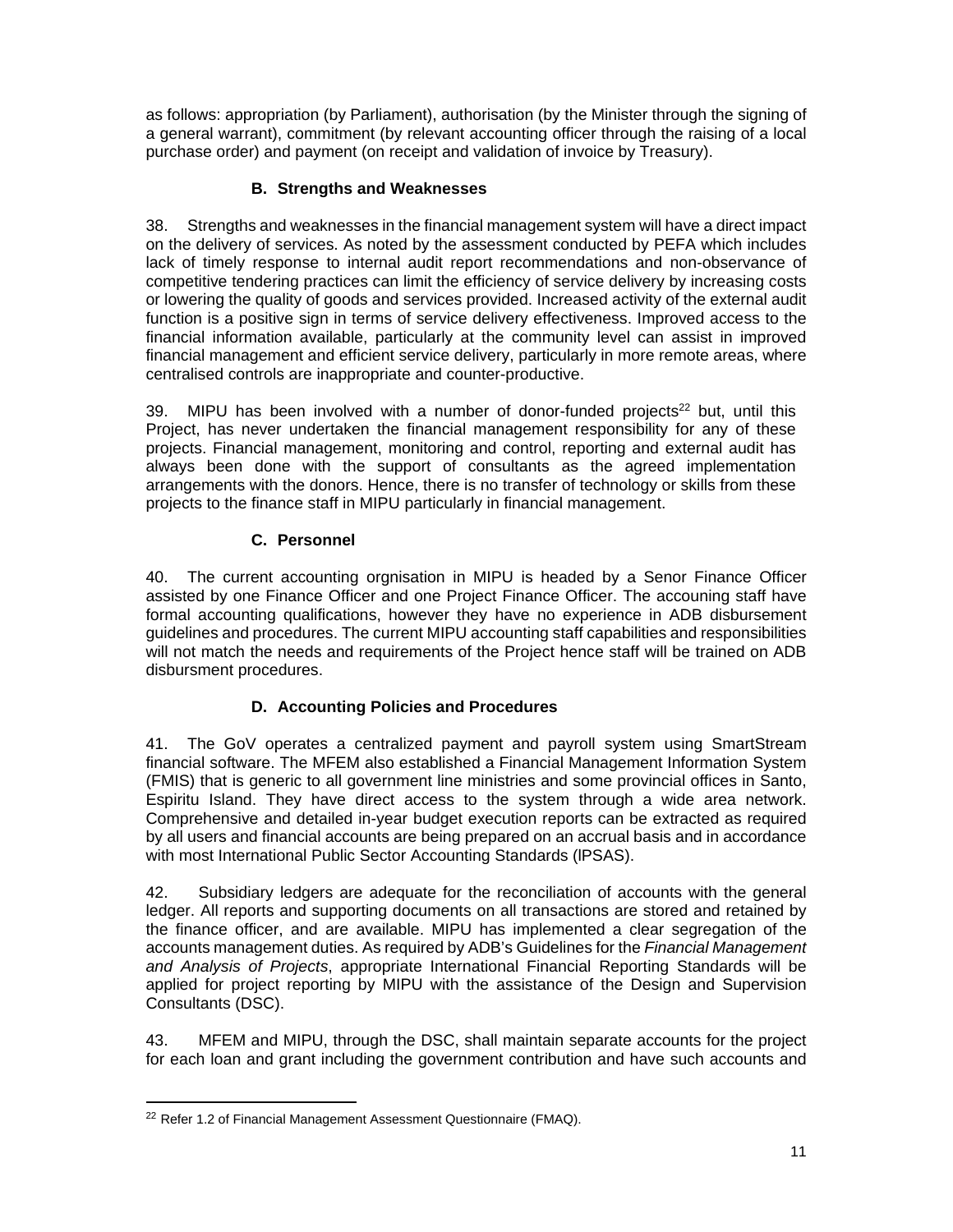related financial statements audited annually, in accordance with appropriate auditing standards.

### **E. Internal Audit**

44. There is no internal audit function in MIPU. MFEM has an internal audit department, although its effectiveness has been limited by lack of staff. The internal audit department also does not have full independence from management. It is proposed that MIPU be included within the normal program of activities of MFEM internal audit department. Creation of an internal audit office in MIPU is also an area that has been identified in the long term.

### **F. External Audit**

45. MIPU accounts are audited annually by the Office of the Auditor General (OAG). Audit is carried out in accordance with the auditing standards and requirements of the Government. For the project, OAG will engage an independent external auditor acceptable to ADB and Government of Vanuatu to audit the project accounts annually. MIPU through MFEM will furnish certified copies of audited accounts and financial statements (including the auditor's report and auditor's opinion on the use of the loan and grant proceeds and compliance with the financial covenants of the loan and grant agreements) to ADB within 6 months after the end of each fiscal year. The issues raised by the auditor should be addressed through the management letters and submitted along with the audit report to ADB.

46. In the case of other projects in Vanuatu, the audit process has been lengthy, leading to the grant/loan covenant not being met on the timely provision to ADB of audited project accounts. There are several reasons for this, the main reason being poor prepartion of annual project accounts, and the poor state of record-keeping and reconciliations. This means that the audit process is more laborious and time-consuming and invloves a higher level of audit queries requiring resolutions. The time taken to resolve these queries pushes the audit finalisation beyond the covenanted period.

## **G. Financial Reporting Systems**

47. MFEM established an integrated financial management information system (FMIS) using SmartStream financial software that is generic to all government ministries and offices. The integrated FMIS contains most sub-ledgers. The project financial reports will be prepared using the same system and will be submitted on a monthly, quarterly and annual basis. The reports will highlight the physical and financial progress of projects being undertaken. MIPU monitoring system is capable of generating project reports for both external and internal use. In addition, staff are trained and are very familiar with the system. Regular backups of all accounting systems and appropriate security measures over backed-up data are in place.

48. MIPU, with the assistance of the DSC team, will provide ADB with quarterly progress reports (QPR) in a format consistent with ADB's project performance reporting system which will include: (i) a narrative description of progress made during the reporting period; (ii) changes in the implementation schedule; (iii) problems or difficulties encountered; (iv) updated procurement plan and (iv) activities to be undertaken in the next reporting period. The QPR will be submitted to ADB no later than the fourth week after the end of quarter. MIPU will submit a draft project completion report (PCR) within 3 months of physical completion of the project.

#### **H. Disbursement Arrangements**

49. MIPU is responsible for implementing the project according to the loan and grant agreements. On its part, ADB will monitor the project and review its progress to ensure that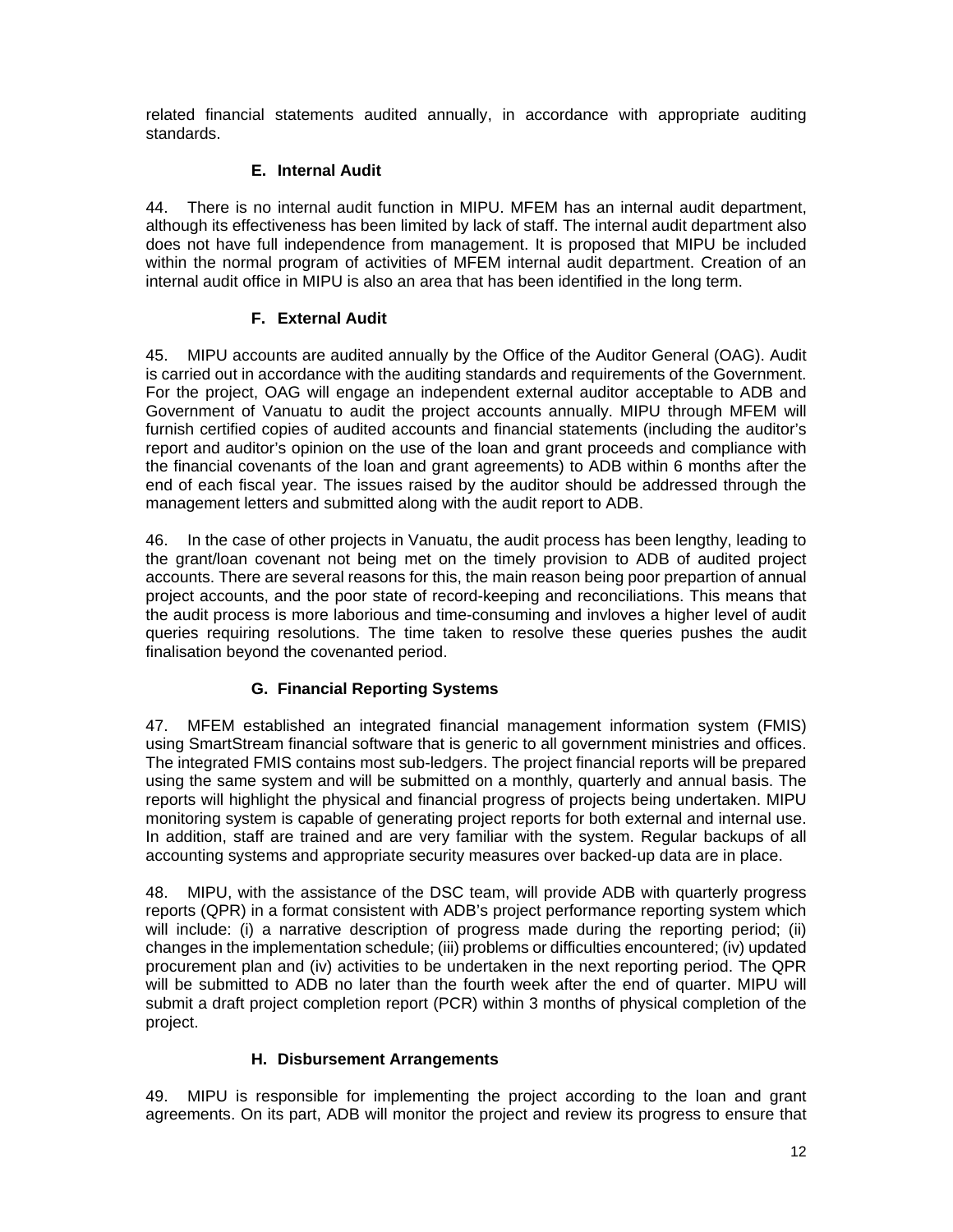the loan and grant proceeds are spent as agreed. When a loan/grant becomes effective, a loan/grant account will be opened in ADB's books in the name of the borrower and the loan/grant amount is credited to that account. All disbursements under the loan will be carried out in accordance with *ADB's Loan Disbursement Handbook* (2015, as amended from time to time).

50. Loan and grant proceeds will be disbursed in accordance with ADB procedures. Direct payment procedures (where ADB, at the borrower's request, pays a designated beneficiary directly will generally be used for civil works and consulting service contracts). Imprest accounts will not be used. MIPU, through DSC, is responsible for (i) preparing disbursement projections; (ii) requesting budgetary allocations for counterpart funds; (iii) checking invoice of consultants and contractors against project progress; (iv) collecting supporting documents; and (v) prepapring and sending withdrawal applications through MFEM (for approval) to ADB.

## **I. Funds Flow Mechanism**

51. The funds flow mechanism of the project is presented in section D of the Project Administration Manual (PAM). It shows how the funds will flow from ADB to the Government of Vanuatu to implement project activities.

## **V. RISK DESCRIPTION AND RATING**

52. A Financial Management Internal Control and Risk Management Assessment was conducted.23 The risk-assessment approach is based largely on International Standard on Auditing 400: *Risk Assessment and Internal Control*. The following risk assessments are based on existing circumstances, staffing and procedures, and include recommendations for risk mitigation measures. The risk mitigation measures considered the factors which will significantly reduce or eliminate the risks identified.

53. The following risks are assessed: (i) inherent risk is the susceptibility of the project financial management system to factors arising from the environment in which it operates, such as country rules and regulations and the entity working environment (assuming absence of any counter checks or internal controls), and (ii) control risk is the risk that the project's accounting and internal control framework are inadequate to ensure project funds are used economically and efficiently and for the purpose intended, and that the use of funds is properly reported.

|                                                                                                                                                                                                                                                                                              |        |            | <b>Risk</b>              |                                                                                                                                                                                                                                                           |
|----------------------------------------------------------------------------------------------------------------------------------------------------------------------------------------------------------------------------------------------------------------------------------------------|--------|------------|--------------------------|-----------------------------------------------------------------------------------------------------------------------------------------------------------------------------------------------------------------------------------------------------------|
| <b>Risk Description</b>                                                                                                                                                                                                                                                                      | Impact | Likelihood | Assessment <sup>24</sup> | <b>Mitigation Measures</b>                                                                                                                                                                                                                                |
| <b>Inherent Risk</b>                                                                                                                                                                                                                                                                         |        |            |                          |                                                                                                                                                                                                                                                           |
| 1. Country Specific<br>Audit reports of the Office of the Auditor<br>General are submitted with delay. The<br>last audit report is submitted to Parliament<br>in 2011. Public Accounts Committee<br>(PAC) has not met on a regular basis.<br>(From PEFA Assessment Report of<br>August 2013) | High   | Likely     | High                     | There are ongoing reforms<br>being undertaken by the<br>Government of Vanuatu<br>designed to address<br>identified weaknesses such<br>as new legislations to<br>improve the independence of<br>the OAG being paid directly<br>by Parliament; recruit more |
|                                                                                                                                                                                                                                                                                              |        |            |                          | staff and improve the salaries<br>to attract and retain staff.                                                                                                                                                                                            |

#### **Table 4: Financial Management, Internal Control amd Risk Assessment**

 23 Refer page 24 of *Financial Management and Analysis of Projects*. ADB. 2005.

<sup>24</sup> Risk assessment rating:  $H = High$ , S = Substantial, M = Moderate, N = Negligible or Low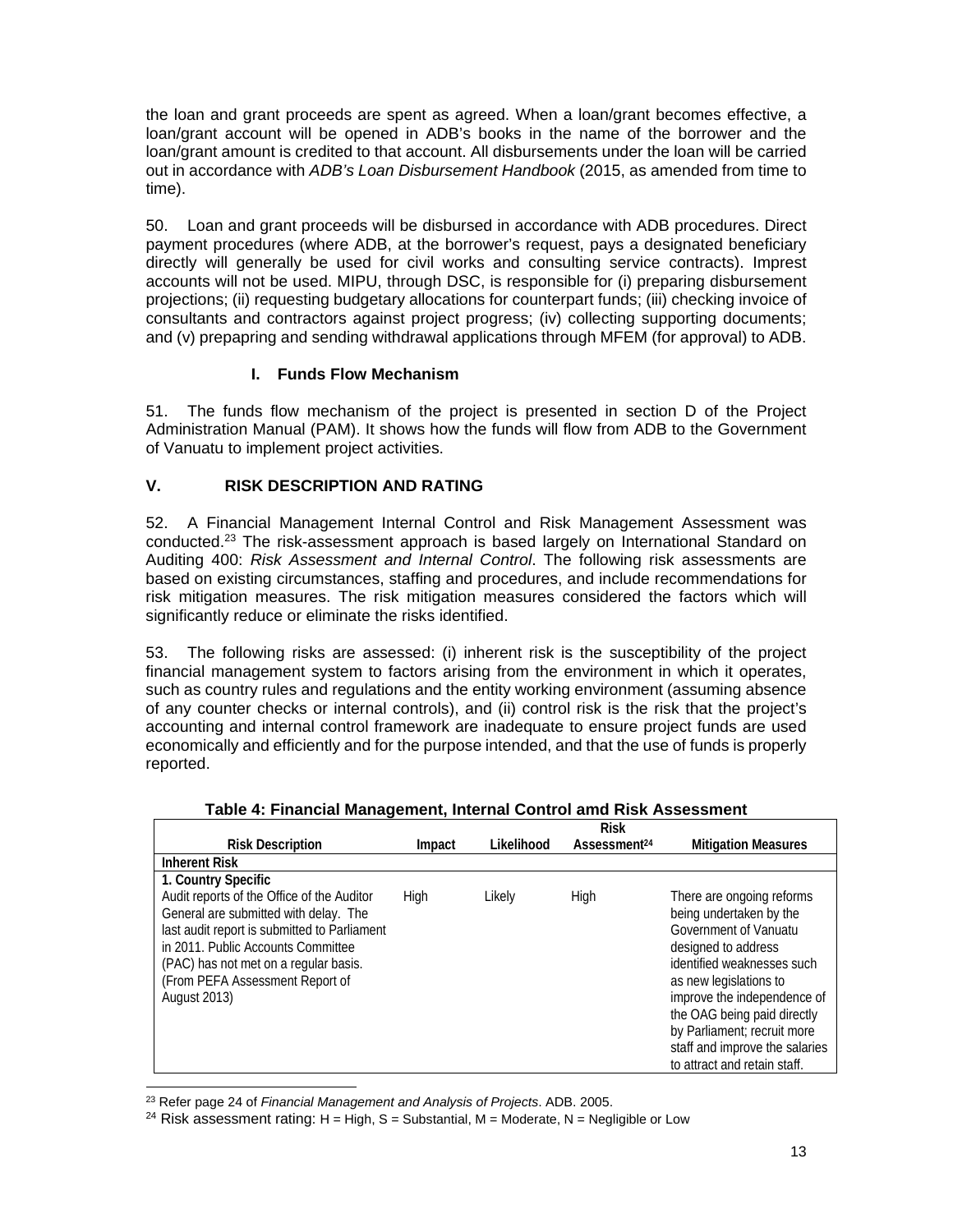|                                                                                                                                                                                                                                                                                                                                                                                                                                                                                                                                    |          |            | <b>Risk</b>              |                                                                                                                                                                                                                                                                                                                                                                                                                                                                  |
|------------------------------------------------------------------------------------------------------------------------------------------------------------------------------------------------------------------------------------------------------------------------------------------------------------------------------------------------------------------------------------------------------------------------------------------------------------------------------------------------------------------------------------|----------|------------|--------------------------|------------------------------------------------------------------------------------------------------------------------------------------------------------------------------------------------------------------------------------------------------------------------------------------------------------------------------------------------------------------------------------------------------------------------------------------------------------------|
| <b>Risk Description</b>                                                                                                                                                                                                                                                                                                                                                                                                                                                                                                            | Impact   | Likelihood | Assessment <sup>24</sup> | <b>Mitigation Measures</b>                                                                                                                                                                                                                                                                                                                                                                                                                                       |
| 2. Entity Specific<br>ADB and other development partners<br>past projects were mainly supported by<br>construction supervision consultants.<br>MIPU has not been involved in the<br>financial management of projects,<br>accounting, financial reporting and audit.<br>These factors may result in undue delays<br>in implementing key activities                                                                                                                                                                                  | Low      | Likely     | Low                      | MIPU will be supported by<br>Design and Supervision<br>Consultants to manage the<br>project. MIPU will provide<br>counterpart staff and<br>technology transfer will be<br>ensured.                                                                                                                                                                                                                                                                               |
| <b>Overall Inherent Risk</b>                                                                                                                                                                                                                                                                                                                                                                                                                                                                                                       | Moderate |            |                          |                                                                                                                                                                                                                                                                                                                                                                                                                                                                  |
| <b>Control Risk</b>                                                                                                                                                                                                                                                                                                                                                                                                                                                                                                                |          |            |                          |                                                                                                                                                                                                                                                                                                                                                                                                                                                                  |
| 1. Implementing Entity<br>The organizational structure of<br>MIPU/PWD is appropriate for<br>implementing the operational needs of the<br>project                                                                                                                                                                                                                                                                                                                                                                                   | Low      | Likely     | Low                      | MIPU had previously<br>implemented several foreign<br>funded projects. A Project<br>Management Unit comprising<br>the DSC has been<br>established in the MIPU for<br>project design and<br>implementation.                                                                                                                                                                                                                                                       |
| 2. Funds Flow                                                                                                                                                                                                                                                                                                                                                                                                                                                                                                                      | Low      | Likely     | Low                      |                                                                                                                                                                                                                                                                                                                                                                                                                                                                  |
| The funds flow mechanism of the project is<br>presented in section D of the Project<br>Administration Manual (PAM). It shows<br>how the funds will flow from ADB to the<br>Government of Vanuatu to implement<br>project activities.                                                                                                                                                                                                                                                                                               |          |            |                          | The ADB funds will be<br>disbursed under the direct<br>payment procedures. ADB<br>will finance 100% of total<br>eligible expenditures for each<br>loans and grants<br>MFEM will be provided<br>access to the ADB's<br>database on the loans and<br>grants to monitor the foreign<br>exchange fluctuations. MIPU<br>through the DSC will work<br>closely with MFEM to monitor<br>the foreign exchange<br>fluctuations and record<br>regularly in project reports. |
| 3. Staffing<br>The current staffing of the Accounts<br>section in MIPU is not adequate to serve<br>the needs of the Project. Staff is not<br>trained in ADB disbursement procedures.                                                                                                                                                                                                                                                                                                                                               | Moderate | Likely     | M                        | MIPU through the DSC team<br>will coordinate with ADB for<br>the appropriate training of<br>MIPU accounts staff in ADB<br>disbursement procedures.                                                                                                                                                                                                                                                                                                               |
| 4, Accounting Policies and Procedures<br>An automated system to generate<br>financial reports is in place. Financial<br>reports are generated from SmartStream<br>financial software established by MFEM<br>and used by all Ministries of the<br>Government. Staffs are trained in the use<br>of the system. Comprehensive and<br>detailed in year budget execution reports<br>can be extracted as required by all users<br>and financial accounts are being prepared<br>on an accrual basis and in accordance<br>with most IPSAS. | Low      | Likely     | Low                      | In 2002 MFEM established<br>an integrated financial<br>management information<br>system that is generic to all<br>government ministries and<br>offices. MFEM will set up the<br>project accounts using<br>SmartStream financial<br>software. MFEM and MIPU<br>shall maintain separate<br>accounts for the project for<br>each loans and grants and<br>government counterpart<br>contribution.                                                                    |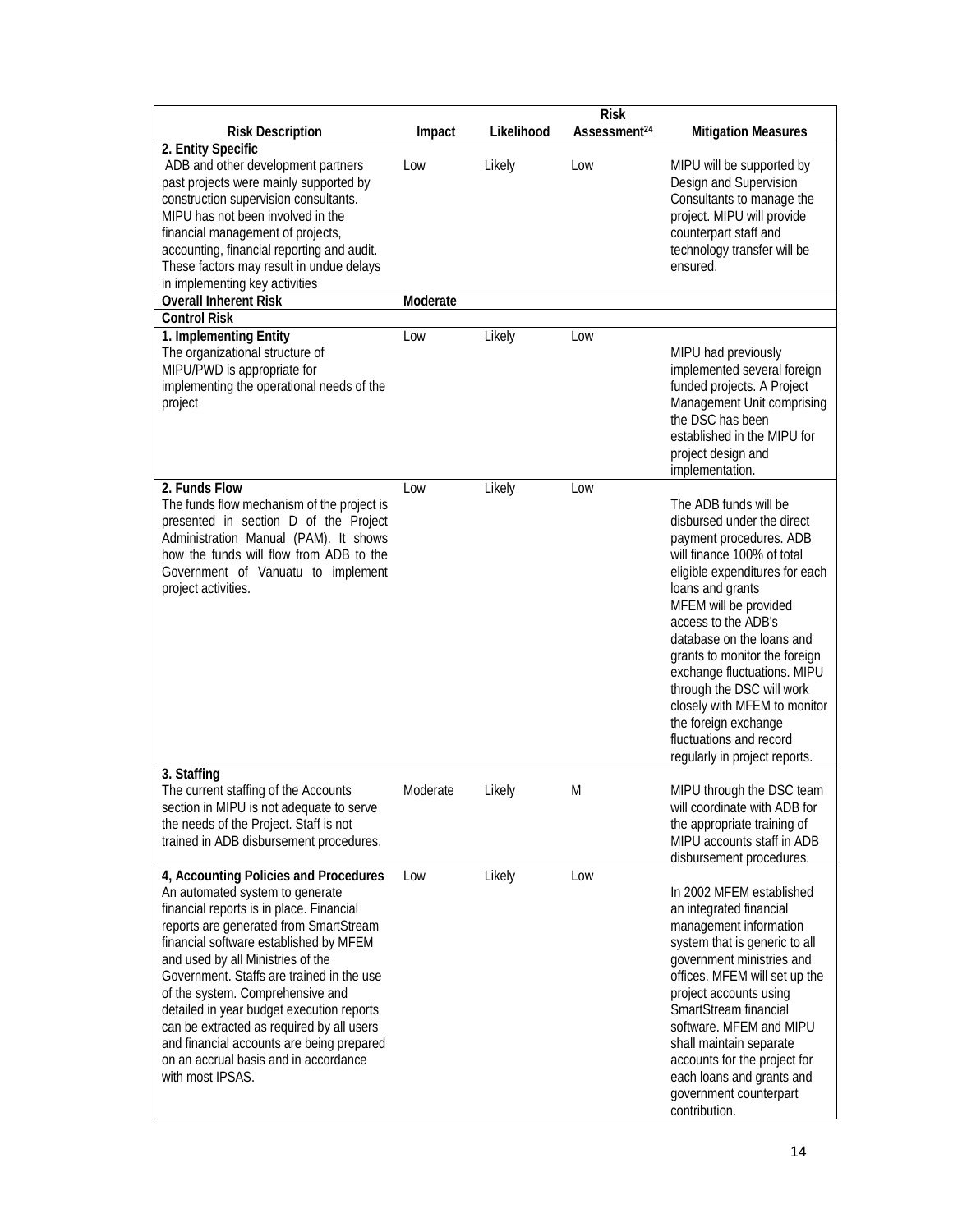|                                                                                                                                                                                                                                                                                                                                                               |                      |            | <b>Risk</b>              |                                                                                                                                                                                                                                                                                                                                                                                                                                      |
|---------------------------------------------------------------------------------------------------------------------------------------------------------------------------------------------------------------------------------------------------------------------------------------------------------------------------------------------------------------|----------------------|------------|--------------------------|--------------------------------------------------------------------------------------------------------------------------------------------------------------------------------------------------------------------------------------------------------------------------------------------------------------------------------------------------------------------------------------------------------------------------------------|
| <b>Risk Description</b>                                                                                                                                                                                                                                                                                                                                       | Impact               | Likelihood | Assessment <sup>24</sup> | <b>Mitigation Measures</b>                                                                                                                                                                                                                                                                                                                                                                                                           |
| 5. Internal Audit<br>There is no internal audit function in MIPU                                                                                                                                                                                                                                                                                              | High                 | Likely     | High                     | To mitigate any risks arising<br>from the absence of an<br>internal audit function within<br>MIPU, MFEM will regularly<br>conduct internal audit of the<br>project activities.                                                                                                                                                                                                                                                       |
| 6. External Audit<br>External Audit not completed within 6<br>months from end of fiscal year as required<br>by grant/loan covenants                                                                                                                                                                                                                           | Substantial          | Likely     | Substantial              | An external auditor will be<br>hired by OAG to audit the<br>project accounts. Audit fees<br>will be funded by the<br>Government of Vanuatu, and<br>audit report will be submitted<br>to ADB within six months<br>after the end of each financial<br>year during implementation.                                                                                                                                                      |
| 7. Reporting and Monitoring<br>Financial reports provided on a timely<br>manner to enable regular management<br>analysis and corrective actions to be<br>undertaken to address any delays and/or<br>deficiencies occurring during project<br>implementation                                                                                                   | Low                  | Likely     | Low                      | MIPU with assistance from<br>the DSC team will provide<br>ADB quarterly progress<br>reports (QPR) in a format<br>consistent with ADB's project<br>performance reporting<br>system including progress<br>achieved by outputs as<br>measured through the DMF<br>indicator's targets and key<br>implementation issues and<br>solutions. The QPR should<br>be submitted to ADB no later<br>than fourth week after the<br>end of quarter. |
| 8. Information Systems<br>The MFEM established a FMIS that is<br>generic to all government line ministries<br>and some provincial offices in Santo,<br>Espiritu Island. They have direct access to<br>the system through a wide area network.<br>Comprehensive and detailed in year<br>budget execution reports can be extracted<br>as required by all users. | Low                  | Likely     | Low                      | A separate asset register will<br>be maintained for the project<br>by MIPU through the DSC<br>and will be updated from time<br>to time.                                                                                                                                                                                                                                                                                              |
| <b>Overall Control Risk</b><br><b>Overall Combined Risk</b>                                                                                                                                                                                                                                                                                                   | Moderate<br>Moderate |            |                          |                                                                                                                                                                                                                                                                                                                                                                                                                                      |
|                                                                                                                                                                                                                                                                                                                                                               |                      |            |                          |                                                                                                                                                                                                                                                                                                                                                                                                                                      |

# **VI. FINANCIAL MANAGEMENT ACTION PLAN**

The following are the proposed actions to be undertaken during the implementation of the Project by MIPU through PMU and other stakeholders of the Project.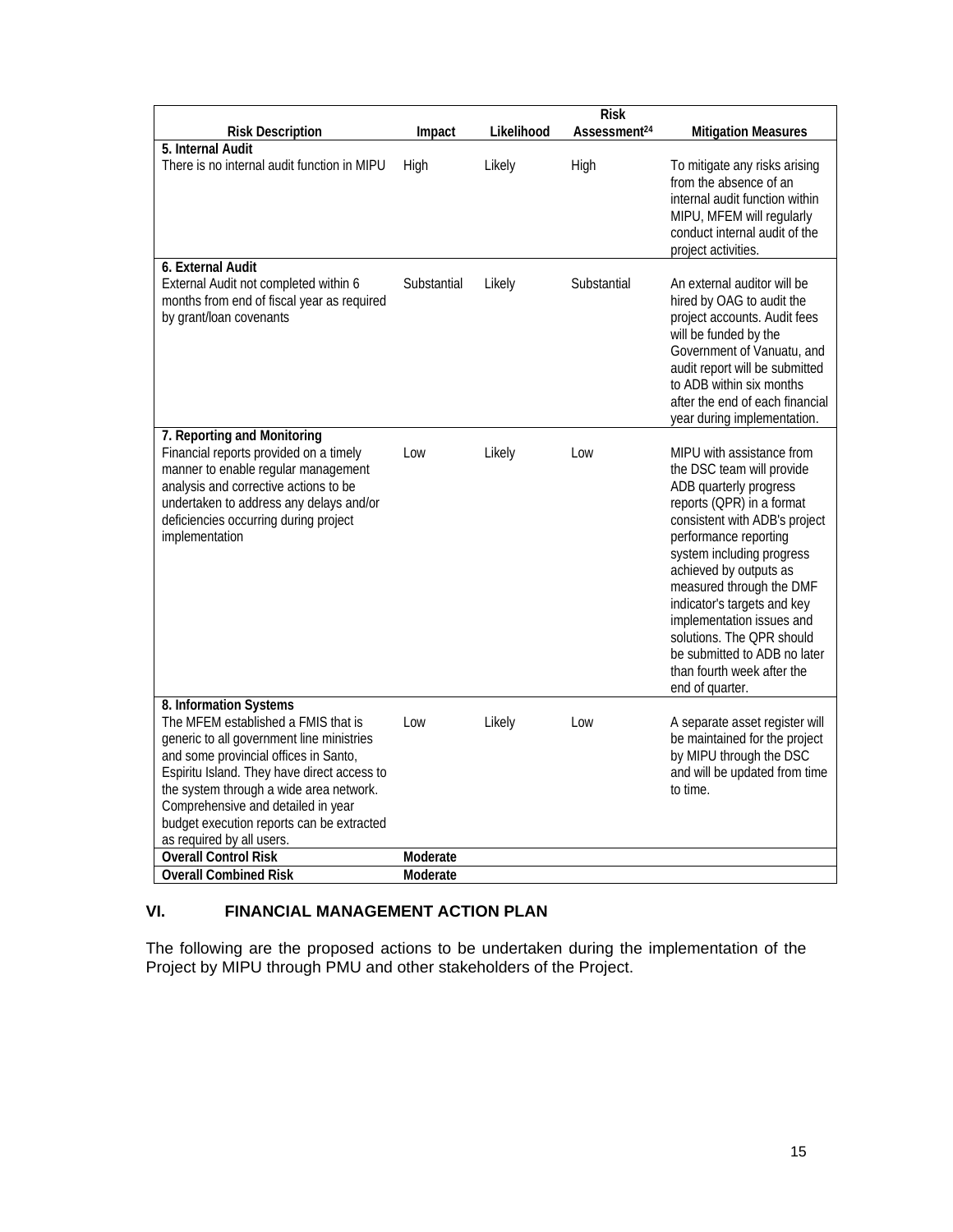| Weakness                       | <b>Risk</b> | <b>Action Items</b>                          | Period                    | Responsibility    | Status 23/05/2016                                  |
|--------------------------------|-------------|----------------------------------------------|---------------------------|-------------------|----------------------------------------------------|
| No Internal Audit in MIPU      | H           | Conduct regular internal audit               | Continuous (2016 to       | <b>MFEM</b>       | Letter to Office of the                            |
|                                |             |                                              | 2018)                     |                   | <b>Auditor General</b>                             |
|                                |             |                                              |                           |                   | 12/12/16 resulted in                               |
|                                |             |                                              |                           |                   | agreement that OAG                                 |
|                                |             |                                              |                           |                   | would either undertake                             |
|                                |             |                                              |                           |                   | future audits themselves                           |
|                                |             |                                              |                           |                   | or undertake                                       |
|                                |             |                                              |                           |                   | procurement of external                            |
|                                |             |                                              |                           |                   | services for the audit. To                         |
|                                |             |                                              |                           |                   | be paid for under that                             |
|                                |             |                                              |                           |                   | government's in-kind<br>contribution of this item, |
|                                |             |                                              |                           |                   | up to USD 300,000                                  |
|                                |             |                                              |                           |                   |                                                    |
|                                |             | Establish an Internal Audit Unit in MIPU     |                           |                   | Not started. Will be                               |
|                                |             |                                              |                           |                   | assisted by the R4D                                |
|                                |             |                                              | By 2018                   | <b>MFEM</b>       | project if necessary                               |
|                                | H           | Regular external audit of annual project     | Continuous (2016-2018)    | MFEM and MIPU/PMU | 2016 accounts currently                            |
| Audit not Completed within 6   |             | financial statements (APFS)                  |                           |                   | being audited by OAG.                              |
| months from end of fiscal year |             |                                              |                           |                   | OAG plan to consider                               |
| as required by grant/loan      |             |                                              |                           |                   | internally or externally                           |
| covenants                      |             |                                              |                           |                   | sourcing 2017-2018<br>audit services in late       |
|                                |             |                                              |                           |                   | 2016.                                              |
|                                |             |                                              |                           |                   |                                                    |
|                                |             | OAG may outsource the audit                  | Q4 2016                   | <b>OAG</b>        | OAG noted that they will                           |
|                                |             | requirements of the project to an external   |                           |                   | confirm whether internal                           |
|                                |             | auditor acceptable to GoV and ADB            |                           |                   | or external audit                                  |
|                                |             |                                              |                           |                   | servides will be used in                           |
|                                |             |                                              |                           |                   | 2017-2018. If external,                            |
|                                |             |                                              |                           |                   | procurement to be                                  |
|                                |             |                                              |                           |                   | undertaken by OAG and                              |
|                                |             |                                              |                           |                   | paid for by government                             |
|                                |             | Annual project accounts and underlying       | By 30 April 2017 and      | MIPU/PMU          | Annual project accounts                            |
|                                |             | working papers prepared on a timely          | every 30 April thereafter |                   | for 2016 provided to                               |
|                                |             | basis in time for the annual financial audit | during project            |                   | OAG in April 2017                                  |
|                                |             |                                              | implementation            |                   |                                                    |

# **Table 5: Financial Management Action Plan**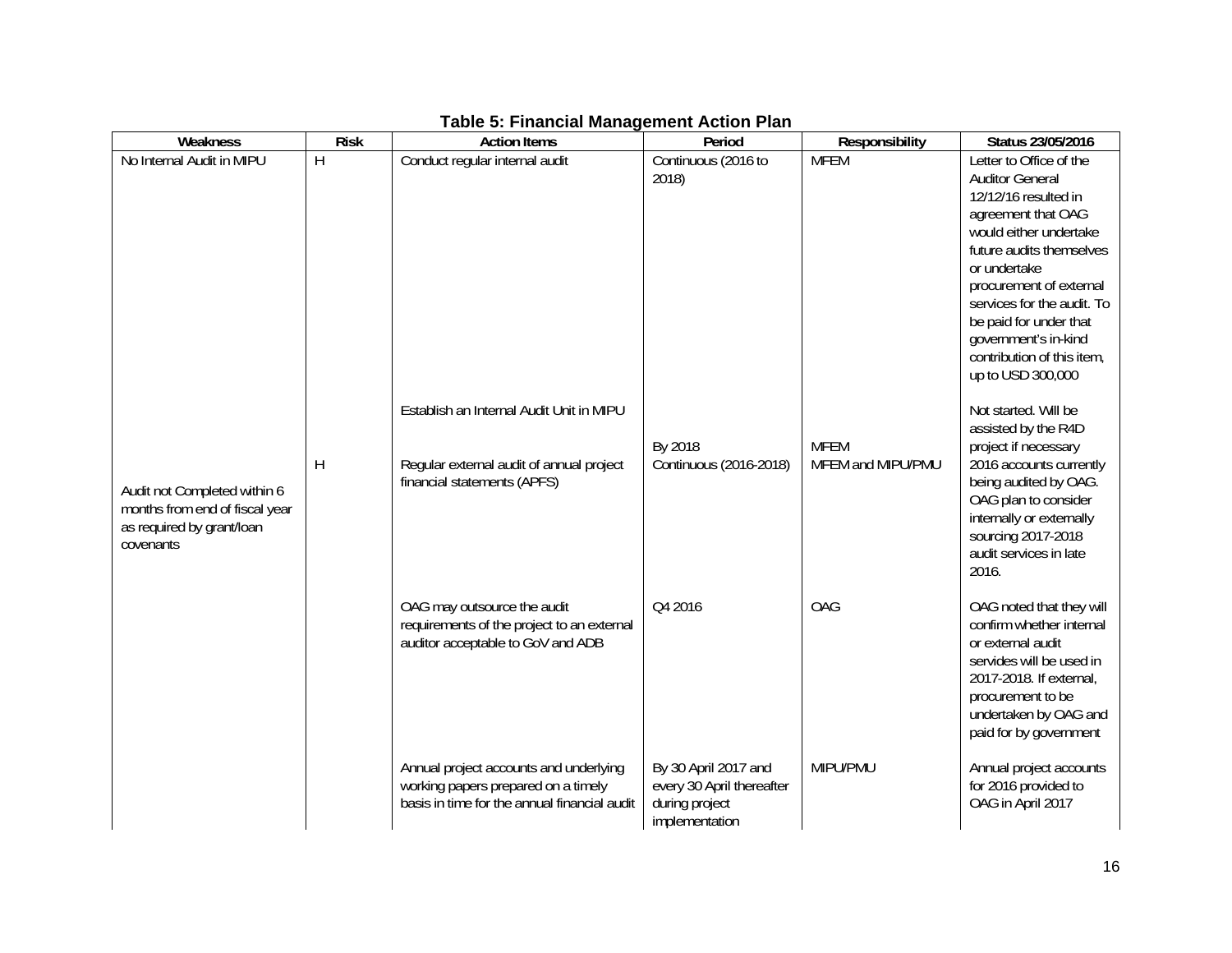| Weakness                                                                                                                                                                                                | <b>Risk</b> | <b>Action Items</b>                                                                                                                                                                                                          | Period                 | Responsibility   | Status 23/05/2016                                                                                                                                                                     |
|---------------------------------------------------------------------------------------------------------------------------------------------------------------------------------------------------------|-------------|------------------------------------------------------------------------------------------------------------------------------------------------------------------------------------------------------------------------------|------------------------|------------------|---------------------------------------------------------------------------------------------------------------------------------------------------------------------------------------|
|                                                                                                                                                                                                         |             | Monitor compliance with loan covenants<br>including submission of audited project<br>financial statements not more than 6<br>months after the close of the financial<br>year to ADB for their review and<br>necessary action | Continuous (2016-2018) | MIPU/PMU         | Audit of 2017 accounts<br>by OAG underway.<br>Expected to be<br>completed in May 2017                                                                                                 |
| The staffing structure of the<br>Accounts is not adequate to<br>serve the needs of the Project<br>due to lack of staff. Further<br>staff are not currently trained<br>on ADB disbursement<br>procedures | S           | Staff assigned (should have sufficient<br>overlap with consultants ensuring proper<br>training and handover)                                                                                                                 | Q4 2016                | <b>MIPU</b>      | Adequate staff provided<br>by the project. PWD staff<br>being trained in<br>processing of WAs,<br>review of ADB guidelines<br>and use of Project<br>reports for internal<br>reporting |
|                                                                                                                                                                                                         |             | Training on financial management and<br>accounting procedures                                                                                                                                                                | Q4 2016                | MIPU/PMU         | Training provided on an<br>ongoing basis by R4D<br>project. ADB's Client<br><b>Portal Disbursement</b><br>training planned for mid-<br>June 2017                                      |
|                                                                                                                                                                                                         |             | Provide regular training on ADB's<br>disbursement processes                                                                                                                                                                  | Q4 2016                | ADB and MIPU/PMU | Training provided on an<br>ongoing basis by R4D<br>project. ADB's Client<br>Portal Disbursement<br>training planned for mid-<br>June 2017                                             |

ADB = Asian Development Bank; APFS = annual project financial statement; FMS= financial management system; GoV = Government of Vanuatu; MFEM = Ministry of Finance and Economic Management; MIPU = Ministry of Infrastructure and Public Utilities; OAG = Office of the Auditor General; PMU = Project Management Unit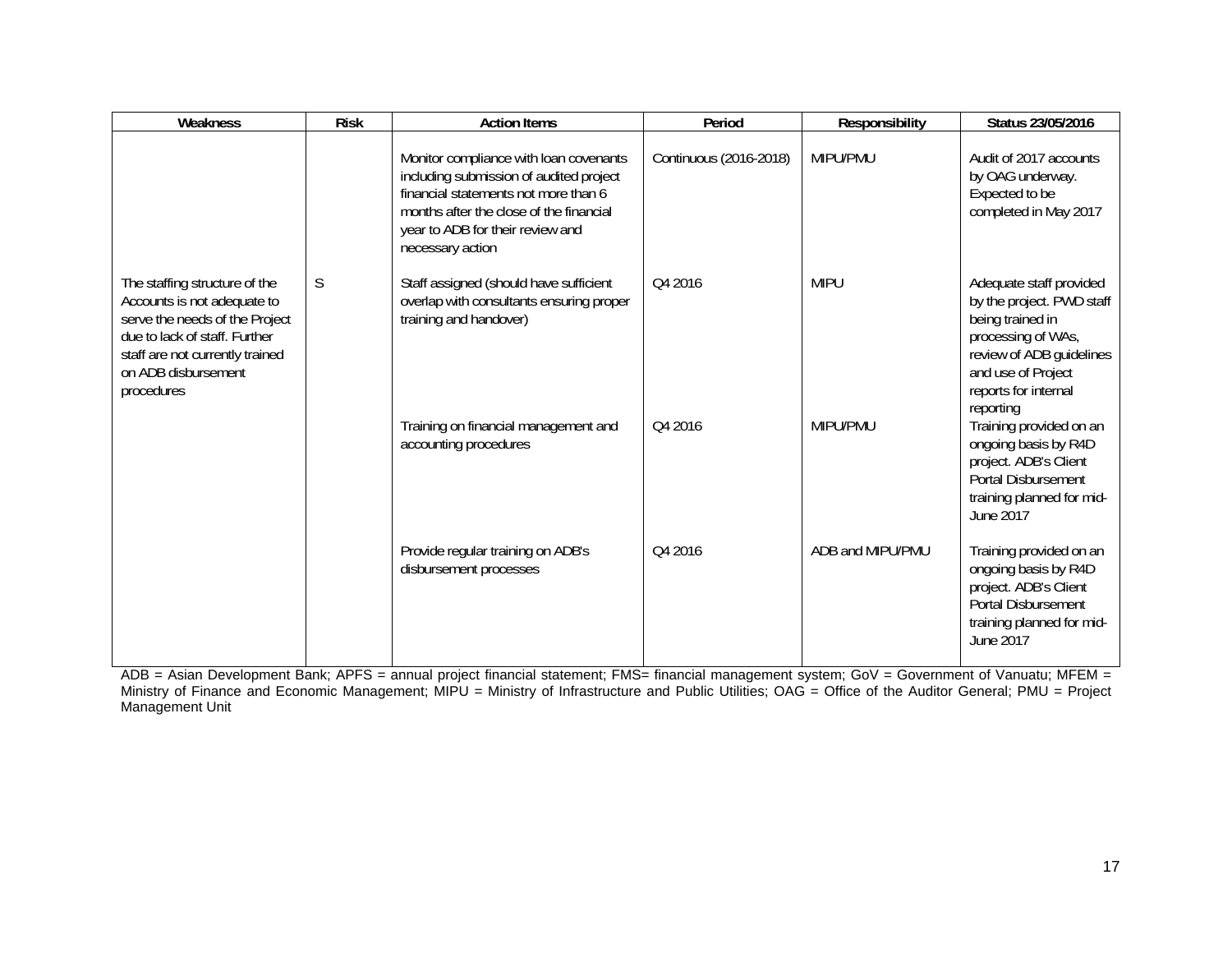# **APPENDIX 1 COMLETED FINANCIAL MANAGEMENT QUESTIONNAIRES<sup>25</sup>**

| <b>Topic</b>                                                                                                                     | <b>Response</b>                                                                                                                                                                                                                                                                                                                                                                              | <b>Potential Risk Event</b> |
|----------------------------------------------------------------------------------------------------------------------------------|----------------------------------------------------------------------------------------------------------------------------------------------------------------------------------------------------------------------------------------------------------------------------------------------------------------------------------------------------------------------------------------------|-----------------------------|
| 1. Executing / Implementing Agency                                                                                               | Ministry of Finance and Economic Management is the<br>Executing Agency (EA) and Ministry of Infrastructure and<br>Public Utilities (MIPU) through Public Works Department<br>(PWD) is the Implementing Agency (IA) for the Project.                                                                                                                                                          |                             |
|                                                                                                                                  | 1.1 What is the entity's legal status / registration   Public Works Department is a government department under<br>the Ministry of Public Utilities. Public Works Department is<br>responsible for the rehabilitation, maintenance and further<br>development of national roads and other government owned<br>infrastructure in order to facilitate economic growth and<br>service delivery. |                             |
| 1.2 How much equity (shareholding) is owned by Not applicable<br>the Government?                                                 |                                                                                                                                                                                                                                                                                                                                                                                              |                             |
| 1.3 Obtain the list of beneficial owners of major Not applicable<br>blocks of shares (non-government portion), if<br>any $^{26}$ |                                                                                                                                                                                                                                                                                                                                                                                              |                             |

<sup>&</sup>lt;sup>25</sup> This questionnaire is administered by the ADB Consultant, and utilized only to obtain information, and to identify and describe potential risk events. Rating of risks should be carried out separately by assessing their likelihood and impact.

 $^{26}$  In such cases, consult OAI on the need for integrity due diligence on non-governmental beneficial owners.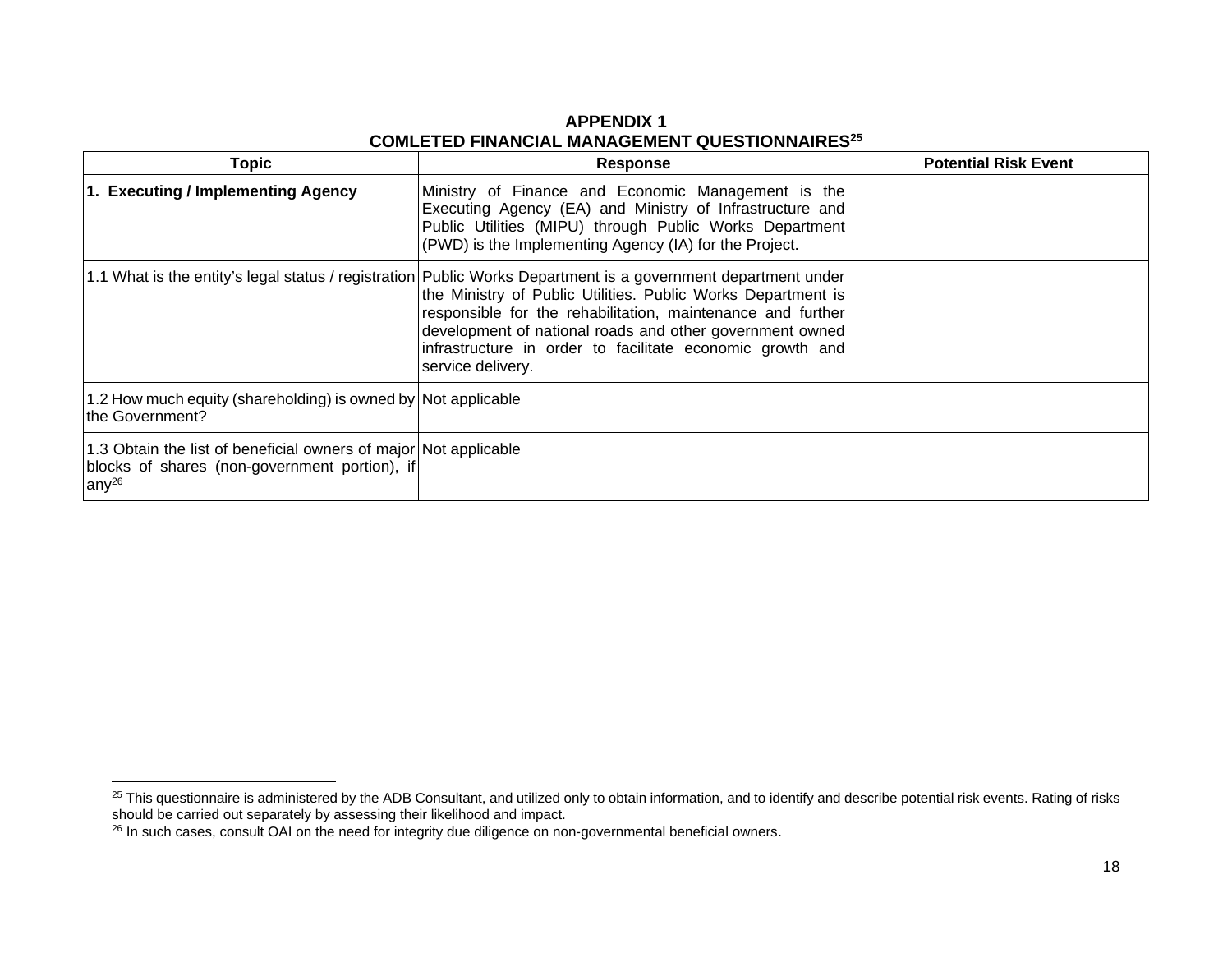| <b>Topic</b>     | <b>Response</b>                                                                                                                                                                                                                                                                                                                                                                                                                                                                                                                                                                                                                                                                                                                                                                                                                            | <b>Potential Risk Event</b> |
|------------------|--------------------------------------------------------------------------------------------------------------------------------------------------------------------------------------------------------------------------------------------------------------------------------------------------------------------------------------------------------------------------------------------------------------------------------------------------------------------------------------------------------------------------------------------------------------------------------------------------------------------------------------------------------------------------------------------------------------------------------------------------------------------------------------------------------------------------------------------|-----------------------------|
| provide details. | 1.4 Has the entity implemented an externally- Yes, the externally funded projects implemented through<br>[financed project in the past? If yes, please PMUs with financial management provided by contracted<br>consultants are shown below.                                                                                                                                                                                                                                                                                                                                                                                                                                                                                                                                                                                               |                             |
|                  | Asian Development Bank (ADB):<br>Port Vila Urban Development Project<br>Interisland Shipping Support Project<br>Outer Islands Infrastructure Development<br>Agence de France:<br>Outer Island Airports Upgrade (Agence de France)<br>Civil Works at Pekoa Airport-Luganville<br>Civil Works at Bauerfield Airport-Port Vila<br>Bauerfield and Pekoa Airport Terminal Upgrading<br><b>Cyclone Dani Rehabilitation Project</b><br>Australia Department of Foreign Affairs and Trade (DFAT)<br>Vanuatu Transport Sector Support Project<br>European Commission (EU)<br><b>PWD Maintenance Training Program</b><br><b>Rural Access Road Project</b><br><b>Technical Support to PWD</b><br>Government of Japan<br>Maintenance of Lenakel Wharf-Tanna Island<br>Improvement of Efate Ring Road-Phase 1<br>Improvement of Efate Ring Road-Phase 2 |                             |
|                  | Rehabilitation of Teouma and Rentabao Bridges<br>Improvement of Port Vila Main Wharf<br>Millennium Challenge (USA):<br>Millennium Challenge Account Project<br>$\bullet$                                                                                                                                                                                                                                                                                                                                                                                                                                                                                                                                                                                                                                                                   |                             |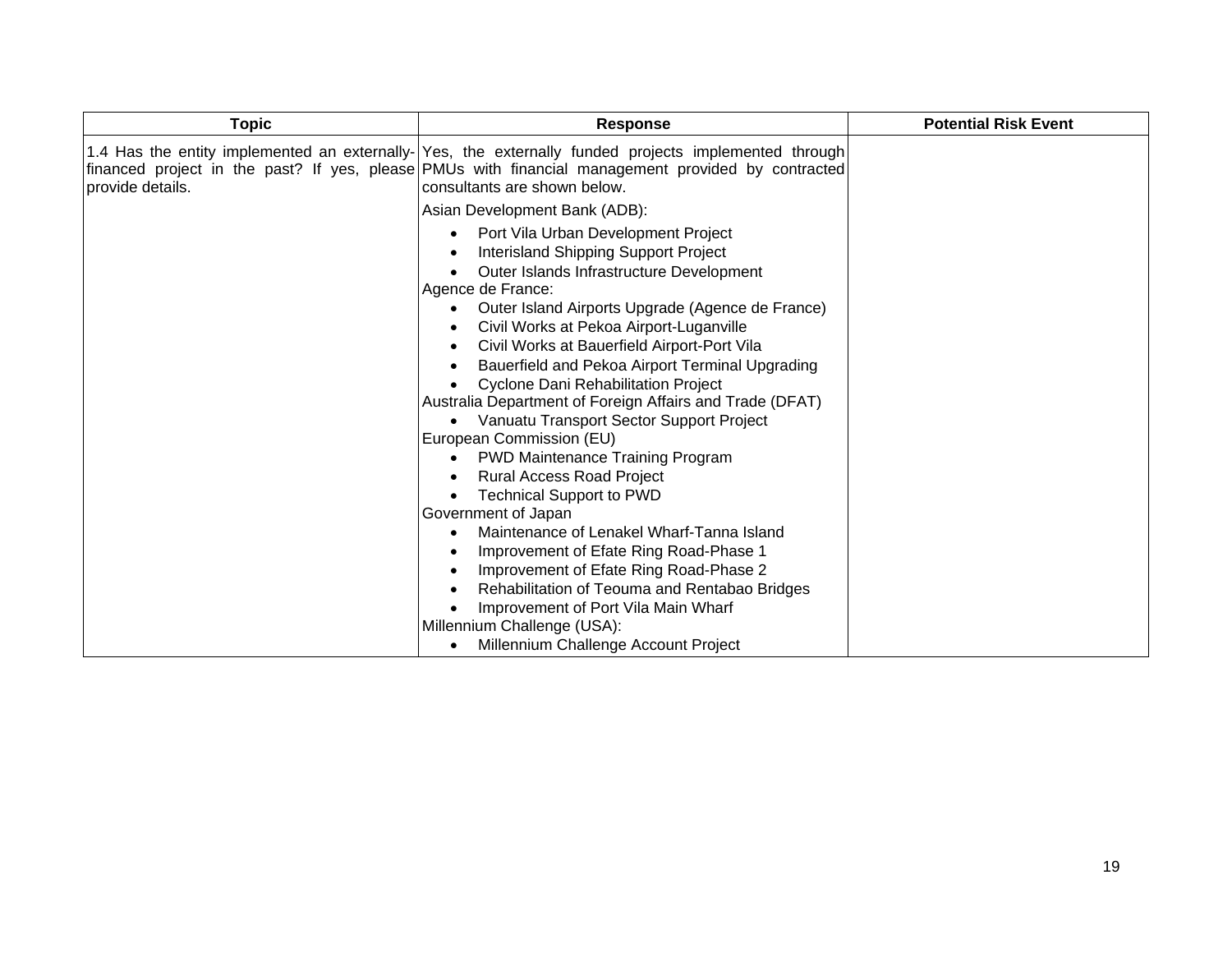| <b>Topic</b>                 | <b>Response</b>                                                                                                                                                                                                                                                                                                                                                                                                                                                                                                                                                                                                                                                                                                                                                                                                                                                                                                                                                                                                                       | <b>Potential Risk Event</b> |
|------------------------------|---------------------------------------------------------------------------------------------------------------------------------------------------------------------------------------------------------------------------------------------------------------------------------------------------------------------------------------------------------------------------------------------------------------------------------------------------------------------------------------------------------------------------------------------------------------------------------------------------------------------------------------------------------------------------------------------------------------------------------------------------------------------------------------------------------------------------------------------------------------------------------------------------------------------------------------------------------------------------------------------------------------------------------------|-----------------------------|
| requirements for the entity. | 1.5 Briefly describe the statutory reporting The reporting requirements of MIPU including other line<br>ministries are provided for in section 6 of the Public Finance<br>and Economic Management (PFEM) Act of 1998 (as<br>amended).<br>MIPU is also required to comply with the requirements of the<br>Government Contracts and Tenders Act of 1998 and<br>subsequent revisions, Tender Regulations of 1999,<br>Expenditure Review and Audit (ERA) Act of 1998 and<br>subsequent revisions, Finance Regulations issued in 2000<br>and its subsequent revisions which contain the economic,<br>fiscal and financial management regulations.                                                                                                                                                                                                                                                                                                                                                                                          |                             |
| agency of the entity.        | 1.6 Describe the regulatory or supervisory The Implementing Agency is not a separate and independent<br>entity but rather a line ministry of the government. The Director<br>General (DG) of MIPU is appointed as the administrative head<br>under the Public Service Act (1998). His responsibilities<br>include compliance with the PFEM Act as well as sound<br>economic and expenditure management of the Ministry's<br>affairs. The 2009 revision of the PFEM Act also assign<br>responsibility to the head of an agency <sup>27</sup> for the effective,<br>efficient, and ethical use of the agencies public resources and<br>public funds. MIPU has a corporate services unit responsible<br>for human resources, financial, administrative and support<br>services.<br>Public Works Department through MIPU will implement the<br>Project. The IA will establish a Project Management Unit<br>(PMU) to handle the day-to-day project operations. The PMU<br>will be assisted by Design and Supervision Consultants<br>(DSC). |                             |
| independent?                 | 1.7 What is the governing body for the project? PWD is not a separate or independent entity but rather a<br>Is the governing body for the project department under the Ministry of Public Utilities and<br>Infrastructure.                                                                                                                                                                                                                                                                                                                                                                                                                                                                                                                                                                                                                                                                                                                                                                                                            |                             |

 $^{27}$  An Agency is defined as a i) a Ministry or ii) a Ministerial office or (iii) an office established by or under the Constitution or iv) an office or body established by or under an act of Parliament, or (v) a prescribed agency.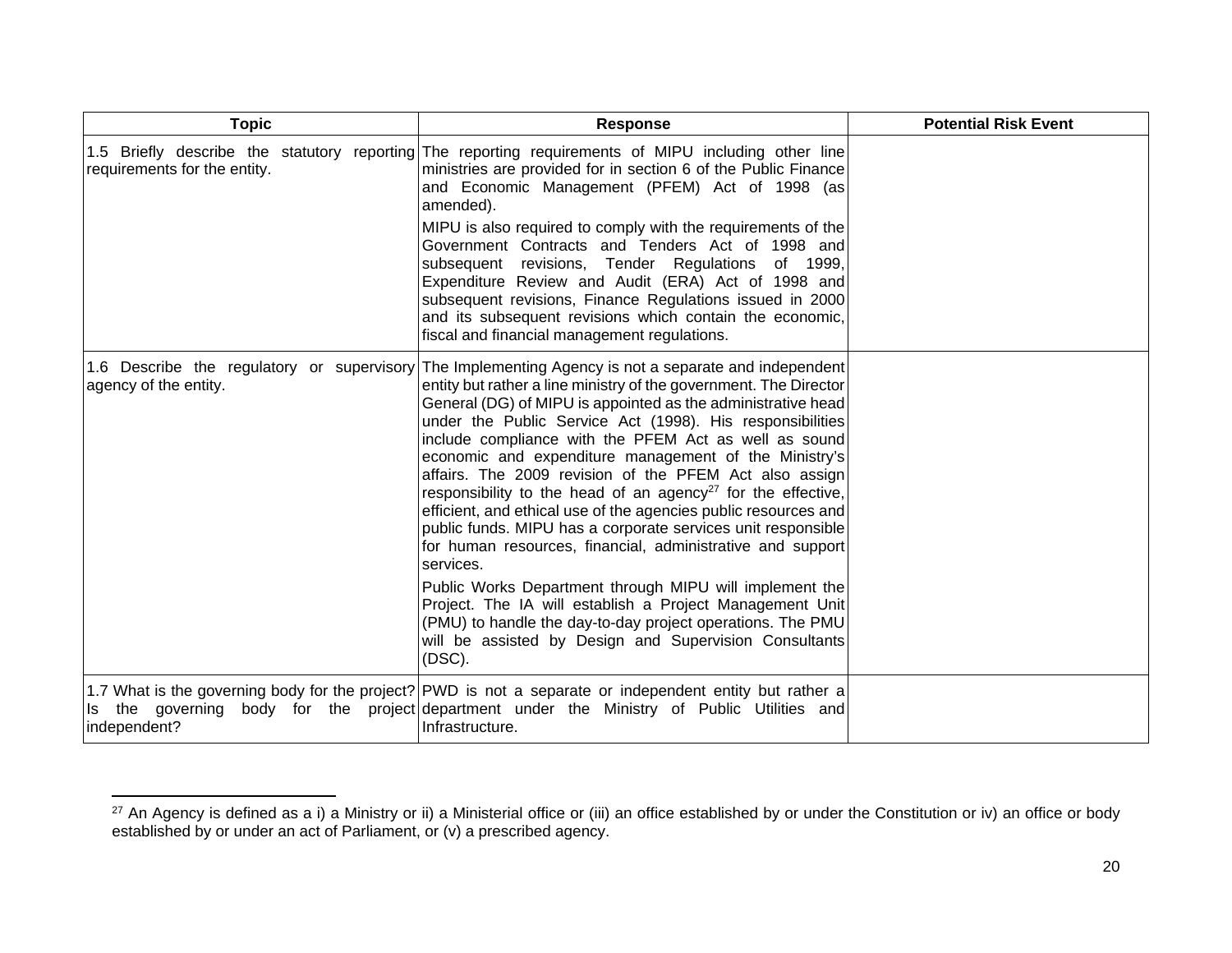| <b>Topic</b>                                                                                                                                 | <b>Response</b>                                                                                                                                                                                                                                                                                                                                                                                                                                                                                                                                                                                                                                                                              | <b>Potential Risk Event</b>                                                           |
|----------------------------------------------------------------------------------------------------------------------------------------------|----------------------------------------------------------------------------------------------------------------------------------------------------------------------------------------------------------------------------------------------------------------------------------------------------------------------------------------------------------------------------------------------------------------------------------------------------------------------------------------------------------------------------------------------------------------------------------------------------------------------------------------------------------------------------------------------|---------------------------------------------------------------------------------------|
| organizational structure and governance needs of the Ministry.<br>appropriate for the needs of the project?                                  | 1.8 Obtain current organizational structure and The current organizational structure of MIPU is appropriate to<br>describe key management personnel. Is the meet the operational, technical and financial management<br>The finance and accounts staffing structure is adequate for the<br>needs of the Project. It is suggested that a dedicated staff be<br>assigned to the Project to receive on-the-job training and<br>mentoring.                                                                                                                                                                                                                                                       | Lack of staff to be assigned to the Project<br>may delay the timely release of funds. |
| 1.9 Does the entity has a Code of Ethics in Yes<br>place?                                                                                    |                                                                                                                                                                                                                                                                                                                                                                                                                                                                                                                                                                                                                                                                                              |                                                                                       |
| 1.10 Describe (if any) any historical issues<br>reports of ethics violation involving the entity and<br>management. How were they addressed? |                                                                                                                                                                                                                                                                                                                                                                                                                                                                                                                                                                                                                                                                                              |                                                                                       |
| 2. Funds Flow Arrangements                                                                                                                   |                                                                                                                                                                                                                                                                                                                                                                                                                                                                                                                                                                                                                                                                                              |                                                                                       |
| applicable.                                                                                                                                  | 2.1 Describe (proposed) project funds flow $ADB$ will finance the Project through an ADF and DRF loans<br>arrangements in detail, including a funds flow and grants and GEF grants in the amount equivalent to<br>diagram from ADB, Government and other US\$18.50 <sup>28</sup> million over a 2-year implementation period.<br>financiers, to the government, EA, IA, suppliers, Government will finance taxes and duties and will provide in<br>contractors, ultimate beneficiaries, etc. as kind contribution for salaries of counterpart staff, office<br>accommodation, and audit fees.<br>The grant and loan proceeds will be disbursed using ADB's<br>the direct payment procedures. |                                                                                       |
| Finance Ministry) to the entity and to the end- suppliers are satisfactory.<br>recipients satisfactory?                                      | [2.2 Are the (proposed) arrangements to transfer The arrangements to transfer the proceeds of the grant and<br>the proceeds of the loan (from the government / the loan from ADB to the consultants, contractors and                                                                                                                                                                                                                                                                                                                                                                                                                                                                         |                                                                                       |
| 2.3 Are the disbursement methods appropriate? Yes, the disbursement methods are appropriate                                                  |                                                                                                                                                                                                                                                                                                                                                                                                                                                                                                                                                                                                                                                                                              |                                                                                       |

 $^{28}$  Total project cost was updated during Inception Review Mission held 29 July 2016 to 3 August 2016. Total project cost estimated reduced to USD17.40 from USD18.50 at approval due to foreign exchange fluctuations.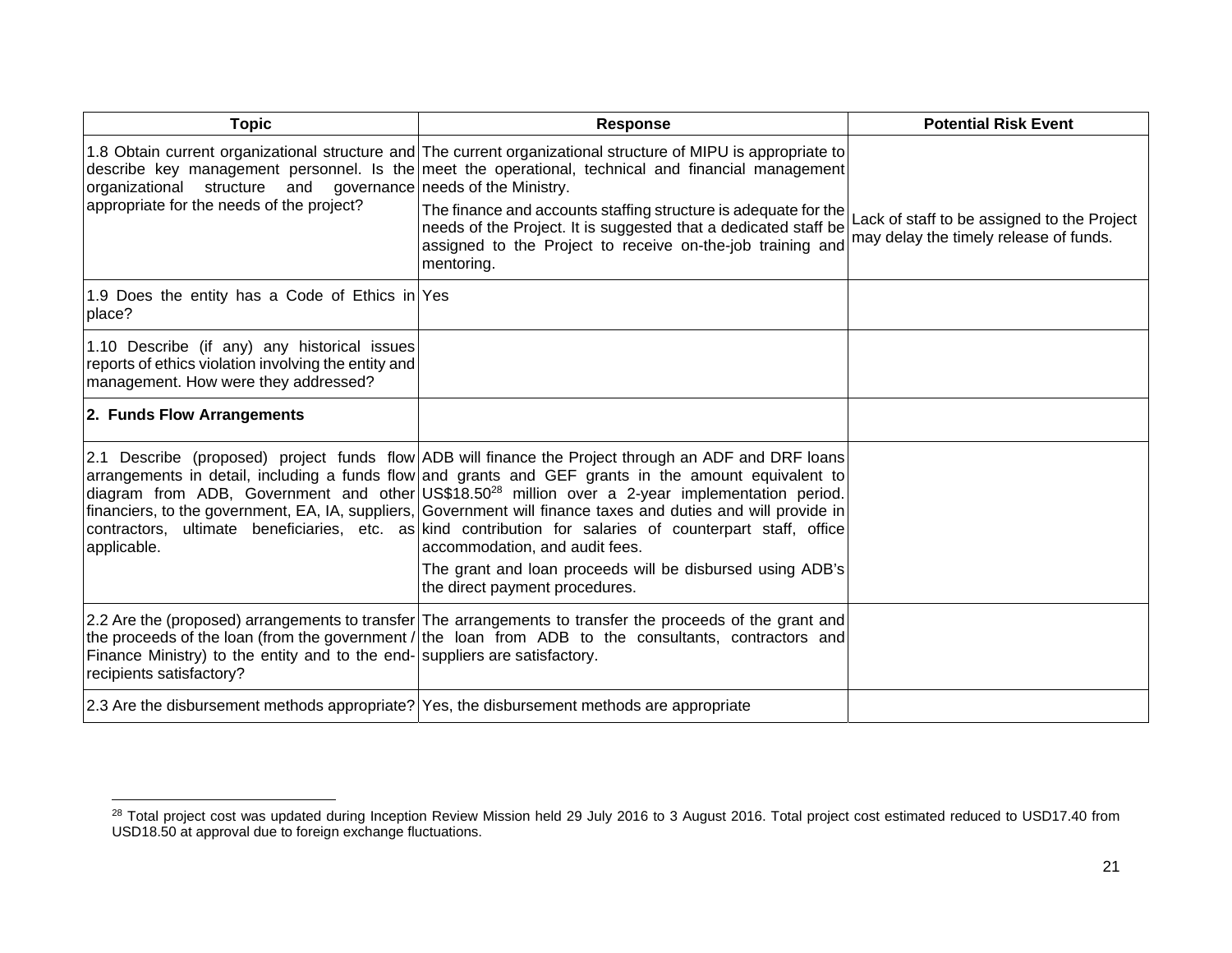| <b>Topic</b>                                                                                                                                                                                                                                                                                                                                                                                                                       | <b>Response</b>                                                                                                                                                                                                                                                                                                                                                                           | <b>Potential Risk Event</b> |
|------------------------------------------------------------------------------------------------------------------------------------------------------------------------------------------------------------------------------------------------------------------------------------------------------------------------------------------------------------------------------------------------------------------------------------|-------------------------------------------------------------------------------------------------------------------------------------------------------------------------------------------------------------------------------------------------------------------------------------------------------------------------------------------------------------------------------------------|-----------------------------|
| administration of funds by the entity?                                                                                                                                                                                                                                                                                                                                                                                             | 2.4 What have been the major problems in the There have been no major problems in the past in receipt of<br>past involving the receipt, accounting and/or funds by MIPU/PWD for externally-funded projects.                                                                                                                                                                               |                             |
| applicable) be established?                                                                                                                                                                                                                                                                                                                                                                                                        | 2.5In which bank will the Imprest Account (if Not applicable, the IA will not open and maintain an imprest<br>account for the Project.                                                                                                                                                                                                                                                    |                             |
| 2.6 Is the bank in which the imprest account is<br>established capable of:                                                                                                                                                                                                                                                                                                                                                         | Not applicable                                                                                                                                                                                                                                                                                                                                                                            |                             |
| Executing foreign and local currency<br>$\bullet$<br>transactions?                                                                                                                                                                                                                                                                                                                                                                 |                                                                                                                                                                                                                                                                                                                                                                                           |                             |
| Issuing and administering letters of<br>$\bullet$<br>credit (LC)?                                                                                                                                                                                                                                                                                                                                                                  |                                                                                                                                                                                                                                                                                                                                                                                           |                             |
| Handling a large volume of<br>transaction?                                                                                                                                                                                                                                                                                                                                                                                         |                                                                                                                                                                                                                                                                                                                                                                                           |                             |
| Issuing detailed monthly bank<br>$\bullet$<br>statements promptly?                                                                                                                                                                                                                                                                                                                                                                 |                                                                                                                                                                                                                                                                                                                                                                                           |                             |
| 2.7 Is the ceiling for disbursement from the Not applicable<br>imprest account and SOE appropriate/required?                                                                                                                                                                                                                                                                                                                       |                                                                                                                                                                                                                                                                                                                                                                                           |                             |
| of disbursements from ADB?                                                                                                                                                                                                                                                                                                                                                                                                         | 2.8 Does the (proposed) project implementing A PMU supported by Design and Construction Consultants<br>unit (PMU) have experience in the management (DSC) will be responsible for implementation of the project.<br>MIPU will be responsible for engaging consulting services and<br>civil works contractors. At the time of completing the FMAQ<br>the PMU has been established at MIPU. |                             |
| 2.9 Does the PMU have adequate administrative Not applicable<br>and accounting capacity to manage the imprest<br>fund and statement of expenditures (SOE)<br>procedures in accordance with ADB's Loan<br>Disbursement Handbook (LDH)? Identify any<br>concern or uncertainty about the PMU's<br>administrative and accounting capability which<br>would support the establishment of a ceiling on<br>the use of the SOE procedure. |                                                                                                                                                                                                                                                                                                                                                                                           |                             |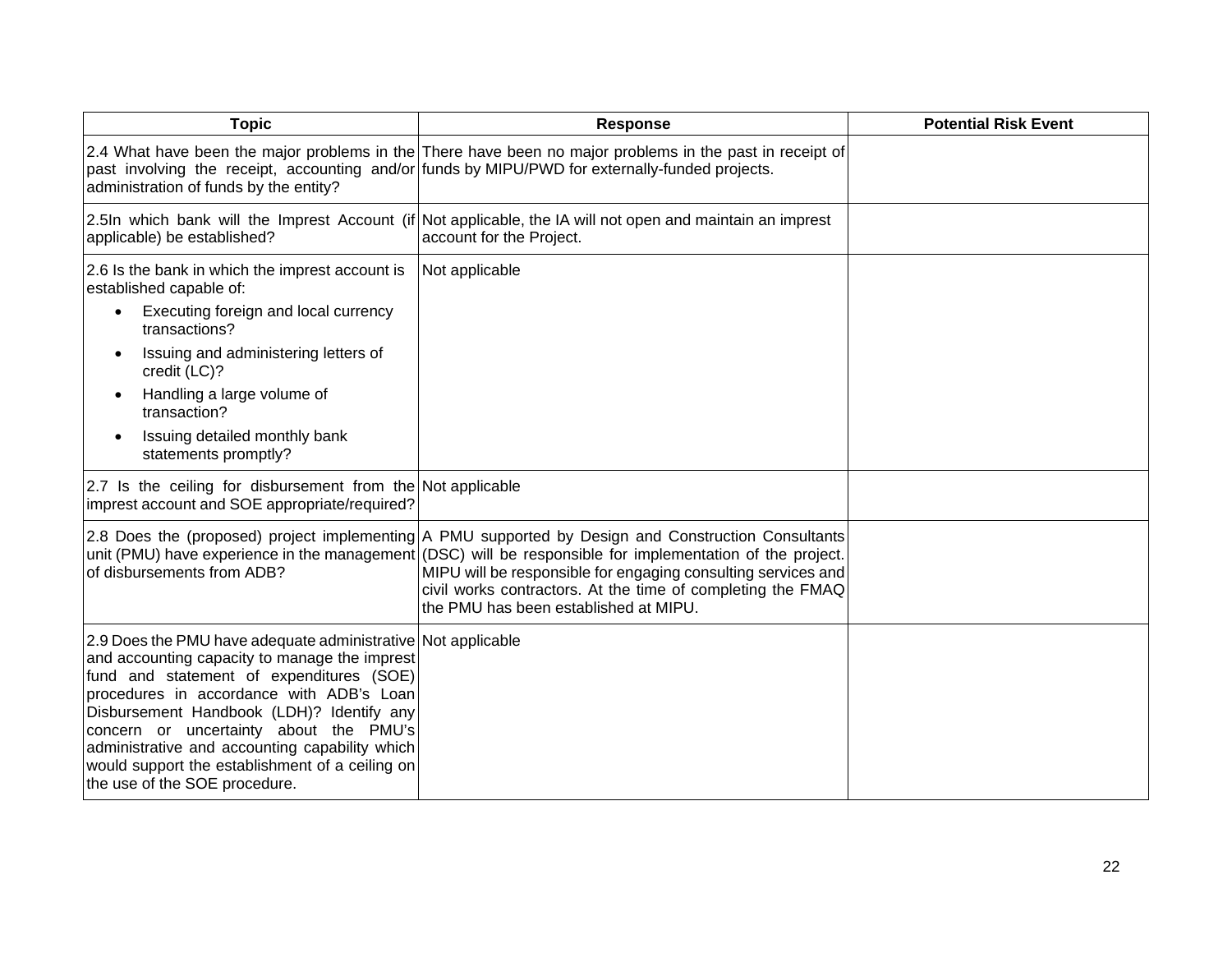| <b>Topic</b>                                                                                                                                                                                                                                                          | <b>Response</b>                                                                                                                                                                                                                                                                                                                                                                         | <b>Potential Risk Event</b> |
|-----------------------------------------------------------------------------------------------------------------------------------------------------------------------------------------------------------------------------------------------------------------------|-----------------------------------------------------------------------------------------------------------------------------------------------------------------------------------------------------------------------------------------------------------------------------------------------------------------------------------------------------------------------------------------|-----------------------------|
| arrangements for managing foreign exchange exchange risks.<br>risk.                                                                                                                                                                                                   | 2.10 Is the entity exposed to foreign exchange The Department of Finance and Treasury of the Ministry of<br>risk? If yes, describe the entity's policy and Finance and Economic Management manages foreign                                                                                                                                                                              |                             |
| 2.11 How are the counterpart funds accessed?                                                                                                                                                                                                                          | Counterpart funds will be appropriated annually in the MIPU<br>budget.                                                                                                                                                                                                                                                                                                                  |                             |
| counterpart funds?                                                                                                                                                                                                                                                    | 2.12 How are payments made from the It will be disbursed by MIPU in accordance with the GoV<br>disbursement procedures.                                                                                                                                                                                                                                                                 |                             |
| NGOs, does the PMU have the necessary involved in the project.<br>reporting and monitoring features built into its<br>systems to track the use of project proceeds by<br>such entities?                                                                               | 2.13 If the project will flow to communities or Communities and NGOs are not expected to be significantly<br>Where communities will be involved in the project, reporting<br>and monitoring procedures will be developed.                                                                                                                                                               |                             |
| contribute in kind (in the form of labor), are procedures will be developed.<br>proper guidelines formulated to record and value<br>the labor or material contributions at appraisal<br>and during project implementation?                                            | 2.14 Are the beneficiaries required to contribute Where communities will be involved in the maintenance of<br>to project costs? If beneficiaries have option to the completed project assets, reporting and monitoring                                                                                                                                                                  |                             |
| 3. Staffing                                                                                                                                                                                                                                                           |                                                                                                                                                                                                                                                                                                                                                                                         |                             |
| department? Attach an organization chart.                                                                                                                                                                                                                             | 3.1 What is the current and/or proposed Currently there are three staff under the Procurement and<br>organizational structure of the accounting Administration Unit handling financial management for MIPU.<br>Each department has its own finance staff. There is one<br>Finance Officer in charge of financial management of foreign<br>funded projects that are implemented by MIPU. |                             |
| 3.2 Will existing staff be assigned to the project,<br>or will new staff be recruited?                                                                                                                                                                                | The Finance Officer from Projects Division is proposed to be<br>assigned to the project.                                                                                                                                                                                                                                                                                                |                             |
| 3.3 Describe the existing or proposed project Finance Officer (Projects)<br>staff,<br>including<br>accounting<br>job<br>title<br>responsibilities, educational background and<br>professional experience. Attach job descriptions<br>and CVs of key accounting staff. | PMU Accountant- Certificate in Management Practices                                                                                                                                                                                                                                                                                                                                     |                             |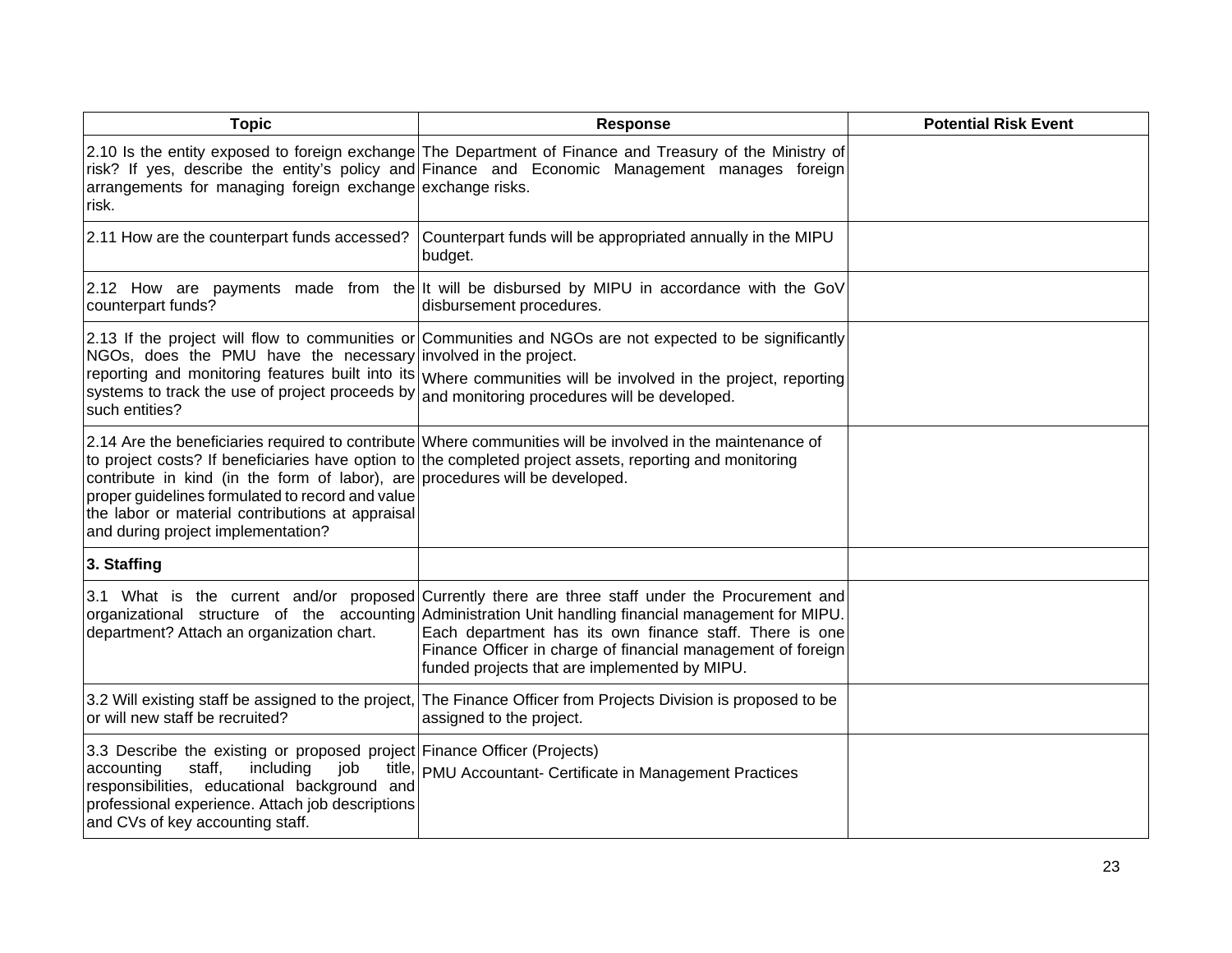| <b>Topic</b>                                                                                                                                                                                                           | <b>Response</b>                                                                                                                                                                                                                                                                                                         | <b>Potential Risk Event</b>                                                        |
|------------------------------------------------------------------------------------------------------------------------------------------------------------------------------------------------------------------------|-------------------------------------------------------------------------------------------------------------------------------------------------------------------------------------------------------------------------------------------------------------------------------------------------------------------------|------------------------------------------------------------------------------------|
| function staffed adequately?                                                                                                                                                                                           | 3.4 Is the project finance and accounting The current staffing structure of the Finance Section is<br>adequate for MIPU's current functions and responsibilities.<br>The project finance and accounting staff is adequate. A<br>finance staff from MFEM will be seconded to assist the MIPU<br>in financial management. |                                                                                    |
| 3.5 Are project finance and accounting staff Yes<br>adequately qualified and experienced?                                                                                                                              |                                                                                                                                                                                                                                                                                                                         |                                                                                    |
| 3.6 Is the project finance and accounts staff No<br>trained in ADB procedures, including the<br>disbursement guidelines (i.e., LDH)?                                                                                   |                                                                                                                                                                                                                                                                                                                         | Delay in processing and payments of<br>consultant and contractor/supplier invoices |
| project finance and accounting staff?                                                                                                                                                                                  | 3.7 What is the duration of the contract with the Finance staff are permanent public servants posted to the<br>Ministry as public service staff.                                                                                                                                                                        |                                                                                    |
| and accounting staff not contracted or filled yet,<br>and the estimated date of appointment.                                                                                                                           | 3.8 Identify any key positions of project finance At the time of assessment all positions are filled up.                                                                                                                                                                                                                |                                                                                    |
| responsibilities,<br>title,<br>iob<br>background and professional<br>experience.<br>Attach job descriptions.                                                                                                           | 3.9 For the new staff, describe the proposed MIPU has written positions descriptions which are updated<br>project finance and accounting staff, including from time to time to reflect the current staff establishment for<br>educational the ministry as set out in the recurrent budget document.                     |                                                                                    |
| 3.10 Does the project have written position Yes<br>descriptions<br>that clearly<br>define<br>duties,<br>responsibilities, lines of supervision, limits of<br>authority for all of the officers, managers and<br>staff? |                                                                                                                                                                                                                                                                                                                         |                                                                                    |
| resignations, transfers, etc.)?                                                                                                                                                                                        | 3.11What is the turn-over rate for finance and There are no training policies in place for accounts staff,<br>accounting personnel (including terminations, however, staff training requirements are considered based on<br>training needs analysis conducted from time to time by the<br>Human Resource Division.      |                                                                                    |
| 3.12 What is the training policy for the finance<br>and accounting staff?                                                                                                                                              |                                                                                                                                                                                                                                                                                                                         |                                                                                    |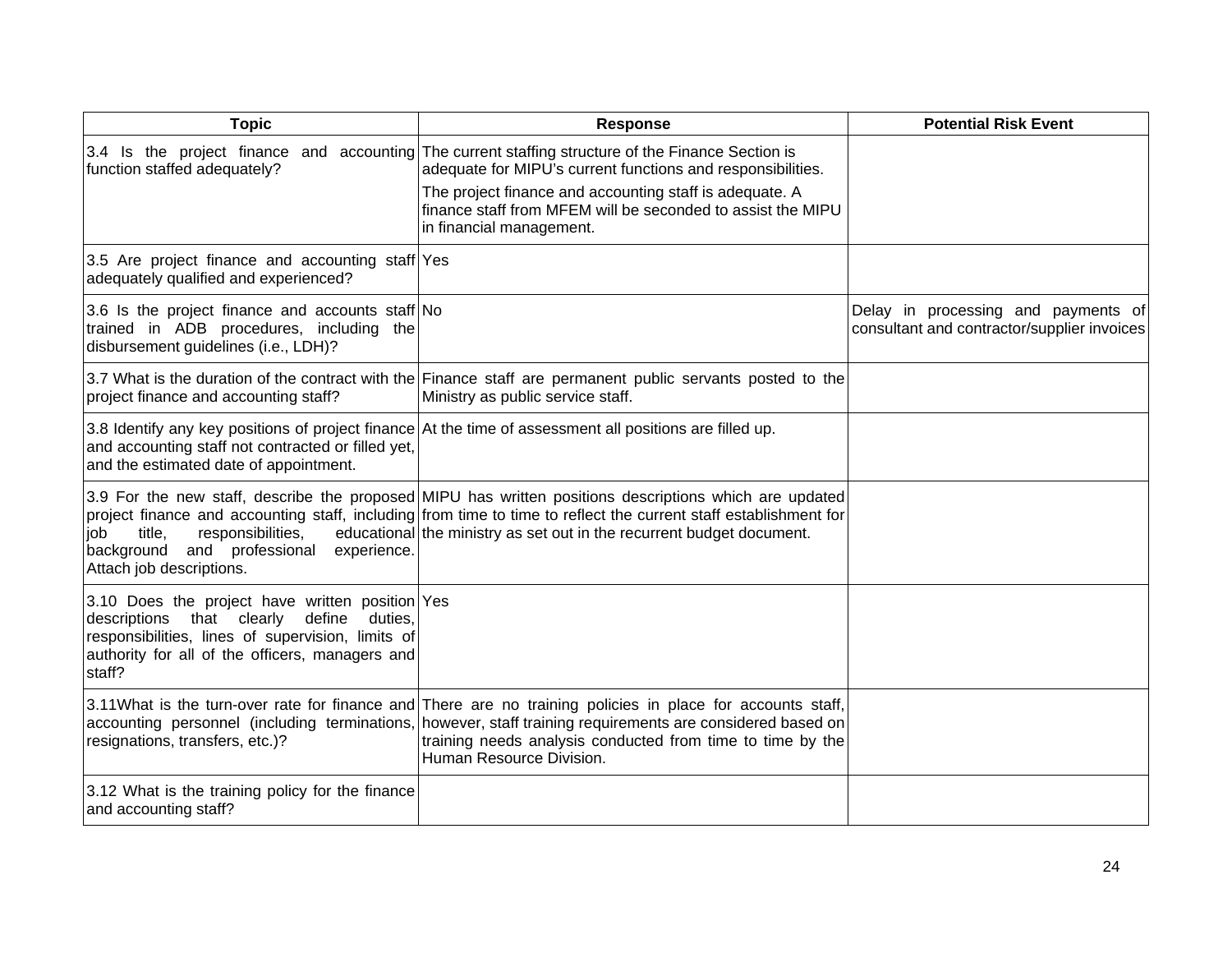| <b>Topic</b>                                                                                                                                                                                                                                                                                                                                                                                                              | <b>Response</b>                                                                                                                                                                                                                                                                                                                                                               | <b>Potential Risk Event</b> |
|---------------------------------------------------------------------------------------------------------------------------------------------------------------------------------------------------------------------------------------------------------------------------------------------------------------------------------------------------------------------------------------------------------------------------|-------------------------------------------------------------------------------------------------------------------------------------------------------------------------------------------------------------------------------------------------------------------------------------------------------------------------------------------------------------------------------|-----------------------------|
| 3.13 Describe the list of training programs<br>attended by finance and accounting staff in the<br>last 3 years.                                                                                                                                                                                                                                                                                                           |                                                                                                                                                                                                                                                                                                                                                                               |                             |
| 4. Accounting Policies and Procedures                                                                                                                                                                                                                                                                                                                                                                                     |                                                                                                                                                                                                                                                                                                                                                                               |                             |
| that allows for the proper recording of project be used by the project.<br>financial transactions, including the allocation of<br>expenditures in accordance with the respective<br>components, disbursement categories, and<br>sources of funds (in particular, the legal<br>agreements with ADB)? Will the project use the<br>entity accounting system? If not, what<br>accounting system will be used for the project? | 4.1 Does the entity have an accounting system MFEM uses the SmartStream financial software and will also                                                                                                                                                                                                                                                                      |                             |
| and adequately explained?                                                                                                                                                                                                                                                                                                                                                                                                 | 4.2 Are controls in place concerning the Yes, controls are in place for all financial transactions which<br>preparation and approval of transactions, ensures that preparation and approval of transactions is<br>ensuring that all transactions are correctly made segregated and in compliance with the PFEM Act.                                                           |                             |
| 4.3 Is the chart of accounts adequate to properly Yes<br>account for and report on project activities and<br>disbursement categories? Obtain copy of the<br>chart of accounts.                                                                                                                                                                                                                                            |                                                                                                                                                                                                                                                                                                                                                                               |                             |
| 4.4 Are cost allocations to the various funding Yes<br>sources made accurately and in accordance<br>with established agreements?                                                                                                                                                                                                                                                                                          |                                                                                                                                                                                                                                                                                                                                                                               |                             |
| to resolve reconciliation differences?                                                                                                                                                                                                                                                                                                                                                                                    | 4.5 Are the General Ledger and subsidiary A commitment ledger is set up for normal transactions and is<br>ledgers reconciled monthly? Are actions taken reconciled against the balances from the MFEM financial<br>report balances before preparation of the Ministry's internal<br>management report that inform divisional directors of their<br>available budget balances. |                             |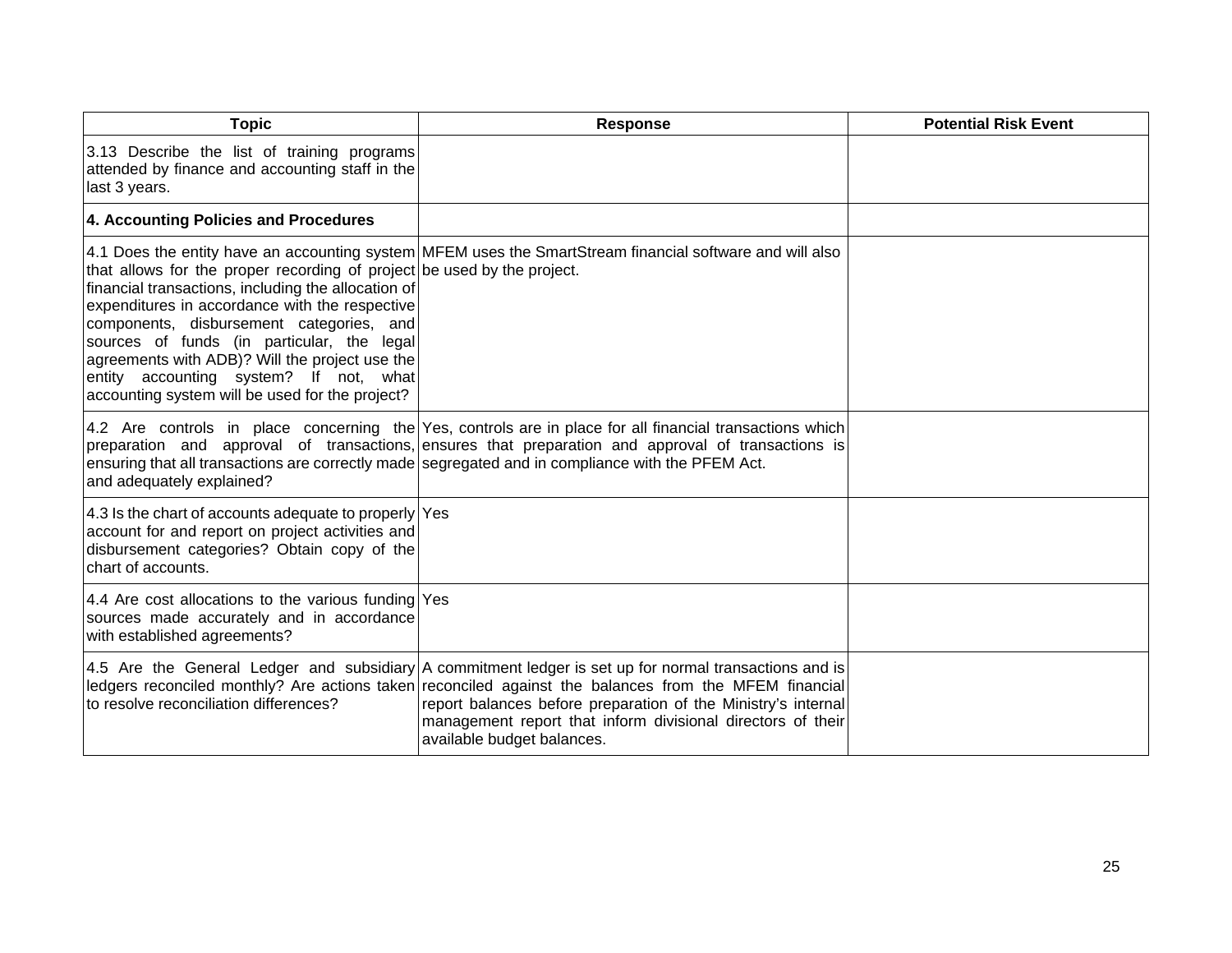| <b>Topic</b>                                                                                                                                                                                                                                                                                                                                                                                                                                                | <b>Response</b>                                                                                                                                                                                                                                                                                                                                                                                                                             | <b>Potential Risk Event</b> |
|-------------------------------------------------------------------------------------------------------------------------------------------------------------------------------------------------------------------------------------------------------------------------------------------------------------------------------------------------------------------------------------------------------------------------------------------------------------|---------------------------------------------------------------------------------------------------------------------------------------------------------------------------------------------------------------------------------------------------------------------------------------------------------------------------------------------------------------------------------------------------------------------------------------------|-----------------------------|
| records<br>including<br>accounting<br>documents (e.g., ADB policy requires that all<br>documents should be retained for at least 1 year<br>after ADB receives the audited project financial<br>statements for the final accounting period of<br>implementation, or 2 years after the loan closing<br>date, whichever is later). Are all accounting and<br>supporting documents retained in a defined<br>system that allows authorized users easy<br>access. | 4.6 Describe the EA's policy for retention of Yes, only photocopies are retained as all original documents<br>supporting are forwarded to MFEM for payment.                                                                                                                                                                                                                                                                                 |                             |
| 4.7 Describe any previous audit findings that Not applicable<br>have not been addressed.                                                                                                                                                                                                                                                                                                                                                                    |                                                                                                                                                                                                                                                                                                                                                                                                                                             |                             |
| <b>Segregation of Duties</b>                                                                                                                                                                                                                                                                                                                                                                                                                                |                                                                                                                                                                                                                                                                                                                                                                                                                                             |                             |
| assets involved in the transaction; (iv)<br>reconciliation of bank accounts and subsidiary<br>ledgers?                                                                                                                                                                                                                                                                                                                                                      | 4.8 Are the following functional responsibilities Yes. The Director General will authorize to execute a<br>performed by different units or persons: (i) transaction; the Senior Finance Officer commits and records<br>authorization to execute a transaction; (ii) the transaction; and the requisitioning division will have the<br>recording of the transaction; and (iii) custody of custody of the assets involved in the transaction. |                             |
| services appropriately segregated?                                                                                                                                                                                                                                                                                                                                                                                                                          | 4.9 Are the functions of ordering, receiving, Yes, requisitions are made by Managers of Division;<br>accounting for, and paying for goods and Accounting staff will commit and record and approve by<br>Manager of Finance and payments by MFEM.                                                                                                                                                                                            |                             |
| <b>Budgeting System</b>                                                                                                                                                                                                                                                                                                                                                                                                                                     |                                                                                                                                                                                                                                                                                                                                                                                                                                             |                             |
| 4.10 Do budgets include physical and financial<br>targets?                                                                                                                                                                                                                                                                                                                                                                                                  | Official budget has only financial targets while physical targets<br>are set in the Department's work program managed and<br>maintained by the divisional heads.                                                                                                                                                                                                                                                                            |                             |
| activities in sufficient detail to provide $a $ of each individual<br>subsequent performance?                                                                                                                                                                                                                                                                                                                                                               | 4.11 Are budgets prepared for all significant Detailed activities are described and itemized in the work plan<br>divisions and measurement of<br>meaningful tool with which to monitor accomplishment is measured on the remaining balance in the<br>budget through the accounts section budget variance report.                                                                                                                            |                             |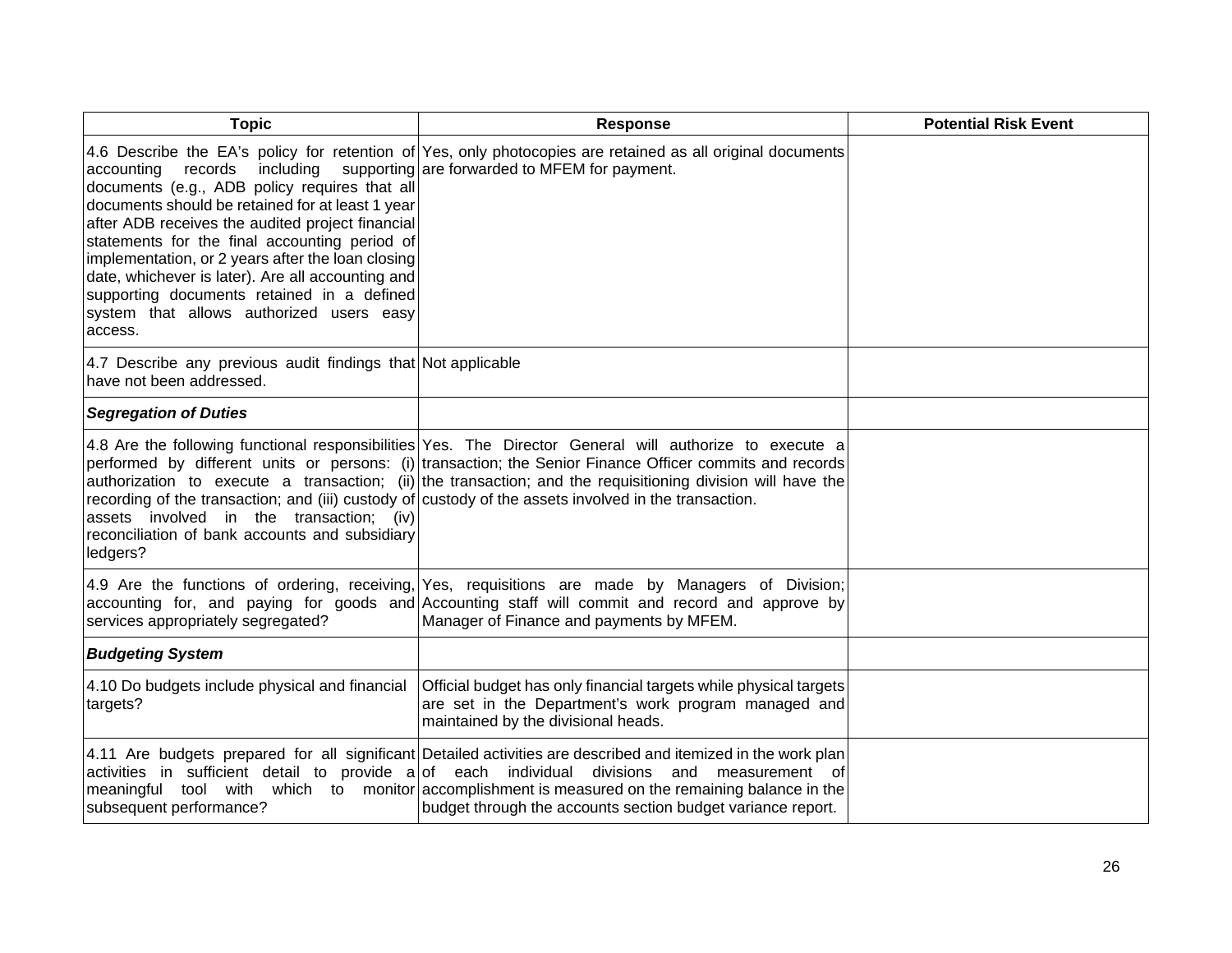| <b>Topic</b>                                                                                                                                                                                          | <b>Response</b>                                                                                                                                                                                                                                                                                                             | <b>Potential Risk Event</b> |
|-------------------------------------------------------------------------------------------------------------------------------------------------------------------------------------------------------|-----------------------------------------------------------------------------------------------------------------------------------------------------------------------------------------------------------------------------------------------------------------------------------------------------------------------------|-----------------------------|
| against the budget?                                                                                                                                                                                   | 4.12 Are actual expenditures compared to the Managers of division use the reports to measure the<br>budget with reasonable frequency? Are performance of their division and identify the causes of the<br>expenditures required for significant variations variances. This guides them in planning their future activities. |                             |
| fact?                                                                                                                                                                                                 | 4.13 Are approvals for variations from the Variations are requested and must be approved in advance.<br> budget required (i) in advance or (ii) after the $ $ Variations are approved by MFEM and supplementary budget<br>are put through in the Parliament before the implementation of<br>activities.                     |                             |
| 4.14 Is there a ceiling, up to which variations<br>from the budget may be incurred without<br>obtaining prior approval?                                                                               |                                                                                                                                                                                                                                                                                                                             |                             |
| approval and oversight/monitoring of budgets?                                                                                                                                                         | 4.15 Who is responsible for preparation, Budgets are prepared by the Department's heads of division<br>before being sent to MFEM for finalization and submission to<br>Parliament for approval.                                                                                                                             |                             |
| 4.16 Describe the budget process. Are the<br>procedures in place to plan project activities,<br>collect information from the units in charge of the<br>different components, and prepare the budgets? |                                                                                                                                                                                                                                                                                                                             |                             |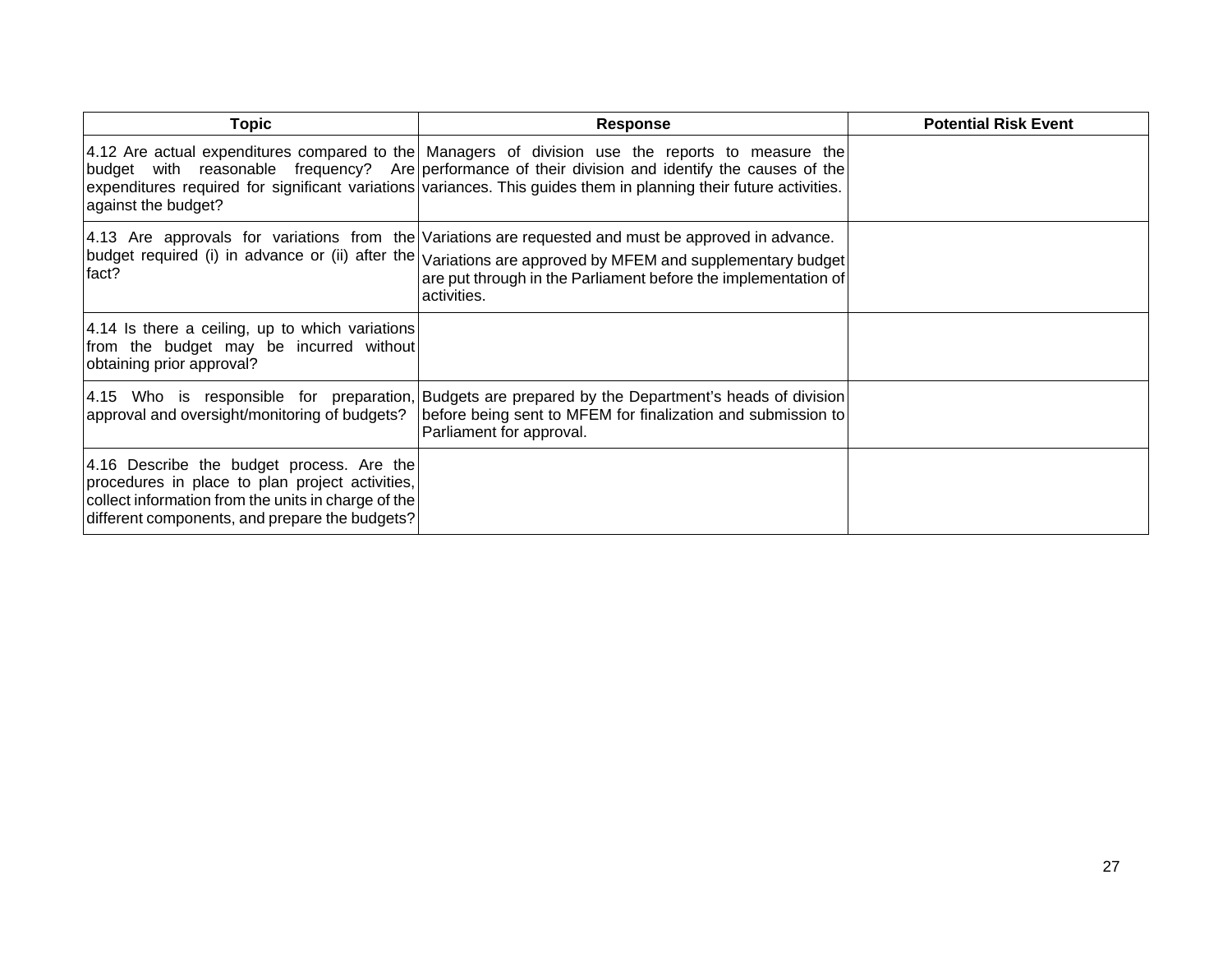| <b>Topic</b>                                                                                                                                                                                                                                                                                                                                                                    | <b>Response</b>                                                                                                                                                                                                                                                                                                                                                                                                                                  | <b>Potential Risk Event</b> |
|---------------------------------------------------------------------------------------------------------------------------------------------------------------------------------------------------------------------------------------------------------------------------------------------------------------------------------------------------------------------------------|--------------------------------------------------------------------------------------------------------------------------------------------------------------------------------------------------------------------------------------------------------------------------------------------------------------------------------------------------------------------------------------------------------------------------------------------------|-----------------------------|
| 4.17 Are the project plans and budget of project<br>activities realistic, based on valid assumptions, Yes<br>and developed by knowledgeable individuals?                                                                                                                                                                                                                        |                                                                                                                                                                                                                                                                                                                                                                                                                                                  |                             |
| Is there evidence of significant mid-year<br>revisions, inadequate fund releases against $N_0$<br>allocations, or inability of the EA to<br>absorb/spend released funds?                                                                                                                                                                                                        |                                                                                                                                                                                                                                                                                                                                                                                                                                                  |                             |
| Is there evidence that government counterpart $N0$<br>funding is not made available adequately or on<br>a timely basis in prior projects?                                                                                                                                                                                                                                       |                                                                                                                                                                                                                                                                                                                                                                                                                                                  |                             |
| What is the extent of over-or-under-budgeting of<br>major heads over the last 3 years? Is there a<br>consistent trend either way?                                                                                                                                                                                                                                               |                                                                                                                                                                                                                                                                                                                                                                                                                                                  |                             |
| <b>Payments</b>                                                                                                                                                                                                                                                                                                                                                                 |                                                                                                                                                                                                                                                                                                                                                                                                                                                  |                             |
| departments? (ii) Comparison of invoice been complied.<br>indicated on the purchase order and with to MFEM for payment.<br>records of goods actually received? (iii)<br>Comparison of invoice quantities with those<br>indicated on the receiving reports? (iv) Checking<br>the accuracy of calculations? (v) Checking<br>authenticity of invoices and supporting<br>documents? | 4.18 Do invoice-processing procedures provide The checking and preparation of payment certificate is the<br>for: (i) Copies of purchase orders and receiving responsibility of heads of department. Payment vouchers are<br>reports to be obtained directly from issuing passed for payment after the requirements of (i) to (iv) have<br>quantities, prices and terms, with those All payments that are certified and approved by MIPU are sent |                             |
| account code assignment?                                                                                                                                                                                                                                                                                                                                                        | 4.19 Are all invoices stamped PAID, dated, Invoices are paid by MFEM. The heads of department checks<br>reviewed and approved, and clearly marked for the FMIS for differences or if payments are rejected, the matter<br>is corrected by the party in error.                                                                                                                                                                                    |                             |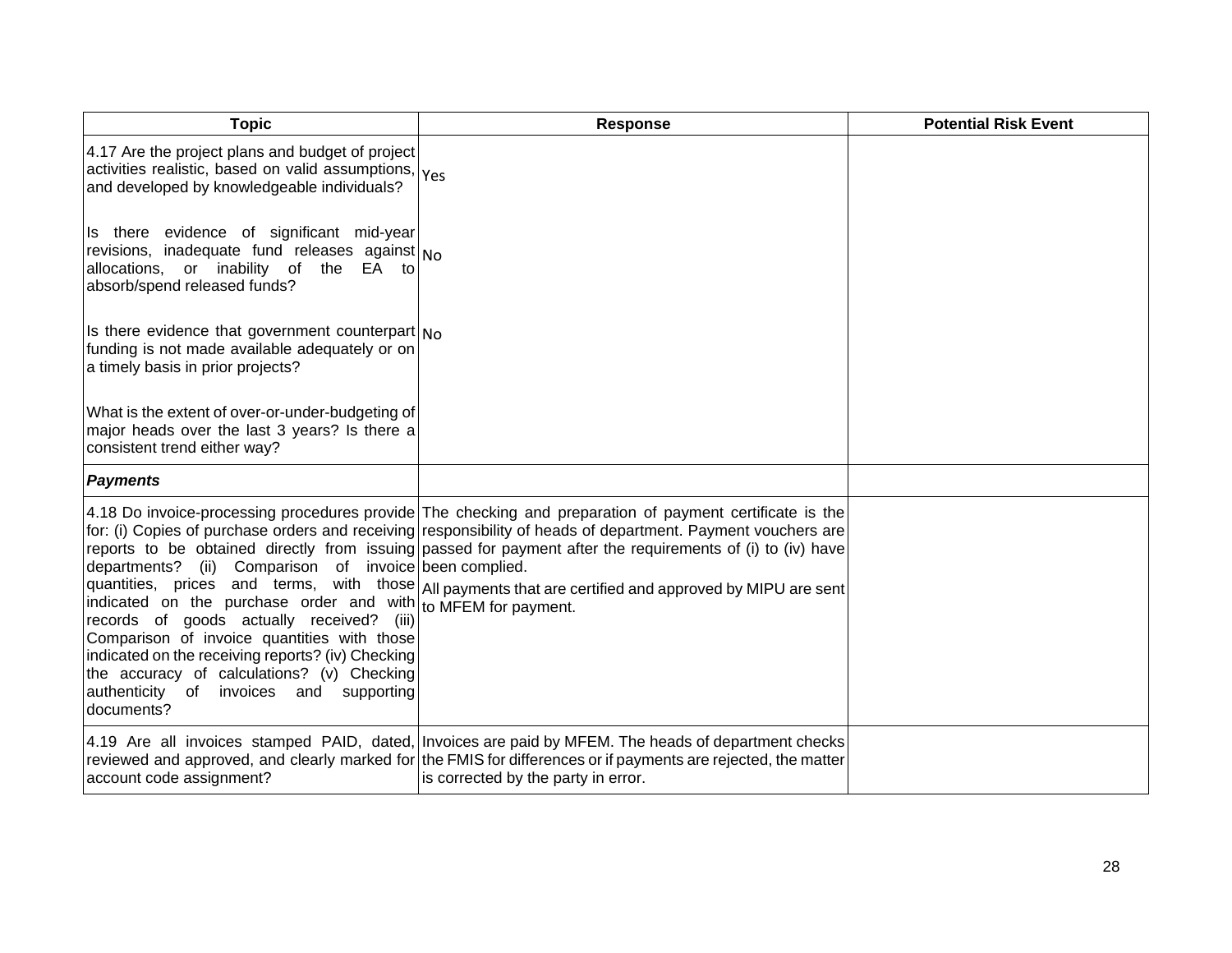| <b>Topic</b>                                                                                                                                                                                                                        | <b>Response</b>                                                                                                                                                                           | <b>Potential Risk Event</b> |
|-------------------------------------------------------------------------------------------------------------------------------------------------------------------------------------------------------------------------------------|-------------------------------------------------------------------------------------------------------------------------------------------------------------------------------------------|-----------------------------|
| and<br>payroll<br>are<br>(additions/deductions/modifications)<br>to<br>payroll properly authorized?                                                                                                                                 | 4.20 Do controls exist for the preparation of the Payroll is prepared using the payroll module by MFEM using<br>changes base data supplied by head of Department's Human<br>the Resources |                             |
| <b>Policies and Procedures</b>                                                                                                                                                                                                      |                                                                                                                                                                                           |                             |
| accrual) followed (i) by the entity? (ii) by the same as basis of accounting.<br>Project?                                                                                                                                           | 4.21 What is the basis of accounting (e.g., cash, MIPU uses the accrual system and the Project will use the                                                                               |                             |
| (International Financial Reporting Standards, (IPSAS) – accrual system are followed.<br>International<br>Public<br>Accounting<br>Sector<br>Standards-cash<br>or National<br>or accrual,<br>Accounting Standards (specify) or other? | 4.22 What accounting standards are followed The International Public Sector Accounting<br>Standards                                                                                       |                             |
| and procedures manual(s) to guide activities Manual will be undertaken.<br>and ensure staff accountability?                                                                                                                         | 4.23 Does the project have an adequate policies An update of the Financial and Administration Procedures                                                                                  |                             |
| manual updated regularly and for the project DSC team<br>activities?                                                                                                                                                                | 4.24 Is the accounting policy and procedure The manual will be updated by the Project Accountant of the                                                                                   |                             |
| 4.25 Do procedures exist to ensure that only Yes<br>authorized persons can alter or establish a new<br>accounting principle, policy or procedure to be<br>used by the entity?                                                       |                                                                                                                                                                                           |                             |
| 4.26 Are there written policies and procedures Yes<br>covering all routine financial management and<br>related administrative activities?                                                                                           |                                                                                                                                                                                           |                             |
| 4.27 Do policies and procedures clearly define Yes<br>conflict of interest and related party transactions<br>(real and apparent) and provide safeguards to<br>protect the organization from them?                                   |                                                                                                                                                                                           |                             |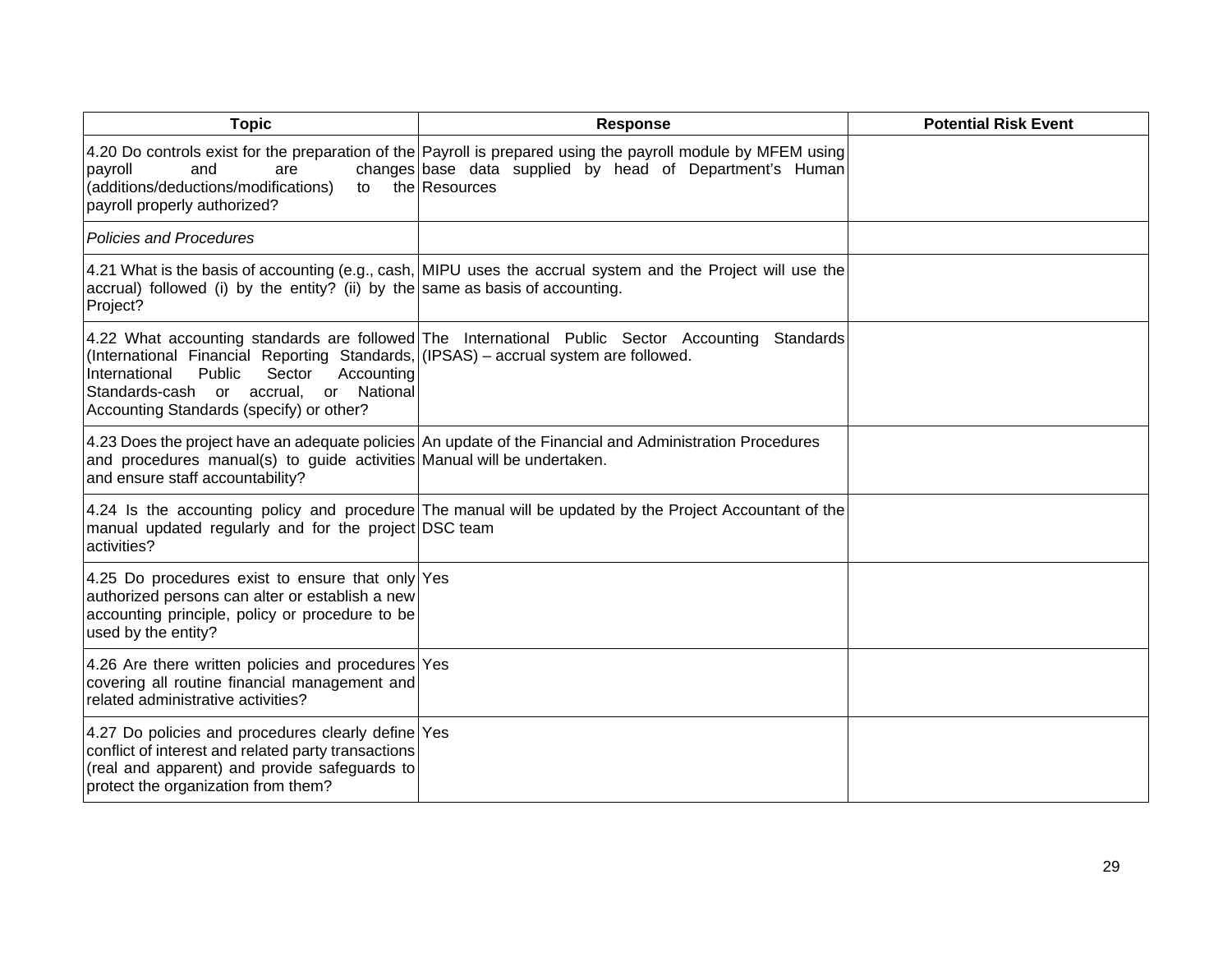| <b>Topic</b>                                                                                                                                                                                                                           | <b>Response</b>                                                                                                                          | <b>Potential Risk Event</b> |
|----------------------------------------------------------------------------------------------------------------------------------------------------------------------------------------------------------------------------------------|------------------------------------------------------------------------------------------------------------------------------------------|-----------------------------|
| 4.28 Are manuals distributed to appropriate Yes<br>personnel?                                                                                                                                                                          |                                                                                                                                          |                             |
| 4.29 Describe how compliance with policies and Yes<br>procedures are verified and monitored.                                                                                                                                           |                                                                                                                                          |                             |
| Cash and Bank                                                                                                                                                                                                                          |                                                                                                                                          |                             |
| 4.30 Indicate names and positions of authorized Not applicable for the Project<br>signatories for bank accounts. Include those<br>persons who have custody over bank<br>passwords, USB keys, or equivalent for online<br>transactions. |                                                                                                                                          |                             |
| 4.31 Does the organization maintain an Yes<br>adequate, up-to-date cashbook, recording<br>receipts and payments?                                                                                                                       |                                                                                                                                          |                             |
| handling procedures. Do controls exist for the the MFEM cashier on a daily basis<br>collection, timely deposit and recording of<br>receipts at each collection location?                                                               | 4.32 Describe the collection process and cash Yes, cash collected and schedule of receipts is lodged with                                |                             |
| basis? Or more often?                                                                                                                                                                                                                  | 4.33 Are bank accounts reconciled on a monthly Bank accounts are reconciled on a monthly basis.                                          |                             |
| reconciled with the cash books? With what<br>frequency is this done?                                                                                                                                                                   | Is the cash on hand physically verified, and Cash-on-hand is physically verified and reconciled with the<br>cash books on a daily basis. |                             |
| 4.34 Are all reconciling items approved and Yes<br>recorded?                                                                                                                                                                           |                                                                                                                                          |                             |
| 4.35 Are all unusual items on the bank Yes<br>reconciliation reviewed and approved by a<br>responsible official?                                                                                                                       |                                                                                                                                          |                             |
| 4.36 Are there any persistent/non- moving No<br>reconciling items?                                                                                                                                                                     |                                                                                                                                          |                             |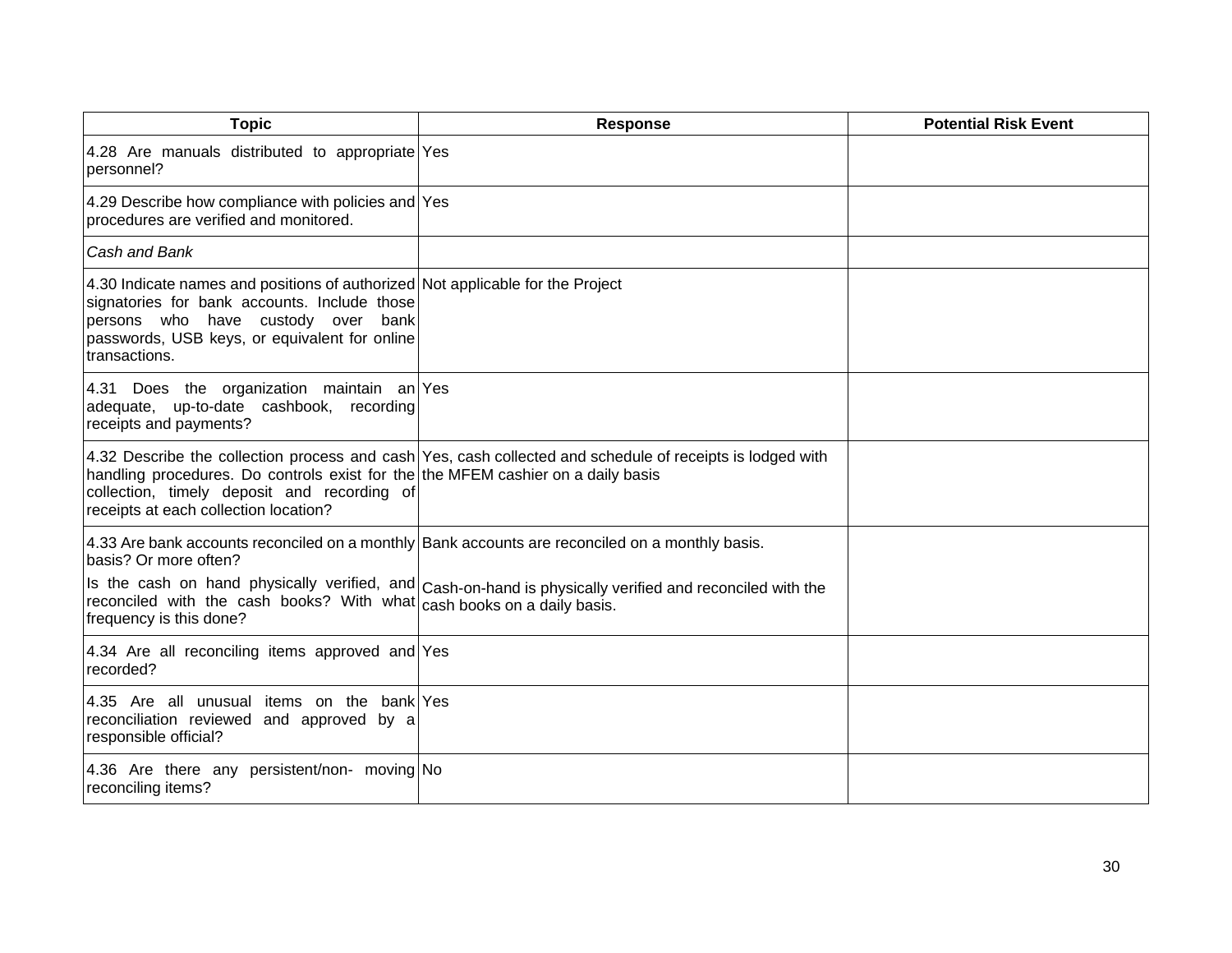| <b>Topic</b>                                                                                                                                                                  | <b>Response</b>                                                                                         | <b>Potential Risk Event</b> |
|-------------------------------------------------------------------------------------------------------------------------------------------------------------------------------|---------------------------------------------------------------------------------------------------------|-----------------------------|
| 4.37 Are there<br>appropriate controls<br>safekeeping of unused cheques, USB keys and<br>passwords, official receipts and invoices?                                           | in Yes                                                                                                  |                             |
| 4.38 Are any large cash balances maintained at No<br>the head office or field offices? If so, for what<br>purpose?                                                            |                                                                                                         |                             |
| 4.39 For online transactions, how many persons<br>possess USB keys (or equivalent), and<br>passwords? Describe the security rules on<br>password and access controls.         |                                                                                                         |                             |
| <b>Safeguard over Assets</b>                                                                                                                                                  |                                                                                                         |                             |
| 4.40 What policies and procedures are in place<br>to adequately safeguard and protect assets from<br>fraud, waste and abuse?                                                  |                                                                                                         |                             |
| Register? Is the register updated monthly? Does<br>the register record ownership of assets, any<br>assets under lien or encumbered, or have been<br>pledged?                  | 4.41 Does the entity maintain a Fixed Asset Yes. The asset register is being updated from time to time. |                             |
| 4.42 Are subsidiary records of fixed assets, Yes<br>inventories and stocks kept up to date and<br>reconciled with control accounts?                                           |                                                                                                         |                             |
| 4.43 Are there periodic physical inventories of Yes<br>fixed assets, inventories and stocks? Are fixed<br>assets, inventories and stocks appropriately<br>labelled?           |                                                                                                         |                             |
| 4.44 Are physical inventory of fixed assets and Yes<br>stocks reconciled with the respective fixed<br>assets and stock registers, and discrepancies<br>analysed and resolved? |                                                                                                         |                             |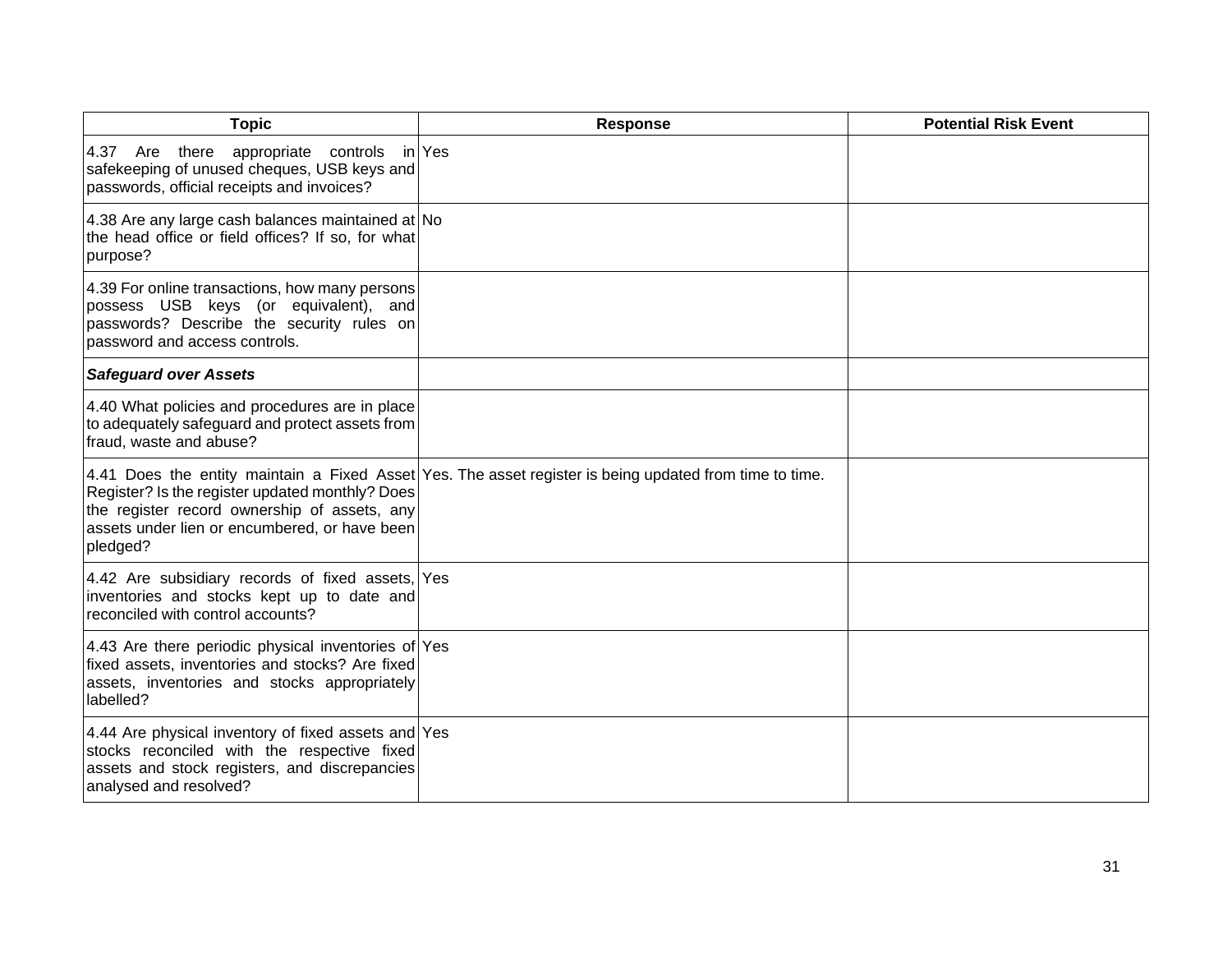| <b>Topic</b>                                                                                                                                                                                                         | <b>Response</b>                                                                                                                                                                                                 | <b>Potential Risk Event</b> |
|----------------------------------------------------------------------------------------------------------------------------------------------------------------------------------------------------------------------|-----------------------------------------------------------------------------------------------------------------------------------------------------------------------------------------------------------------|-----------------------------|
| 4.45 Describe the policies and procedures in<br>disposal of assets. Is the disposal of each asset<br>appropriately approved and recorded? Are steps<br>immediately taken to locate lost, or repair broken<br>assets? |                                                                                                                                                                                                                 |                             |
| 4.46 Are assets sufficiently covered by Yes<br>insurance policies?                                                                                                                                                   |                                                                                                                                                                                                                 |                             |
| 4.47 Describe the policies and procedures in<br>identifying and maintaining fully depreciated<br>assets from active assets.                                                                                          |                                                                                                                                                                                                                 |                             |
| Other Offices and Implementing Entities                                                                                                                                                                              |                                                                                                                                                                                                                 |                             |
| executing<br>entities<br>participating<br>implementation?                                                                                                                                                            | 4.48 Describe any other regional offices or Provincial staff of PWD will be involved in the Project during<br>in construction and after project commissioning.                                                  |                             |
| 4.49 Describe the staff, their roles and<br>responsibilities in performing accounting and<br>financial management functions of such offices<br>as they relate to the project.                                        |                                                                                                                                                                                                                 |                             |
| 4.50 Has the project established segregation of Yes<br>duties, controls and procedures for flow of funds,<br>financial information, accountability, and audits<br>in relation to the other offices or entities?      |                                                                                                                                                                                                                 |                             |
| accurate and timely fashion? In particular, do the the Project<br>offices other than the head office use the same<br>accounting and reporting system?                                                                | 4.51 Does information among the different Financial transactions are recorded in the integrated FMIS<br>offices/implementing agencies flow in $an $ and can be viewed and accessed by finance staff involved in |                             |
| 4.52<br>among the different offices/implementing<br>agencies? Describe the project reporting and<br>auditing arrangements between these offices<br>and the main executing/implementing agencies.                     | Are periodic reconciliations performed Reconciliations are done on a regular basis                                                                                                                              |                             |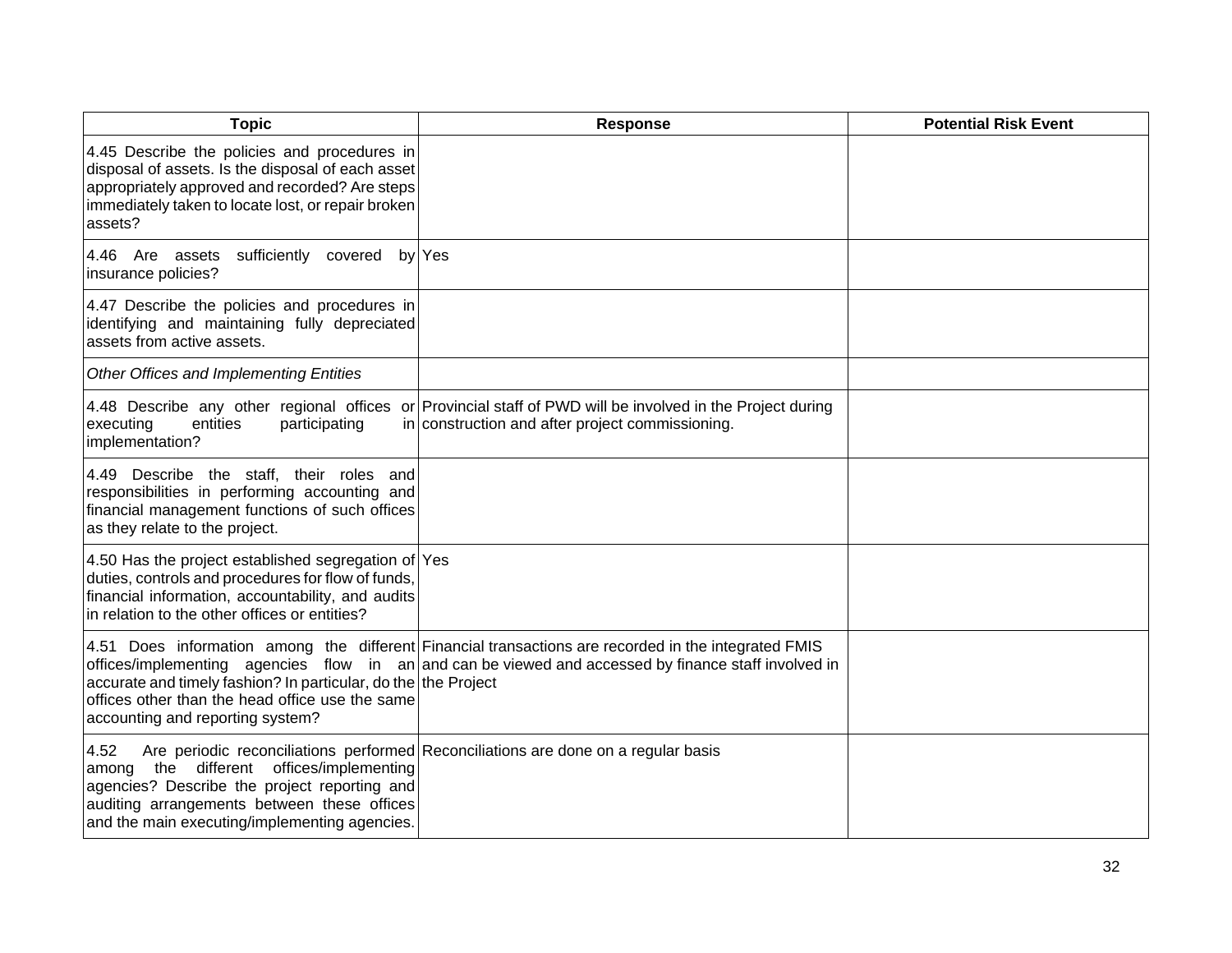| <b>Topic</b>                                                                                                                                                                                                                                     | <b>Response</b>                                                                                                                                                                                                                                                                                                                     | <b>Potential Risk Event</b> |
|--------------------------------------------------------------------------------------------------------------------------------------------------------------------------------------------------------------------------------------------------|-------------------------------------------------------------------------------------------------------------------------------------------------------------------------------------------------------------------------------------------------------------------------------------------------------------------------------------|-----------------------------|
| Account) will be maintained, describe the results the Project<br>of the assessment of the financial management<br>capacity of the administrator of such sub-<br>accounts.                                                                        | 4.53 If any sub-accounts (under the Imprest Not applicable, imprest account procedure will not be used in                                                                                                                                                                                                                           |                             |
| <b>Contract Management and Accounting</b>                                                                                                                                                                                                        |                                                                                                                                                                                                                                                                                                                                     |                             |
| accounting records to indicate gross value of the contract.<br>contract, and any amendments, variations and<br>escalations, payments made, undisbursed<br>balances? Are records consistent with physical<br>output/deliverables of the contract? | 4.54 Does the agency maintain contract-wise Yes, records are consistent with physical output indicated in                                                                                                                                                                                                                           |                             |
| 4.55 If contract records are maintained, does the Yes<br>agency reconcile them regularly with the<br>contractor?                                                                                                                                 |                                                                                                                                                                                                                                                                                                                                     |                             |
| Other                                                                                                                                                                                                                                            |                                                                                                                                                                                                                                                                                                                                     |                             |
| employees, beneficiaries and other recipients to<br>whom to report if they suspect fraud, waste or<br>misuse of project resources or property?                                                                                                   | 4.56 Describe the project arrangements for Yes, the Project has advised staff of the anti-corruption<br>reporting fraud, corruption, waste and misuse of policies of ADB. If fraud, waste of resources and misuse of<br>project resources. Has the project advised funds are suspected it will be reported to the Project Director. |                             |
| 5.<br><b>Internal Audit</b>                                                                                                                                                                                                                      |                                                                                                                                                                                                                                                                                                                                     |                             |
| 5.1 Is there an internal audit (IA) department in There is no internal audit function at MIPU.<br>the entity?                                                                                                                                    |                                                                                                                                                                                                                                                                                                                                     |                             |
| 5.2 What are the qualifications and experience Not applicable<br>of the IA staff?                                                                                                                                                                |                                                                                                                                                                                                                                                                                                                                     |                             |
| 5.3 To whom does the head of the internal Not applicable<br>auditor report?                                                                                                                                                                      |                                                                                                                                                                                                                                                                                                                                     |                             |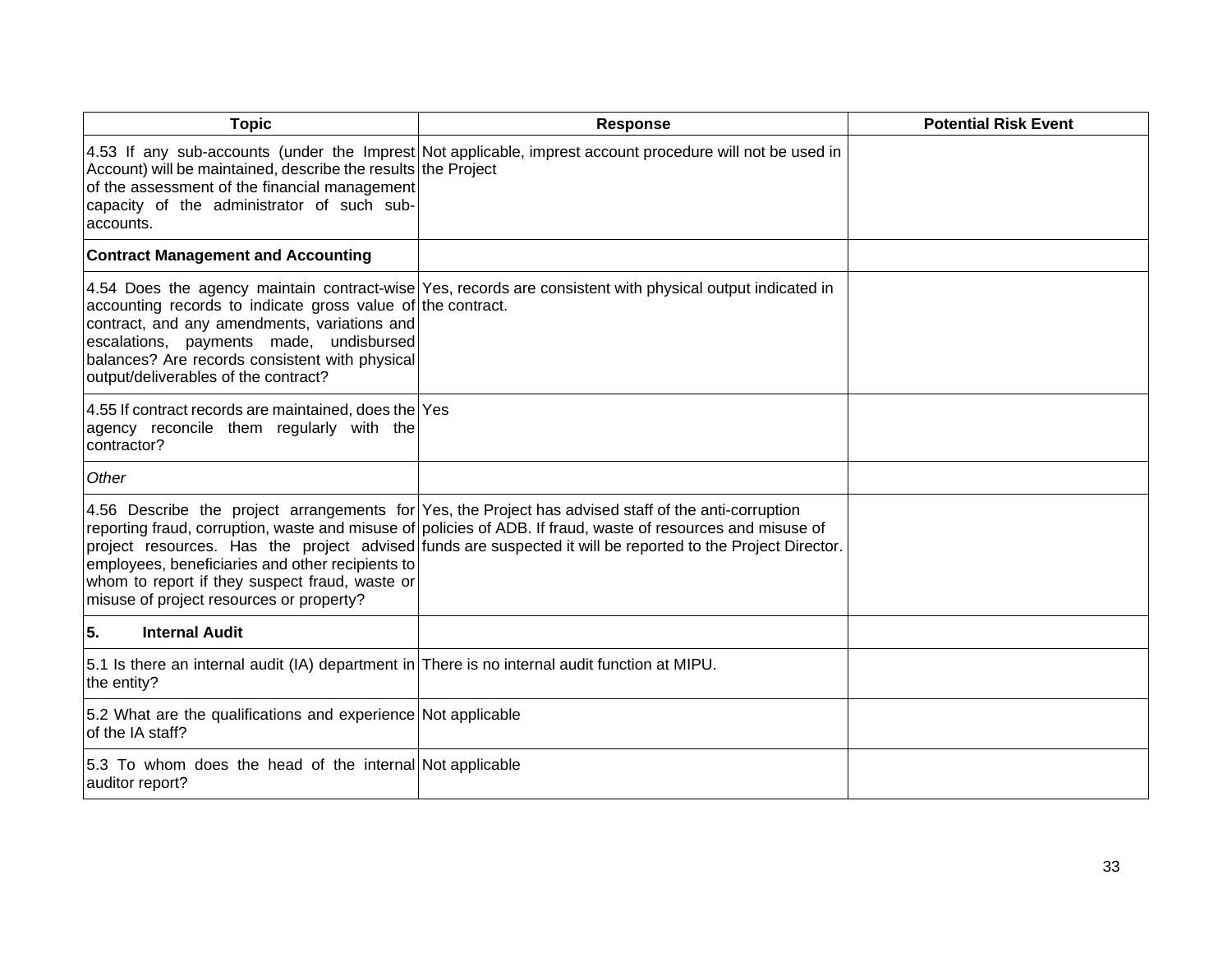| <b>Topic</b>                                                                                                                                                                                                       | <b>Response</b>                                                                      | <b>Potential Risk Event</b> |
|--------------------------------------------------------------------------------------------------------------------------------------------------------------------------------------------------------------------|--------------------------------------------------------------------------------------|-----------------------------|
| 5.4 Will the internal audit department include the Not applicable<br>project in its annual work program?                                                                                                           |                                                                                      |                             |
| 5.5 Are actions taken on the internal audit Not applicable<br>findings?                                                                                                                                            |                                                                                      |                             |
| 5.6 What is the scope of the internal audit Not applicable<br>program? How it was developed?                                                                                                                       |                                                                                      |                             |
| 5.7 Is the IA department independent?                                                                                                                                                                              | No, the IA is a department of the Ministry of Public Utilities<br>and Infrastructure |                             |
| 5.8 Do they perform pre-audit of transactions?                                                                                                                                                                     | No                                                                                   |                             |
| 5.9 Who approves the internal audit program?                                                                                                                                                                       | Not applicable                                                                       |                             |
| 5,10 What standards guide the internal audit Not applicable<br>program?                                                                                                                                            |                                                                                      |                             |
| 5.11 How are audit deficiencies tracked?                                                                                                                                                                           | Not applicable                                                                       |                             |
| 5.12 How long have the internal audit staff Not applicable<br>members been with the organization?                                                                                                                  |                                                                                      |                             |
| 5.13 How long have the internal audit staff have Not applicable<br>IT background?                                                                                                                                  |                                                                                      |                             |
| 5.14 How frequently does the internal auditor No applicable<br>meet with the audit committee without the<br>presence of management?                                                                                |                                                                                      |                             |
| 5.15 Has the internal auditor identified/reported Not applicable<br>any issue with reference to availability and<br>completeness of records?                                                                       |                                                                                      |                             |
| 5.16 Does the internal auditor have sufficient Not applicable<br>knowledge<br>and<br>understanding of<br>ADB<br>Guidelines and Procedures, including the<br>disbursement guidelines and procedures (i.e.,<br>LDH)? |                                                                                      |                             |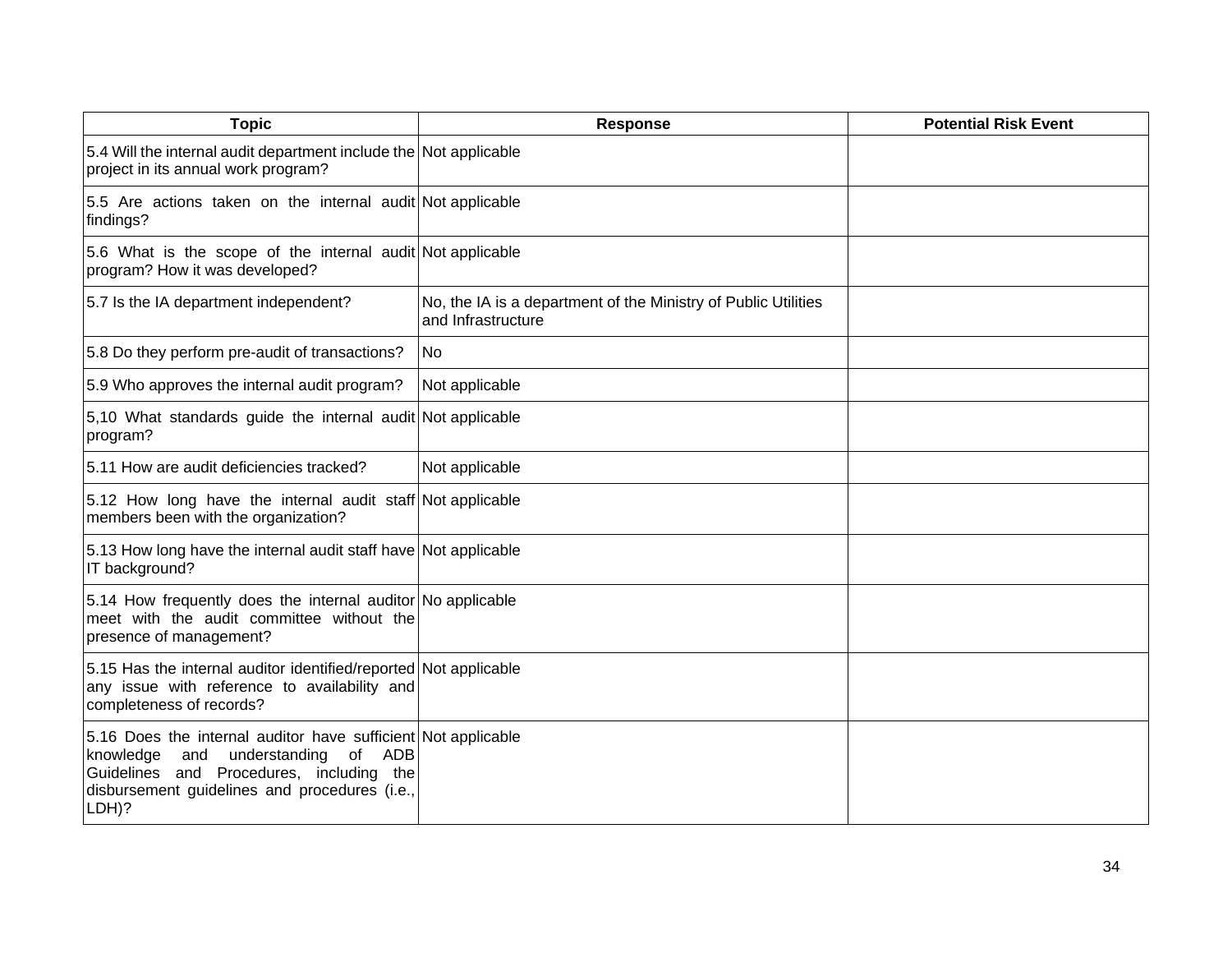| <b>Topic</b>                                                                                                       | <b>Response</b>                                                                                                                                                                                                                                                                                                                                                                                                                                                                                                                    | <b>Potential Risk Event</b> |
|--------------------------------------------------------------------------------------------------------------------|------------------------------------------------------------------------------------------------------------------------------------------------------------------------------------------------------------------------------------------------------------------------------------------------------------------------------------------------------------------------------------------------------------------------------------------------------------------------------------------------------------------------------------|-----------------------------|
| <b>6. External Audit</b>                                                                                           |                                                                                                                                                                                                                                                                                                                                                                                                                                                                                                                                    |                             |
| auditor?                                                                                                           | 6.1 Is the entity financial statement audited Financial statements of MIPU are subject to audit by the Office<br>regularly by an independent auditor? Who is the of the Auditor General (OAG). The audit scope of OAG is for<br>all agencies which are substantially owned and controlled by<br>Government. This includes central government ministries<br>such as MIPU.<br>A consolidated government statement is prepared annually<br>and includes full information on revenue, expenditure and<br>financial assets/liabilities. |                             |
| 6.2 Are there any delays in audit of the entity?<br>When are the audit reports issued?                             | The consolidated government statements have been lodged<br>with the Auditor General within 10 months of the end of the<br>financial year.<br>MFEM has not provided the financial statements to the<br>Auditor General within 3 months at year end as the legal<br>requirement in submitting the accounts.<br>In the last 3 years at least the first draft of the financial<br>statements are submitted within six to ten months of year-<br>end.                                                                                   |                             |
| Institutions, or<br>national<br>Audit<br>standards?                                                                | 6.3 Is the audit of the entity conducted in The audit is undertaken by the Auditor General and is<br>accordance with International Standards on conducted according to International Standards on Auditing<br>Auditing or the Internal Standards for Supreme and standards set by the International Organization of<br>auditing Supreme Audit Institutions (INTOSAI) of which the Auditor<br>General is a member.                                                                                                                  |                             |
| 6.4 Were there any major accountability issues None<br>brought out in the audit report of the past three<br>years? |                                                                                                                                                                                                                                                                                                                                                                                                                                                                                                                                    |                             |
| committee<br>without<br>the<br>presence<br>management?                                                             | 6.5 Does the external auditor meet with audit The Auditor General always meet the audit committee with<br>of the presence of management.                                                                                                                                                                                                                                                                                                                                                                                           |                             |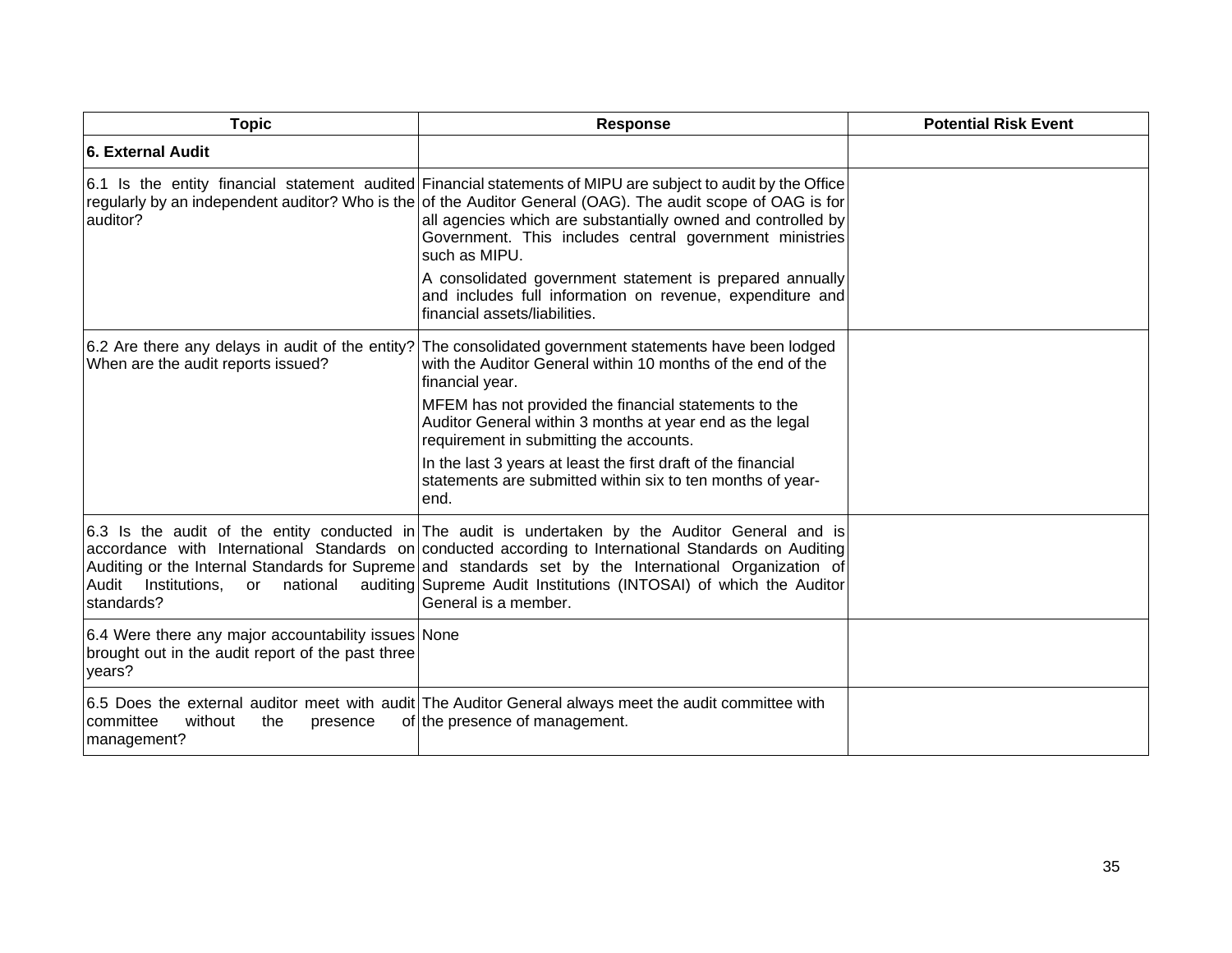| <b>Topic</b>                                                                                                                                                                                                               | <b>Response</b>                                                                                                                                                                                                                          | <b>Potential Risk Event</b>                                                                                                                                                                                                                      |
|----------------------------------------------------------------------------------------------------------------------------------------------------------------------------------------------------------------------------|------------------------------------------------------------------------------------------------------------------------------------------------------------------------------------------------------------------------------------------|--------------------------------------------------------------------------------------------------------------------------------------------------------------------------------------------------------------------------------------------------|
| 6.6 Has the entity engaged the external audit No<br>firm for any non-audit engagements (e.g.,<br>consulting)? If yes, what is the total value on<br>non-audit engagements, relative to the value of<br>the audit services? |                                                                                                                                                                                                                                          |                                                                                                                                                                                                                                                  |
| records and supporting documents?                                                                                                                                                                                          | 6.7 Has the external auditor expressed any The Auditor General in previous audits has not expressed<br>issues on the availability of complete accounting any issues on the availability of complete records and<br>supporting documents. |                                                                                                                                                                                                                                                  |
| guidelines and procedures, including the<br>disbursement guidelines and procedures (i.e.,<br>LDH)?                                                                                                                         | 6.8 Does the external auditor have sufficient The Auditor General has sufficient knowledge of ADB's<br>knowledge and understanding of ADB's auditing and disbursement guidelines and procedures.                                         |                                                                                                                                                                                                                                                  |
| 6.9 Are there any material issues noted during None<br>review of the audited entity financial statements<br>that were not reported in the external audit<br>report?                                                        |                                                                                                                                                                                                                                          |                                                                                                                                                                                                                                                  |
| <b>External Audit- Project Level</b>                                                                                                                                                                                       |                                                                                                                                                                                                                                          |                                                                                                                                                                                                                                                  |
| accounts or will another auditor be appointed to<br>audit the project financial statements?                                                                                                                                | 6.10 Will the entity auditor audit the project OAG will engage a national firm to audit the project accounts.                                                                                                                            | There is a risk that the audited financial<br>statements are submitted late and hence<br>non-compliance with the covenants of the<br>loan and grant agreements which may<br>result to suspension of project<br>implementation and disbursements. |
| 6.11 Are there any recommendations made by None<br>the auditors in prior project audit reports or<br>management letters that have not been<br>implemented?                                                                 |                                                                                                                                                                                                                                          |                                                                                                                                                                                                                                                  |
| 6.12 Is the project subject to any kind of audit Yes<br>from an independent government entity (e.g.,<br>the supreme audit institution) in addition to the<br>external audit?                                               |                                                                                                                                                                                                                                          |                                                                                                                                                                                                                                                  |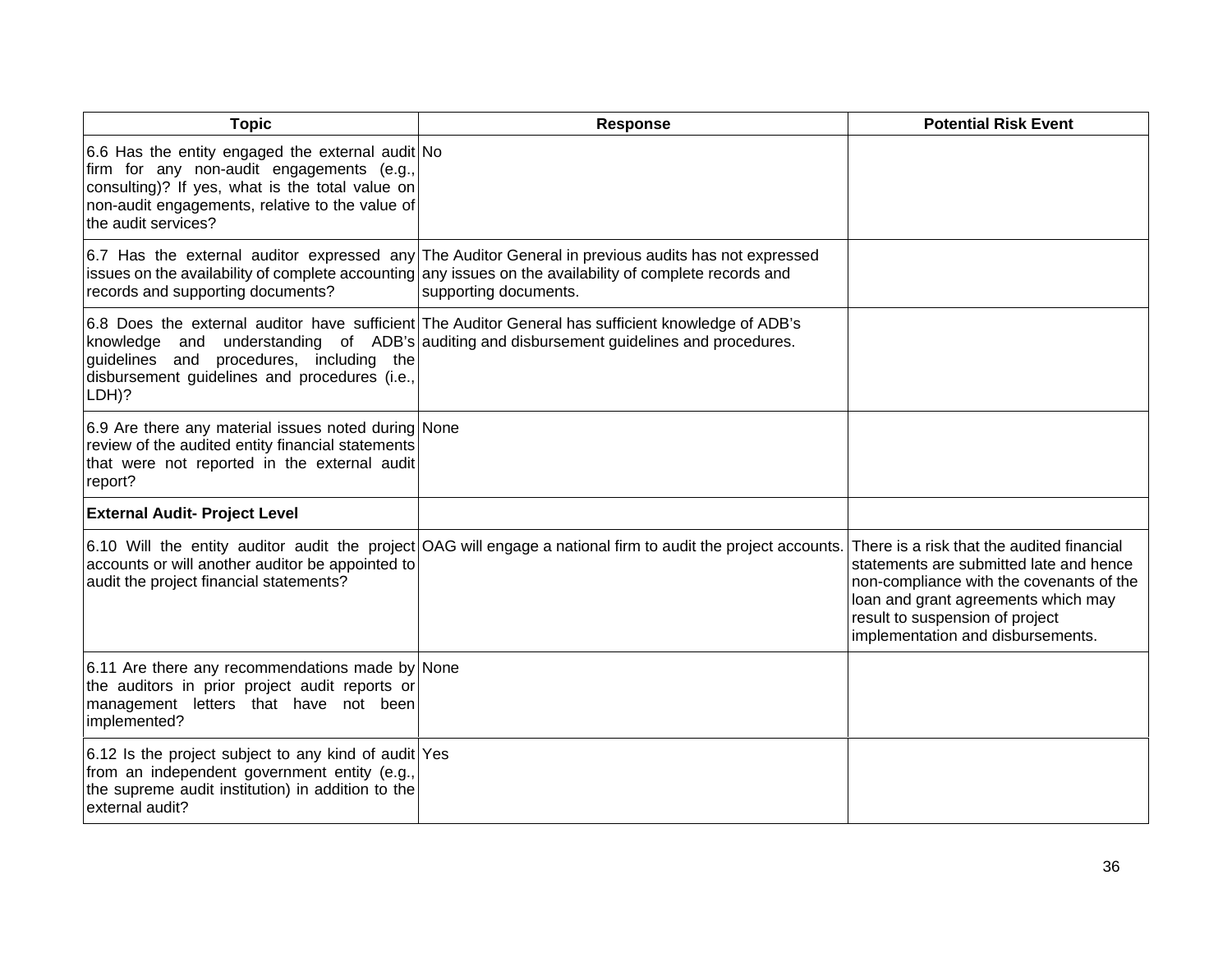| <b>Topic</b>                                                                                                                                                                                                                                                                                                                   | <b>Response</b>                                                                                                                                                                                      | <b>Potential Risk Event</b> |
|--------------------------------------------------------------------------------------------------------------------------------------------------------------------------------------------------------------------------------------------------------------------------------------------------------------------------------|------------------------------------------------------------------------------------------------------------------------------------------------------------------------------------------------------|-----------------------------|
| of reference for an annual project audit? Have<br>these been agreed and discussed with the EA<br>and the auditor?                                                                                                                                                                                                              | 6.13 Has the project prepared acceptable terms The terms of reference (TOR) of the audit are with the OAG.                                                                                           |                             |
| 6.14 Has the project auditor identified any issues Not applicable<br>with the availability and completeness of records<br>and supporting documents?                                                                                                                                                                            |                                                                                                                                                                                                      |                             |
| guidelines and procedures, including the selection of the external auditor.<br>disbursement guidelines and procedures (i.e.,<br>LDH)?                                                                                                                                                                                          | 6.15 Does the external auditor have sufficient Knowledge and experience with ADB's guidelines and<br>knowledge and understanding of ADB's procedures will be included as part of the criteria in the |                             |
| 6.16 Are there any recommendations made by Not applicable<br>the auditor that have remained unaddressed in<br>prior audit reports or management letters that<br>have not been implemented?                                                                                                                                     |                                                                                                                                                                                                      |                             |
| (For second or subsequent projects)<br>6.17 Were past audit reports complete, and did<br>they fully address the obligations under the loan<br>agreements? Were there any material issues<br>noted during the review of the audited project<br>financial statements and related audit report that<br>have remained unaddressed? | Not applicable                                                                                                                                                                                       |                             |
| 7. Reporting and Monitoring                                                                                                                                                                                                                                                                                                    |                                                                                                                                                                                                      |                             |
| 7.1 Are financial statements and reports<br>prepared for the entity?                                                                                                                                                                                                                                                           | Yes                                                                                                                                                                                                  |                             |
| 7.2 Are financial statements and reports Yes<br>prepared for the implementing unit(s)?                                                                                                                                                                                                                                         |                                                                                                                                                                                                      |                             |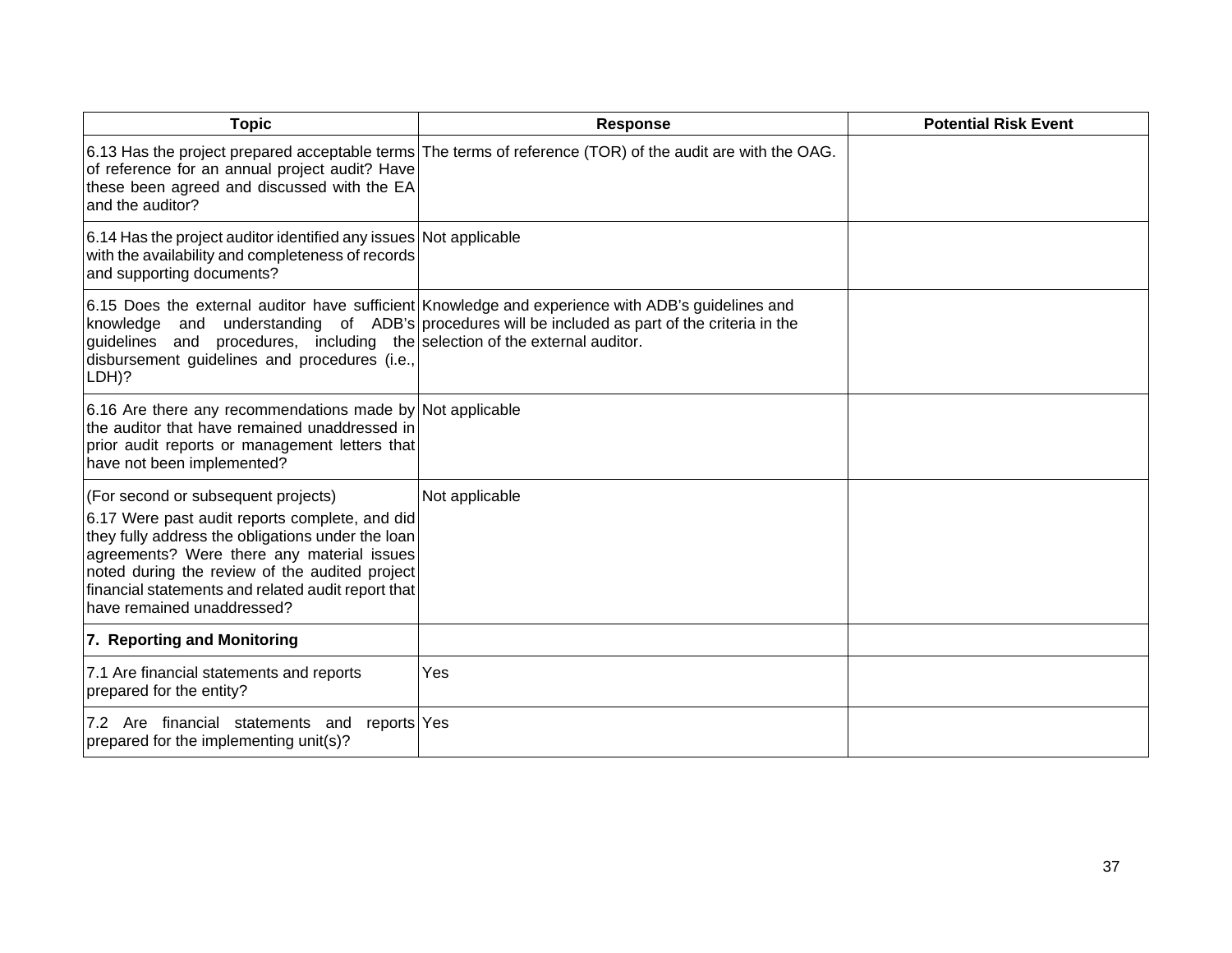| <b>Topic</b>                                                                                                                                                                                                                                                                                                                                                    | <b>Response</b>                                                                                          | <b>Potential Risk Event</b> |
|-----------------------------------------------------------------------------------------------------------------------------------------------------------------------------------------------------------------------------------------------------------------------------------------------------------------------------------------------------------------|----------------------------------------------------------------------------------------------------------|-----------------------------|
| 7.3 What is the frequency of preparation of One month after the end of each financial year.<br>financial statements and reports? Are the<br>reports prepared in a timely fashion so as to be<br>useful to management for decision making?                                                                                                                       |                                                                                                          |                             |
| 7.4 Does the entity reporting system need to be Yes<br>adapted for project reporting?                                                                                                                                                                                                                                                                           |                                                                                                          |                             |
| 7.5 Has the project established financial Yes<br>management reporting responsibilities that<br>specify the types of reports to be prepared, the<br>report content, and purpose of the reports?                                                                                                                                                                  |                                                                                                          |                             |
| 7.6 Are financial management reports used by Yes<br>management?                                                                                                                                                                                                                                                                                                 |                                                                                                          |                             |
| 7.7 Do the financial reports compare actual Yes<br>expenditures with budgeted and programmed<br>allocations?                                                                                                                                                                                                                                                    |                                                                                                          |                             |
| financial reports prepared directly by the<br>automated accounting system or are they<br>prepared by spreadsheets or some other<br>means?                                                                                                                                                                                                                       | 7.8 How are financial reports prepared? Are Financial reports are generated through the integrated FMIS. |                             |
| 7.9 Does the financial system have the capacity Yes, the FMIS has project module.<br>to link the financial information with the project's<br>physical progress? If separate systems are used<br>to gather and compile physical data, what<br>controls are in place to reduce the risk that the<br>physical data may not synchronize with the<br>financial data? |                                                                                                          |                             |
| 7.10 Does the entity have experience in Yes<br>implementing projects of any other donors, co-<br>financiers or development partners?                                                                                                                                                                                                                            |                                                                                                          |                             |
| 8. Information Systems                                                                                                                                                                                                                                                                                                                                          |                                                                                                          |                             |